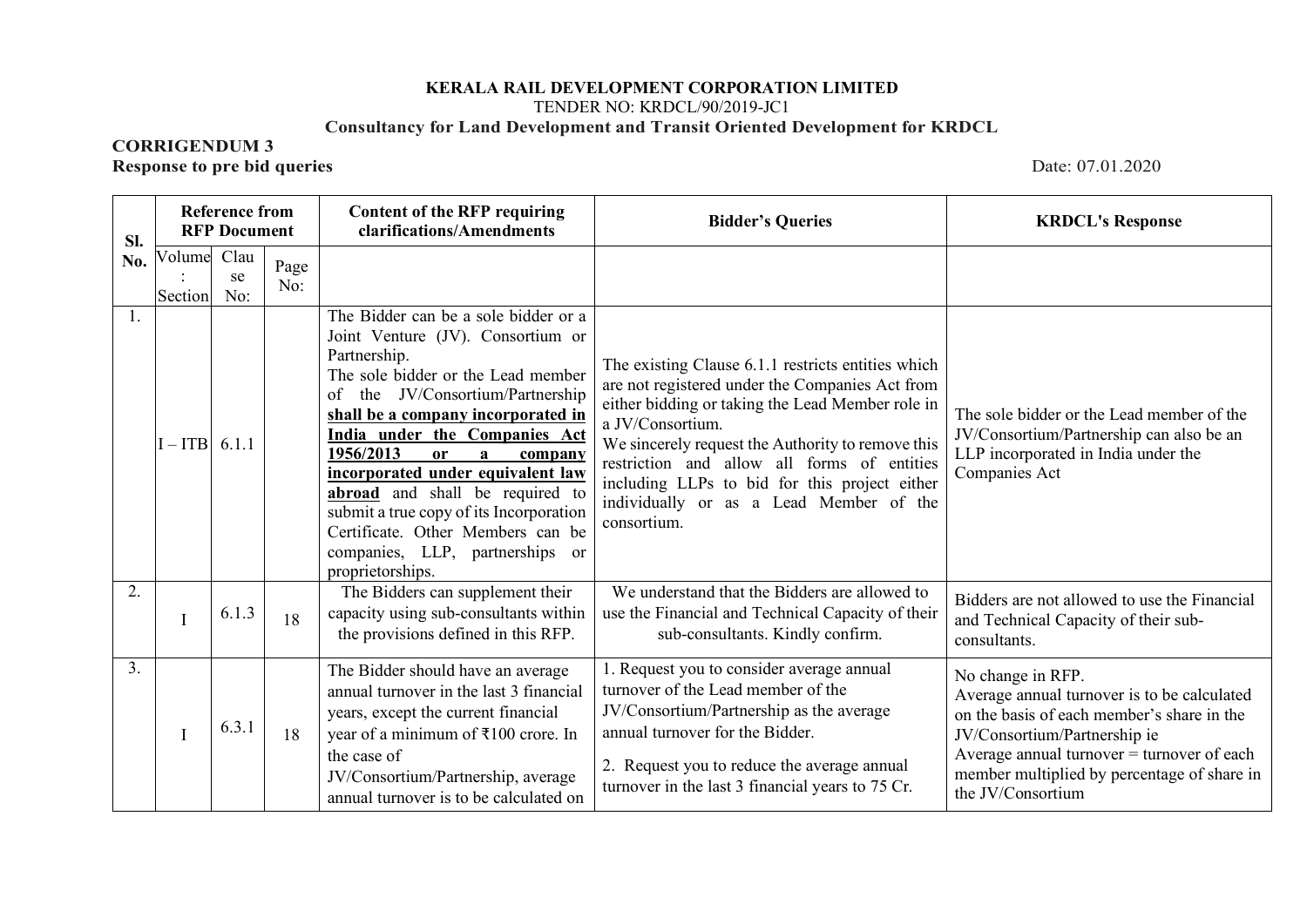|   |       |    | the basis of each member"s share in<br>the JV/Consortium/Partnership;                                                                                                                                                                        | 3. We request that the total turnover of all the<br>JV/consortium/Partnership members be<br>considered for evaluation instead of calculation<br>on the basis of each member's share in the<br>JV/Consortium/Partnership.<br>4. Considering the scale of the project and<br>resource requirement for execution of the<br>assignment, we request authority to revise the<br>turnover requirement of a company from 100<br>crore to 10 crore.<br>5. Request the authority define methodology to<br>calculate avg. annual turnover fulfillment.<br>6. Request the Authority to provide format for |                                                                                                                                                                                  |
|---|-------|----|----------------------------------------------------------------------------------------------------------------------------------------------------------------------------------------------------------------------------------------------|-----------------------------------------------------------------------------------------------------------------------------------------------------------------------------------------------------------------------------------------------------------------------------------------------------------------------------------------------------------------------------------------------------------------------------------------------------------------------------------------------------------------------------------------------------------------------------------------------|----------------------------------------------------------------------------------------------------------------------------------------------------------------------------------|
|   |       |    |                                                                                                                                                                                                                                              | JV/Consortium define share for each partner.<br>7. To encourage number of firm's participation,<br>we kindly request you to give some relaxation<br>on average annual turnover from Rs. 100 crores<br>to Rs. 50 crores in the last 3 financial years.                                                                                                                                                                                                                                                                                                                                         |                                                                                                                                                                                  |
| 4 | 6.4.2 | 19 | The Bidder should have achieved<br>successful commercialisation of at<br>least three (3) Eligible Projects in a<br>country that is classified by the<br>World Bank as Upper Middle<br>Income group or lower in the last ten<br>$(10)$ years. | Kindly clarify if it is Allowed to<br>showcase Successfully Commercialised<br>where the Bidder had Prepared the<br>Project Master Plan.<br>We want to clarify on proof for<br>successful commercialization of Eligible<br>projects:-<br>i) If the completion certificate or<br>appreciation letter from the Client would<br>suffice as a proof; Or<br>ii) Proof from Client's website or<br>newspaper article<br>We request that the term<br>'commercialization' may please be                                                                                                                | Class modified as<br>"The Bidder should have achieved<br>successful commercialisation of at least<br>three (3) Eligible Projects in any country in<br>the last ten $(10)$ years. |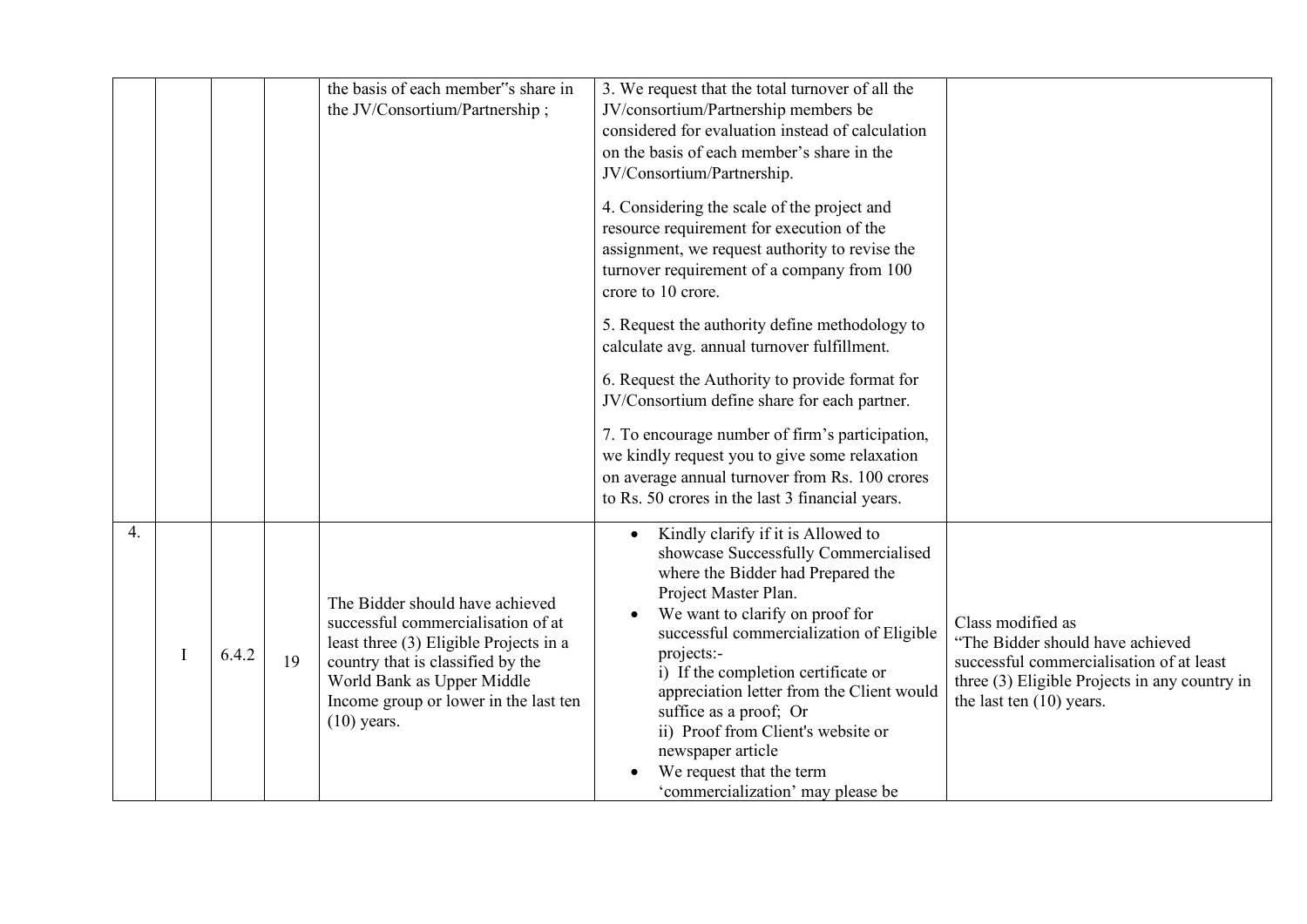|  |  | defined. How can it be measured? We       |  |
|--|--|-------------------------------------------|--|
|  |  | suggest that this term should signify the |  |
|  |  | fact the project was implemented on       |  |
|  |  | ground in part or whole or may be         |  |
|  |  | ongoing, by virtue of laying of roads     |  |
|  |  | and other infrastructure in a brownfield  |  |
|  |  |                                           |  |
|  |  | or green field setting.                   |  |
|  |  | We believe that successful                |  |
|  |  | commercialization experience shall not    |  |
|  |  | be restricted to only one country but     |  |
|  |  | shall be considered cumulative for work   |  |
|  |  | done in different countries as well.      |  |
|  |  | Further, experience should not be         |  |
|  |  | limited to Upper Middle Income group      |  |
|  |  | or lower countries as per World Bank      |  |
|  |  |                                           |  |
|  |  | classification. Request the Authority to  |  |
|  |  | modify the clause as under:               |  |
|  |  | "The Bidder should have achieved          |  |
|  |  | successful commercialization of at least  |  |
|  |  | three (3) Eligible Projects in a country  |  |
|  |  | that is classified by the world Bank as   |  |
|  |  | Upper Middle Income group or lower in     |  |
|  |  | the last ten $(10)$ years."               |  |
|  |  | We suggest that the requirement be        |  |
|  |  | edited as :  should have prepared         |  |
|  |  |                                           |  |
|  |  | PPP documents of at least three (3)       |  |
|  |  | Eligible projects in the last (10) years. |  |
|  |  | a) We request you to kindly clarify what  |  |
|  |  | the team 'Commericialization' means       |  |
|  |  | here.                                     |  |
|  |  | b) If commercialization means             |  |
|  |  | Transaction Advisory, we would            |  |
|  |  | humbly request for a revision in the      |  |
|  |  | eligible project size and consultancy fee |  |
|  |  | of 5 crore for Transaction advisory       |  |
|  |  |                                           |  |
|  |  | services for built space for a single     |  |
|  |  | project                                   |  |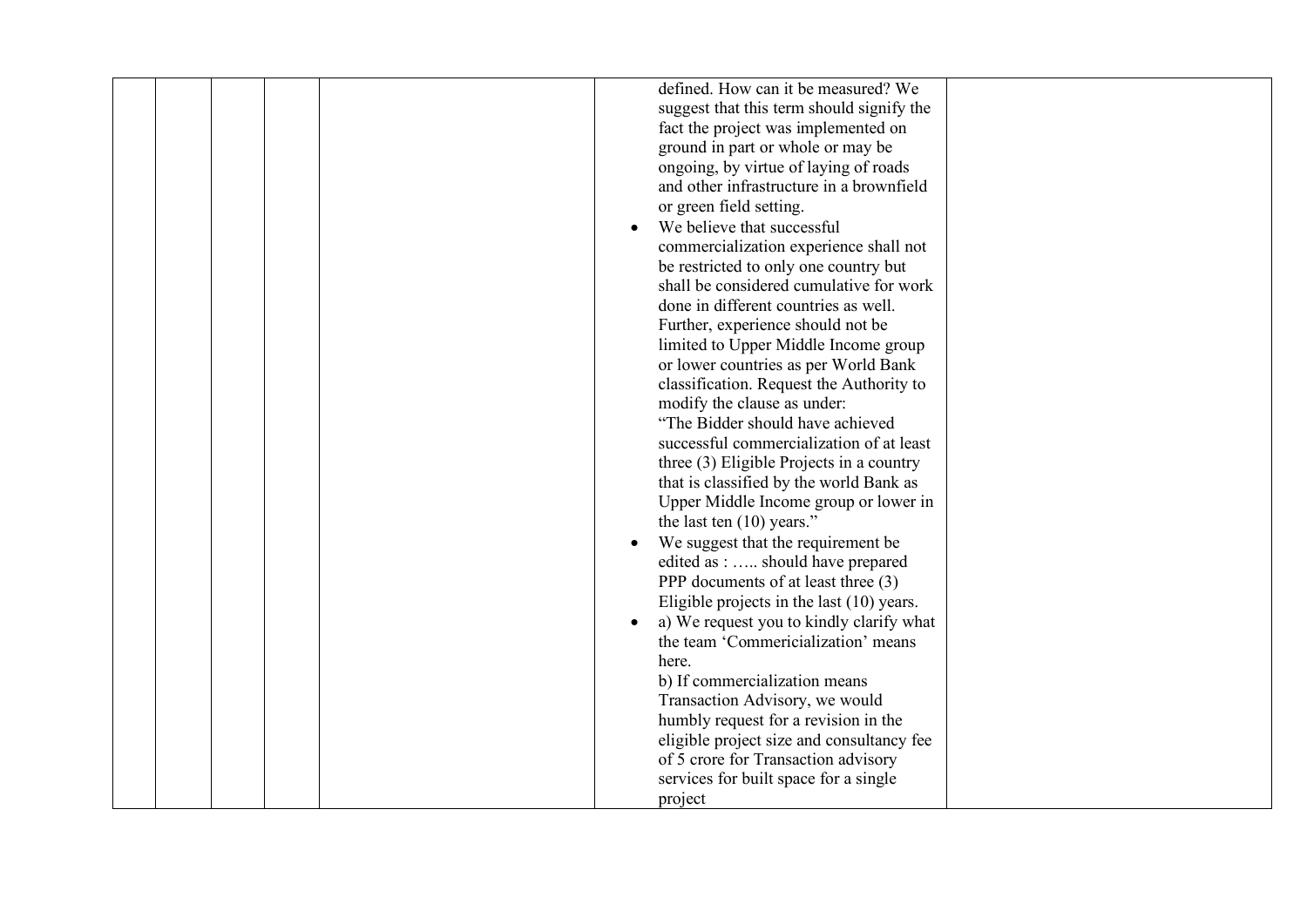|    |                     |       |                                                                                                                                                                                                                                           | c) We request you to kindly revise the<br>eligible consultancy fee to INR 1 crore<br>for indian projects and USD 0.5 million<br>for international projects.<br>d) We kindly request you to consider<br>completed as well as ongoing projects.<br>India is part of the lower-middle-income<br>group. Request the Authority to clarify<br>if it meets the requirement                                                                                                                                                                                                                                                                   |                                                                                                                                                                                                 |
|----|---------------------|-------|-------------------------------------------------------------------------------------------------------------------------------------------------------------------------------------------------------------------------------------------|---------------------------------------------------------------------------------------------------------------------------------------------------------------------------------------------------------------------------------------------------------------------------------------------------------------------------------------------------------------------------------------------------------------------------------------------------------------------------------------------------------------------------------------------------------------------------------------------------------------------------------------|-------------------------------------------------------------------------------------------------------------------------------------------------------------------------------------------------|
| 5. | $I -$<br><b>ITB</b> | 6.4.2 | The Bidder should have achieved<br>successful commercialization of at<br>least three (3) Eligible Projects in a<br>country that is classified by the World<br>bank as Upper Middle Income group<br>or lower in the last ten $(10)$ years. | We believe that successful commercialization<br>experience shall not be restricted to only one<br>country but shall be considered cumulative for<br>work done in different countries as well. Further,<br>experience should not be limited to Upper Middle<br>Income group or lower countries as per World<br>Bank classification.<br>Request the Authority to modify the clause as<br>under:<br>The Bidder should have achieved successful<br>commercialization of at least three (3) Eligible<br>Projects in a country that is classified by the<br>world Bank as Upper Middle Income group or<br>lower in the last ten (10) years. | Clause 6.4.2 modified as follows.<br>The Bidder should have achieved successful<br>commercialization of at least three (3)<br>Eligible Projects in any country in the last<br>ten $(10)$ years. |
| 6. |                     | 6.4.2 | The bidder should have achieved<br>successful commercialization of<br>atleast three eligible projects in the<br>last 10 years in a country that is<br>classified by the World Bank as<br><b>Upper Middle Income group or</b><br>lower     | The Authority is requested to kindly modify the<br>clause to include high income countries as<br>well, as the best practices for land development<br>and transit-oriented development from high<br>income countries will be relevant for this<br>engagement<br>May we request the Authority to modify the<br>clause as follows                                                                                                                                                                                                                                                                                                        | No change in RFP                                                                                                                                                                                |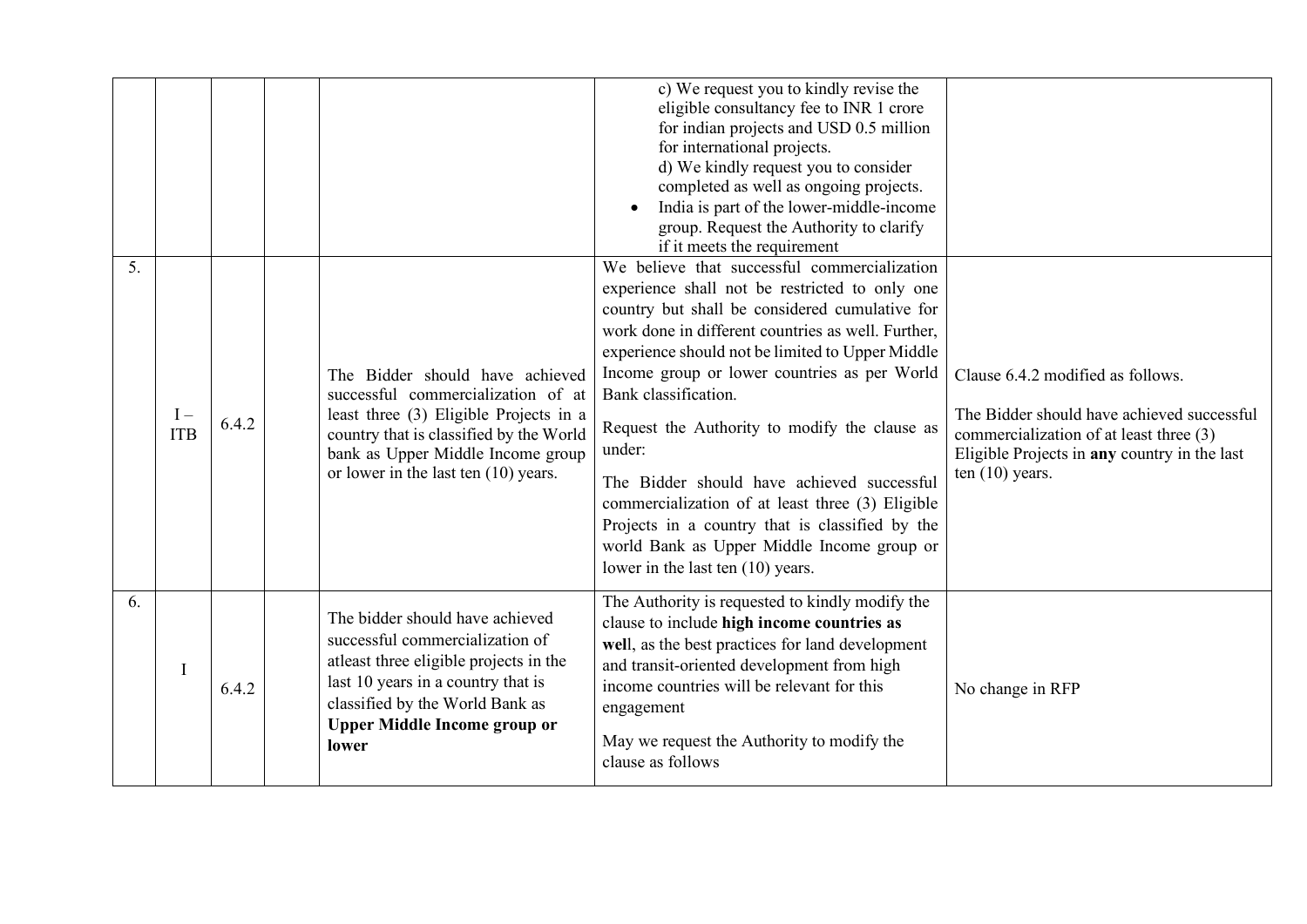|    |       |    |                                                                                                                                                       | The bidder should have achieved successful                                                                                                                                                                                                                                                                                                                                                                                                                                                                                                                                                                                                                                                                                                                                                                                                                                                                                                                                                                                                                                                                                                                                                                                                                                                      |                                                                                      |
|----|-------|----|-------------------------------------------------------------------------------------------------------------------------------------------------------|-------------------------------------------------------------------------------------------------------------------------------------------------------------------------------------------------------------------------------------------------------------------------------------------------------------------------------------------------------------------------------------------------------------------------------------------------------------------------------------------------------------------------------------------------------------------------------------------------------------------------------------------------------------------------------------------------------------------------------------------------------------------------------------------------------------------------------------------------------------------------------------------------------------------------------------------------------------------------------------------------------------------------------------------------------------------------------------------------------------------------------------------------------------------------------------------------------------------------------------------------------------------------------------------------|--------------------------------------------------------------------------------------|
|    |       |    |                                                                                                                                                       | commercialization of at least three eligible                                                                                                                                                                                                                                                                                                                                                                                                                                                                                                                                                                                                                                                                                                                                                                                                                                                                                                                                                                                                                                                                                                                                                                                                                                                    |                                                                                      |
|    |       |    |                                                                                                                                                       | projects in the last 10 years                                                                                                                                                                                                                                                                                                                                                                                                                                                                                                                                                                                                                                                                                                                                                                                                                                                                                                                                                                                                                                                                                                                                                                                                                                                                   |                                                                                      |
| 7. | 6.4.3 | 19 | The Bidder shall have an experience<br>of Program Management of at least<br>one (1) large scale infrastructure<br>project in the last five (5) years. | Kindly request you to accept experience<br>of Program/Project Management of<br>Large scacle infrastructure project in the<br>last ten $(10)$ years.<br>Kindly confirm that such a project is<br>part of the three projects sought under<br>Clause 6.4.1.<br>We Understand this refers to PMC of<br>any Infrastructure Project (Viz., Roads,<br>Irrigation, Sewerage, Water Supply,<br>Agriculture., ) with Cost greater than<br>INR 500 Crores. Kindly confirm.<br>It is requested to confirm whether only<br>Completed PMC Projects will be<br>considered for Evaluation or ongoing<br>project will also be considered.<br>As per the Technical Evaluation Criteria,<br>there is no score given for Program<br>Management Projects. It is requested to<br>clarify how the Evaluation will be done<br>for such projects<br>We suggest that the requirement be<br>edited as: The Bidder shall have an<br>experience of Program/Project<br>Management/Project Support<br>Management of at least one (1) large<br>scale infrastructure project in the last<br>five $(5)$ years.<br>a) we request you to kindly revise this<br>clause to read The Bidder shall have an<br>experience of program management of<br>at least one (1) large scale infrastructure<br>/ Real estate/ urban development or | No change in RFP<br>only Completed PMC Projects will be<br>considered for Evaluation |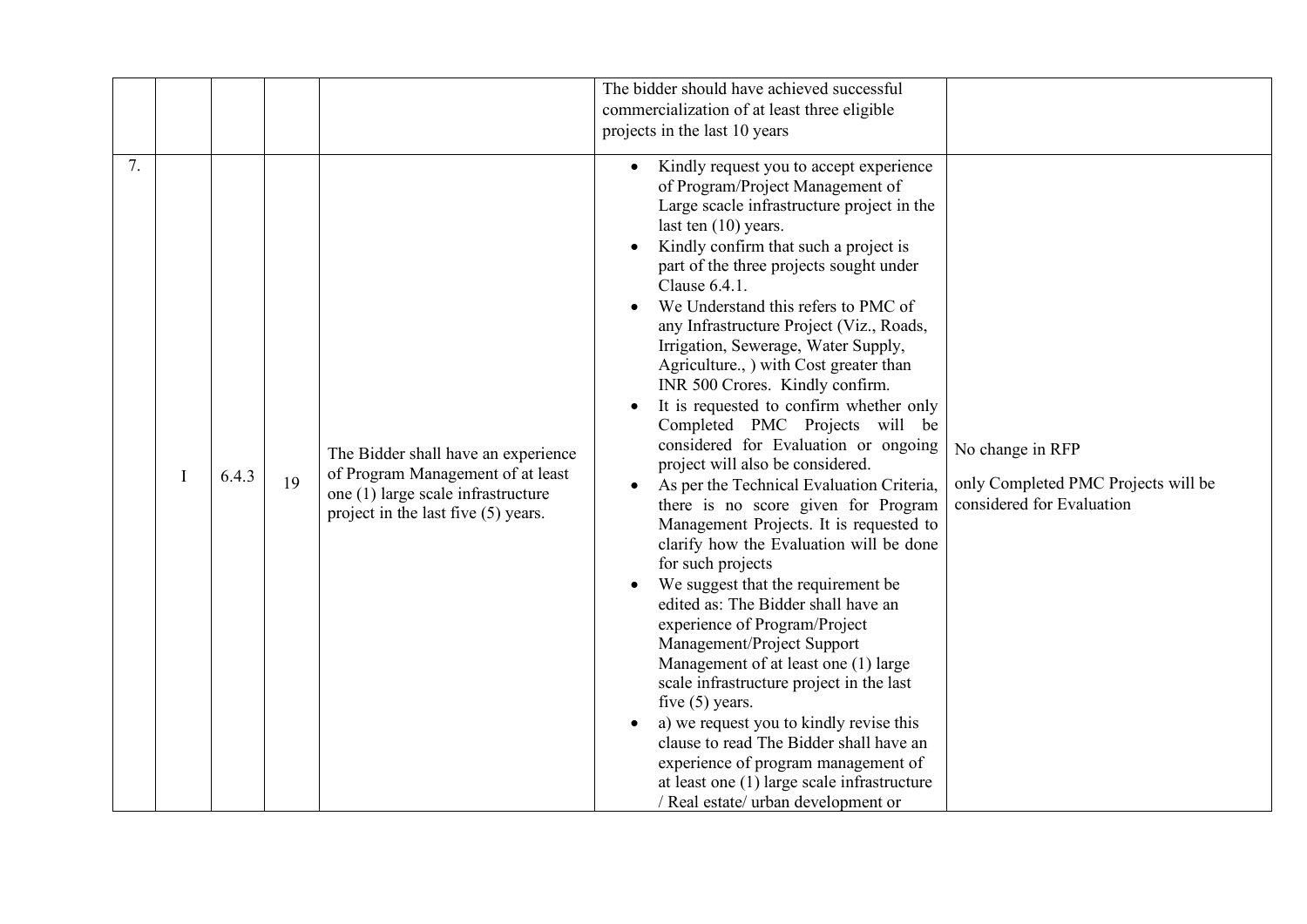|    |       |    | smart city development project in the<br>last $(10)$ years'                                                                                                                                                                                                                                                                                                                                                                                                                                                                                                                                                                                                 |                  |
|----|-------|----|-------------------------------------------------------------------------------------------------------------------------------------------------------------------------------------------------------------------------------------------------------------------------------------------------------------------------------------------------------------------------------------------------------------------------------------------------------------------------------------------------------------------------------------------------------------------------------------------------------------------------------------------------------------|------------------|
|    |       |    | b) We request you to kindly consider<br>ongoing projects as well for this<br>c) we request you to kindly revise the<br>eligible consultancy fee to INR 1 crore<br>for Indian projects and USD 0.5 million<br>for international projects.<br>Considering the nature of the project<br>and scope of services, request the<br>authority to modify the clause as "The<br>Bidder shall have an experience of<br>Programme Management/Project<br>Management of at least one (1) large<br>scale infrastructure project in the last<br>five $(10)$ years.<br>Request the authority to define "Large"<br>scale project" for better understanding<br>the requirement. |                  |
| 8. | 6.5.1 | 19 | Kindly<br>include<br>master<br>planning/infrastructure planning also.<br>Also in case of absence of specific term<br>mentioned in the list in certificate/work<br>order, what could be alternate submission<br>as obtaining fresh certificate mentioning<br>the term in this short period may not be<br>Should self certification<br>possible.<br>suffice?<br>Also, kindly reframe fee of eligible<br>projects from "with value of<br>consultancy services not less than INR 5<br>crore for Indian projects" to "with<br>value of consultancy services not less<br>than INR 5 crore for at least one Indian<br>projects"                                    | No change in RFP |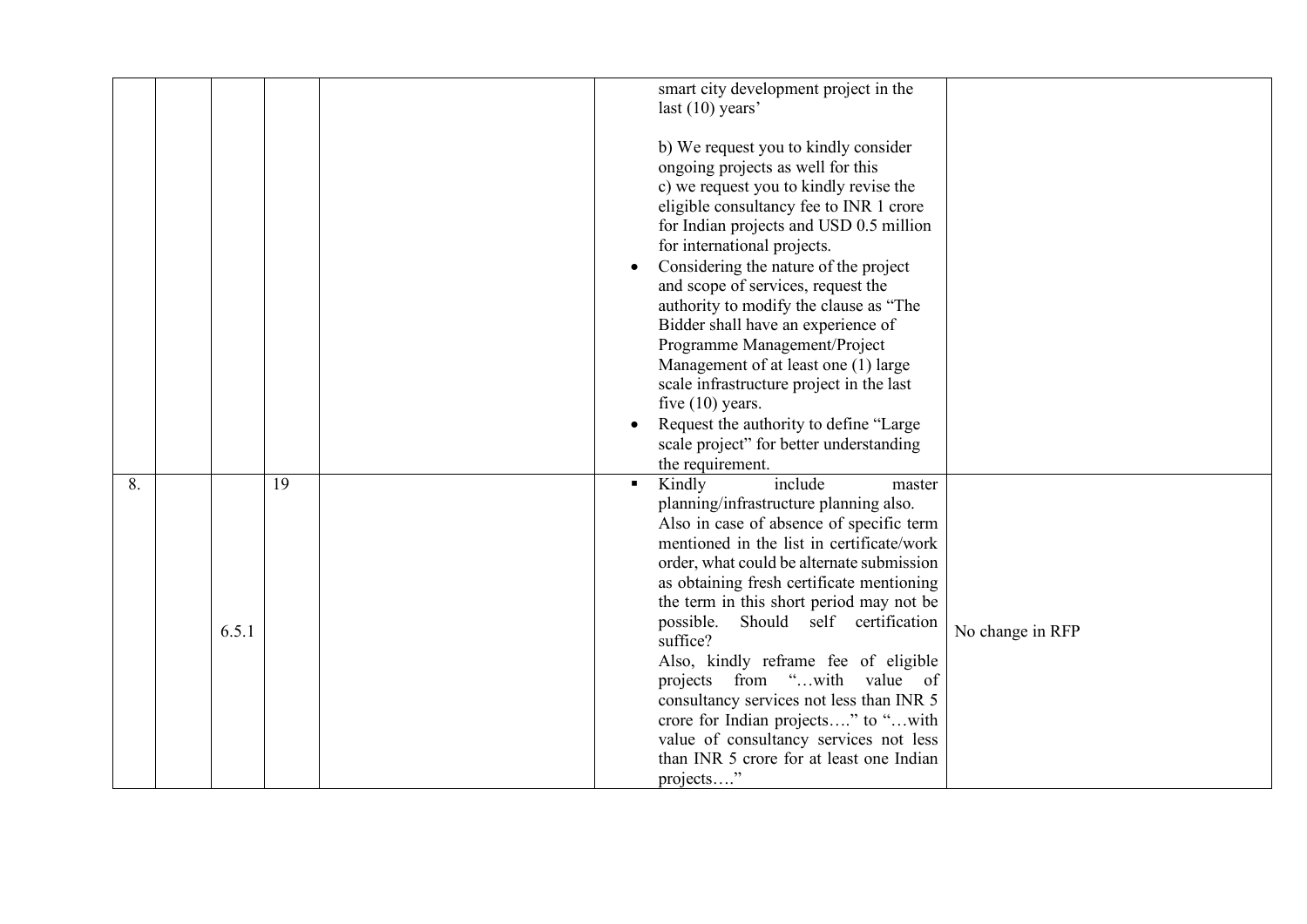|     |           |                 |    |                                                                                                                                                                                                                                                                                                                                                                                                                                                                                                                                                                                                   | Believe 3 elements are in cumulative.                                                                                                                                                                                                                                                                                                                                                                                                                                                                                                                                                                                                                                                                                                                                                                                                                                                                                                                                                                                                                                                               |                                               |
|-----|-----------|-----------------|----|---------------------------------------------------------------------------------------------------------------------------------------------------------------------------------------------------------------------------------------------------------------------------------------------------------------------------------------------------------------------------------------------------------------------------------------------------------------------------------------------------------------------------------------------------------------------------------------------------|-----------------------------------------------------------------------------------------------------------------------------------------------------------------------------------------------------------------------------------------------------------------------------------------------------------------------------------------------------------------------------------------------------------------------------------------------------------------------------------------------------------------------------------------------------------------------------------------------------------------------------------------------------------------------------------------------------------------------------------------------------------------------------------------------------------------------------------------------------------------------------------------------------------------------------------------------------------------------------------------------------------------------------------------------------------------------------------------------------|-----------------------------------------------|
|     |           |                 |    |                                                                                                                                                                                                                                                                                                                                                                                                                                                                                                                                                                                                   | Kindly confirm.                                                                                                                                                                                                                                                                                                                                                                                                                                                                                                                                                                                                                                                                                                                                                                                                                                                                                                                                                                                                                                                                                     |                                               |
| 9.  |           | 6.5.1<br>(viii) |    | "Architectural Planning"                                                                                                                                                                                                                                                                                                                                                                                                                                                                                                                                                                          | We request that the word 'architectural'<br>may please be replaced with the<br>appropriate term here - Urban. We<br>No change in RFP<br>request that 'urban design', 'landscape<br>design', and 'infrastructure/ utility<br>planning' may please be added to the list.                                                                                                                                                                                                                                                                                                                                                                                                                                                                                                                                                                                                                                                                                                                                                                                                                              |                                               |
| 10. | $I - ITB$ | 6.5.1           | 19 | Similar projects for Clause 6.4 above<br>shall be the national or international<br>consultancy projects awarded by<br>government of India or any State<br>Government in India or by any<br>Foreign Government,<br>regulatory<br>commission, tribunal, multilateral<br>agencies, bilateral agencies, statutory<br>authority or public sector entity or<br>private city authorities and with value<br>of consultancy services not less than<br>INR 5 crore for Indian projects and<br>USD 1 million for international<br>projects, and involving at least three<br>(3) elements form the following. | We sincerely request the Authority to<br>reduce the consultancy fee criteria to INR<br>1 Crore.<br>This will allow wider participation and<br>better competition.<br>We request the Authority to relax<br>eligibility criteria of minimum INR 5<br>crore or USD 1 million consultancy fee<br>charges cap for the projects under Clause<br>6.4.2, Successful commercialization of<br>at least three (3) Eligible Projects in a<br>country that is classified by the World<br>Bank as Upper Middle Income group or<br>lower in the last ten $(10)$ years<br>We request that the word 'architectural'<br>may please be replaced with the<br>appropriate term here - Urban. We<br>request that 'urban design', 'landscape<br>design', and 'infrastructure/ utility<br>planning' may please be added to the list.<br>Request the Authority to reduce the<br>requirement of value of consultancy<br>services from INR 5 crore for indian<br>projects instead of INR 1 Crore.<br>Request authority to add Urban planning/<br>Master planning/ Tourism planning/<br>Trafic & Transportation planning as one | Private Investment Projects will be qualified |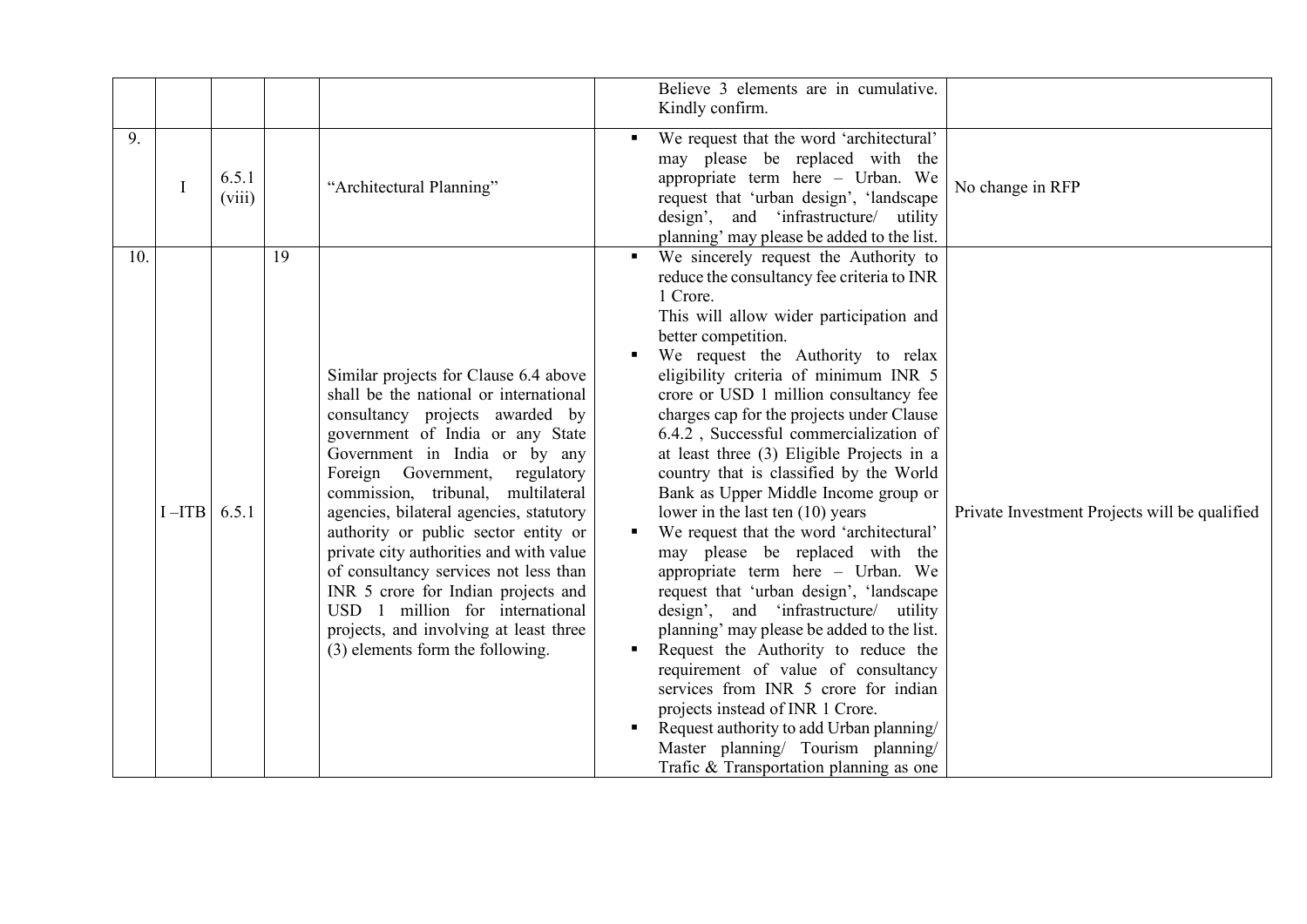|     |                |       |    |                                                                                                                                                                                       | of the elements to be considered for the<br>eligibility requirements.<br>Eligible Consultancy assignments with<br>value of not less than Rs. 5 Crores for<br>indian projects are very limited hence we<br>kindly request the Client to remove the<br>criteria w.r.t consultancy value of not less<br>than 5 Crores for Indian Projects.<br>Similar projects as defined in the clause<br>seem to be restrictive and we request the<br>following to enable wider participation:<br>a) The present assignment is a technical<br>assistance and transaction advisory<br>service. Such assignments are generally<br>low value contracts. Hence we request<br>that the value of consultancy services<br>may please be reduced to Rs. 1 crores for<br>Indian projects and USD 0.2 million for<br>International Projects.<br>b) The elements should also include:<br>Landuse planning<br>Mobility planning<br>Infrastructure planning<br>as these too are important components of<br>the present assignment.<br>Private Investment Projects shall be<br>qualified |
|-----|----------------|-------|----|---------------------------------------------------------------------------------------------------------------------------------------------------------------------------------------|-----------------------------------------------------------------------------------------------------------------------------------------------------------------------------------------------------------------------------------------------------------------------------------------------------------------------------------------------------------------------------------------------------------------------------------------------------------------------------------------------------------------------------------------------------------------------------------------------------------------------------------------------------------------------------------------------------------------------------------------------------------------------------------------------------------------------------------------------------------------------------------------------------------------------------------------------------------------------------------------------------------------------------------------------------------|
| 11. | $\blacksquare$ | 6.5.2 | 19 | Substantial completion for Clause<br>6.4.1 shall be considered when it can<br>be satisfactorily demonstrated that<br>major components of the project as<br>per its TOR are completed. | We understand that details of actual<br>services performed by the Consultant till<br>date against the scope would suffice as a<br>proof for substantial completion of the<br>Project<br>No change in RFP<br>Considering the completion certificates<br>would be issued on completion of the<br>project and our firm has been<br>undertaking several smart city projects<br>from last five years, we hereby request                                                                                                                                                                                                                                                                                                                                                                                                                                                                                                                                                                                                                                        |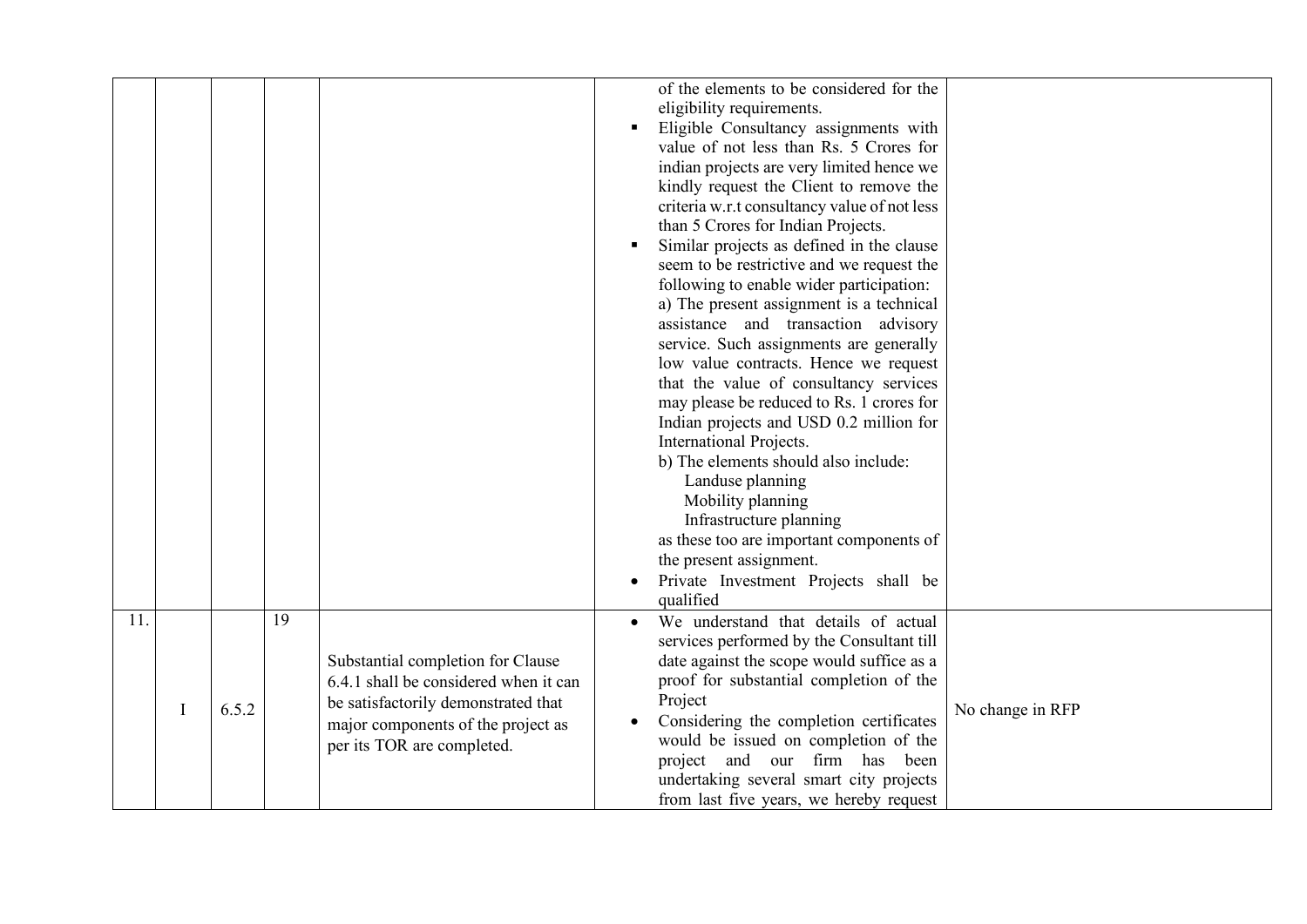| 12. |   |       |                                                                                                                  | the Authority to allow submission of<br><b>PDS</b><br>indicating<br>the<br>components<br>completed in each project along with the<br>Letter of Award/Contract Document<br>from the client as a proof of award of the<br>work to meet the requirements.<br>It is requested to define substantial<br>completion for projects. We suggest that<br>as per the general practise, projects that<br>have achieved 80% completion of the<br>Scope of Work, duly certified by the<br>Client are considered eligible for<br>evaluation.<br>We understand that this eligibility                                                                                                                                                                                                                                                                                                                                                                                                                                                                                                                                              |
|-----|---|-------|------------------------------------------------------------------------------------------------------------------|-------------------------------------------------------------------------------------------------------------------------------------------------------------------------------------------------------------------------------------------------------------------------------------------------------------------------------------------------------------------------------------------------------------------------------------------------------------------------------------------------------------------------------------------------------------------------------------------------------------------------------------------------------------------------------------------------------------------------------------------------------------------------------------------------------------------------------------------------------------------------------------------------------------------------------------------------------------------------------------------------------------------------------------------------------------------------------------------------------------------|
|     | I | 6.5.4 | Only the infrastructure projects that<br>have original/revised cost more than<br>₹500 crore shall be considered. | criteria is applicable to only Clause 6.4.3<br>Projects i.e. Program Management of at<br>least one (1) large scale infrastructure<br>project in the last five $(5)$ years and not<br>applicable to projects under Clause 6.4.1<br>& 6.4.2. Please Confirm. The Authority<br>is requested to clarify the eligibility limit<br>in US \$ for cost of infrastructure projects<br>No change in RFP<br>executed overseas may we request the<br>Authority to modify the clause as follows<br>Clause 6.5.4 is applicable for all<br>Only the infrastructure projects that have<br>requirements of Technical capacity.<br>original / revised cost more than Rs. 500<br>Crore or US \$ 70 Mn, for projects<br>Private Investment Projects will be qualified<br>executed outside India will be considered<br>Request you to reduce the project cost<br>criteria to 100 crores.<br>We request that if execution of<br>infrastructure<br>is<br>equated<br>to<br>commercialization of a project, then this<br>clause may please be removed or<br>modified to mean that at least one project<br>may have cost more than Rs500cr. |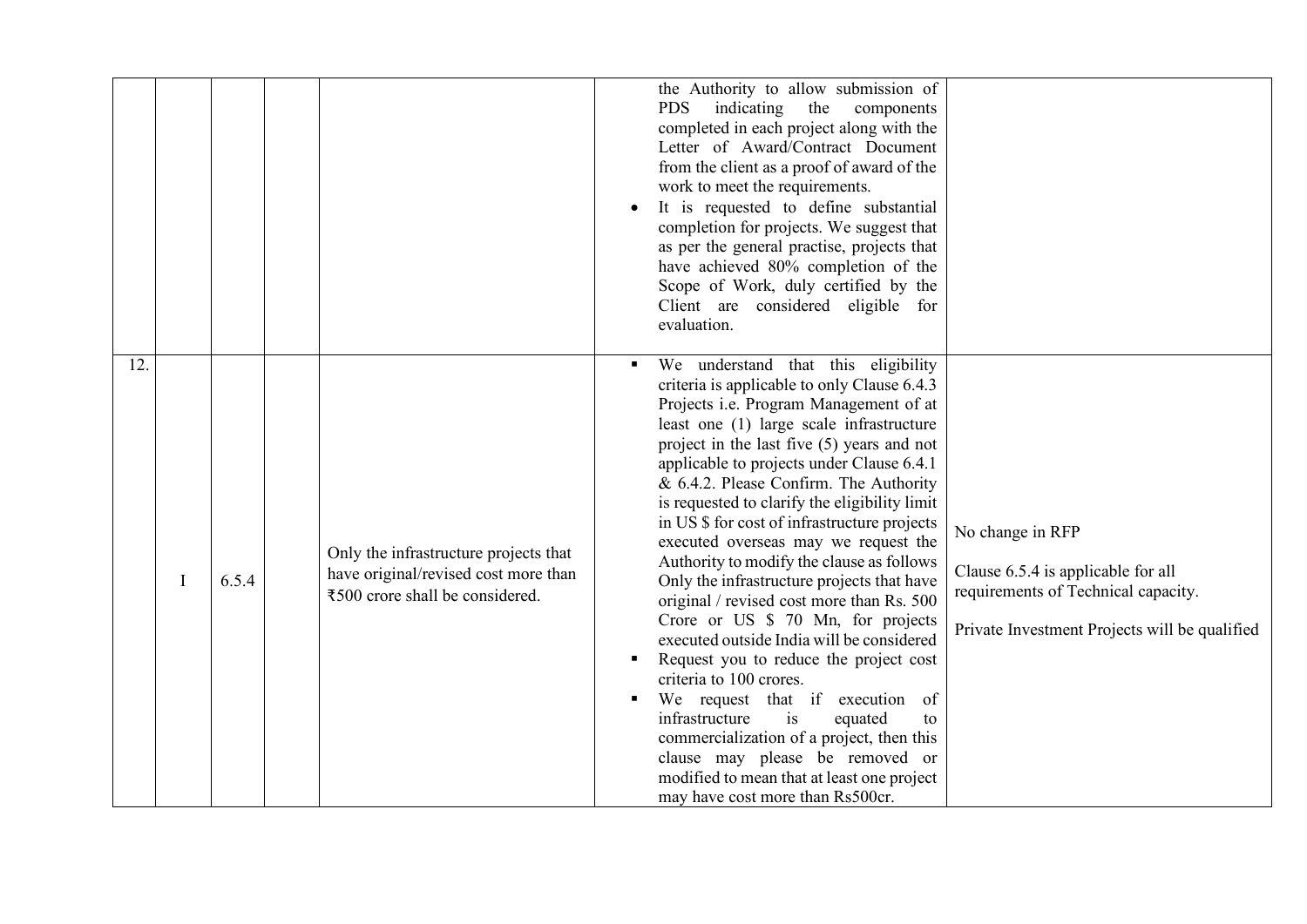| 13. |   |            |                  |                                                                                                                                                                                                       | We request you to kindly revise this<br>clause to read ' only infrastructure /<br>urban development including smart city<br>development<br>project<br>that<br>have<br>original/revised cost more than 500 crore<br>shall be considered.'<br>Considering the smart city projects are<br>eligible under this assignment, request<br>the Authority to reduce the project cost<br>from 500 crore to 100 crore.<br>We request the Client give some<br>relaxation on infrastructure projects<br>development cost from Rs. 500 Crores to<br>Rs. 300 Crores.<br>Private Project with total investment for<br>multiple projects in single location / plot<br>may also be considered. |
|-----|---|------------|------------------|-------------------------------------------------------------------------------------------------------------------------------------------------------------------------------------------------------|-----------------------------------------------------------------------------------------------------------------------------------------------------------------------------------------------------------------------------------------------------------------------------------------------------------------------------------------------------------------------------------------------------------------------------------------------------------------------------------------------------------------------------------------------------------------------------------------------------------------------------------------------------------------------------|
|     |   | 6.5.5      |                  | The technical criterial can be fulfilled<br>cumulatively by all members in case<br>of JV/Consortium / Partnership                                                                                     | Request the Authority to define the<br>methodology to assess the fulfillment of<br>No change in RFP<br>JV/Consortium / Partnership firm for<br>better understanding.                                                                                                                                                                                                                                                                                                                                                                                                                                                                                                        |
| 14. |   | 6.6<br>3.3 | 20<br>$\&$<br>61 | Conflict of Interest                                                                                                                                                                                  | Believe CoI is not applicable in bagging<br>No change in RFP<br>down stream job if awarded the project.<br>Kindly confirm.                                                                                                                                                                                                                                                                                                                                                                                                                                                                                                                                                  |
| 15. | I | 7.1.2      | 22               | Tender Fee and Bid Security<br>The Bidder shall deposit a Bid<br>Security of ₹16.50 lakh (Rupees<br>Sixteen Lakhs and Fifty Thousand<br>only) on the portal using the Multi<br>Option Payment System. | We request you to kindly accept Bid<br>Security in form of Bank Guarantee<br>$(BG)$ .<br>The Authority is requested to clarify<br>whether the Bid Security will have to be<br>submitted in the Portal as indicated in<br>No change in RFP<br>clause 7.1.2 or in person as indicated in<br>clause 7.1.3<br>We request that that Bid Security be<br>allowed to be furnished in the form of a<br><b>Bank Guarantee.</b>                                                                                                                                                                                                                                                        |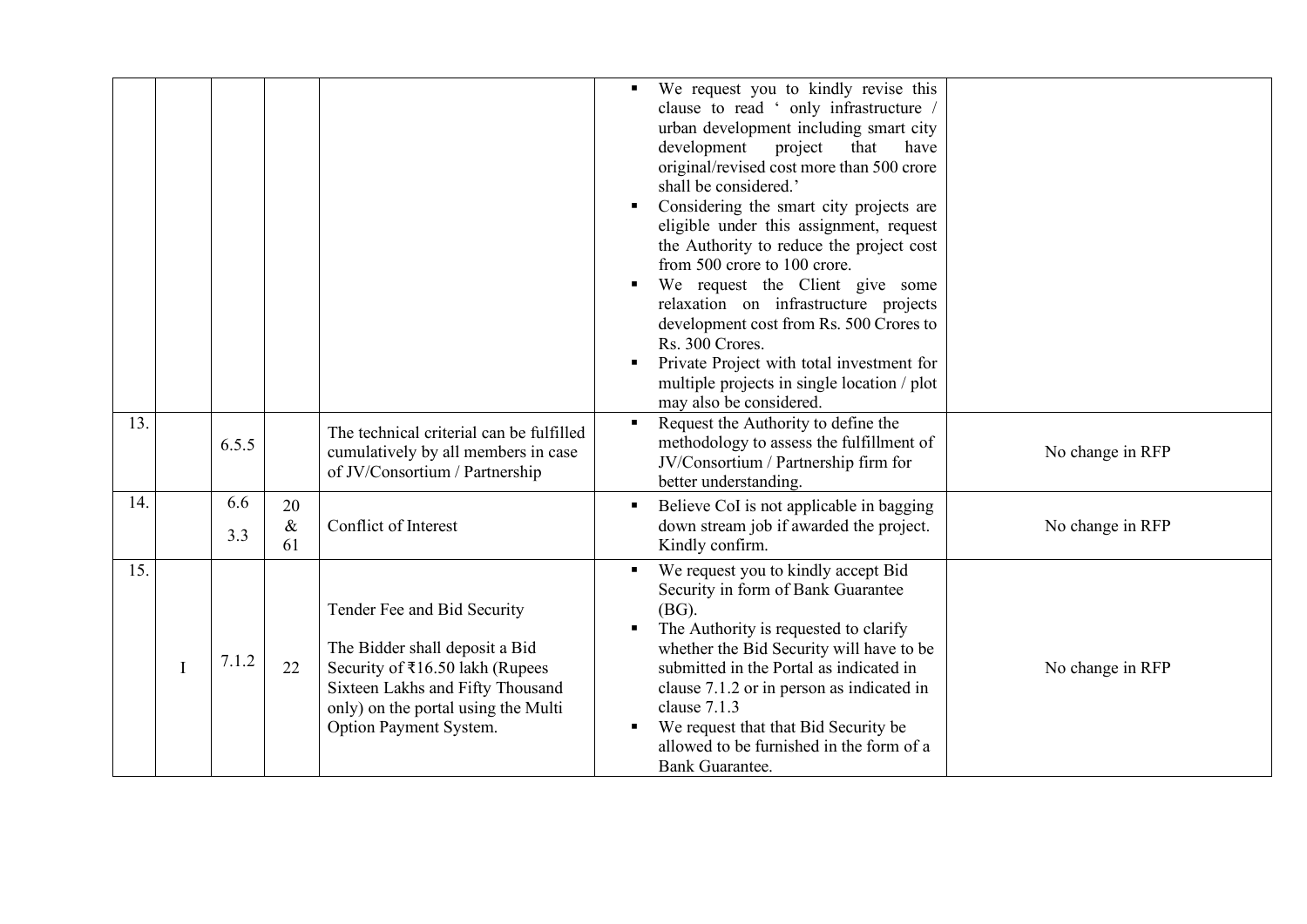|     |             |       |    |                                                                                                                                                                                                                                                                                                                                                                                                                                                                                                                                                       | Request to give some relaxation on Bid<br>security amount form 16.50 lakhs to 10<br>Lakhs.<br>We request that Bank Guarantee may<br>please be accepted as the Bid Security. |                                                                                                                                                                            |
|-----|-------------|-------|----|-------------------------------------------------------------------------------------------------------------------------------------------------------------------------------------------------------------------------------------------------------------------------------------------------------------------------------------------------------------------------------------------------------------------------------------------------------------------------------------------------------------------------------------------------------|-----------------------------------------------------------------------------------------------------------------------------------------------------------------------------|----------------------------------------------------------------------------------------------------------------------------------------------------------------------------|
| 16. | $\mathbf I$ | 7.1.2 | 22 | The Bidder shall deposit a Bid<br>Security of ₹16.50 lakh (Rupees<br>Sixteen Lakhs and Fifty Thousand<br>only) on the portal using the Multi<br>Option Payment System. The Bid<br>Security of successful Bidder so<br>deposited shall be released back by<br>the Employer on receipt of the<br>Performance Guarantee as stated in<br>this RFP. The Security Deposit<br>furnished by the Bidders who are<br>unsuccessful will be released after<br>issue of LOA to the successful<br>Bidder or expiry of validity of the<br>Bids whichever is earlier. | Since the bid security amount is quite large,<br>request you to accept Bank Guarantee for<br>submission of the bid security                                                 | No change in RFP                                                                                                                                                           |
| 17. | I           | 7.1.3 |    | The Bidders are required to submit<br>the Bid Security in original at the<br>address mentioned in the Data Sheet<br>(ITB) on or before the Bid Due Date<br>and shall obtain the receipt for Bid<br>Security. The copy of the receipt for<br>submission of Bid Security in<br>accordance with the provisions of<br>this RFP, along with the scanned<br>copy of the Bid Security is to be<br>uploaded along with online<br>submission of the Bids on the portal.<br>The Bid of the Bidder whose Bid                                                     | If the payment is made online, please<br>clarify what has to be submitted in<br>original on or before the Bid Due Date<br>Kindly allow receipt till Bid Opening<br>Date.    | No change in RFP<br>No document is required to be submitted in<br>original on or before the Bid Due Date<br>regarding payment. System will give us<br>required information |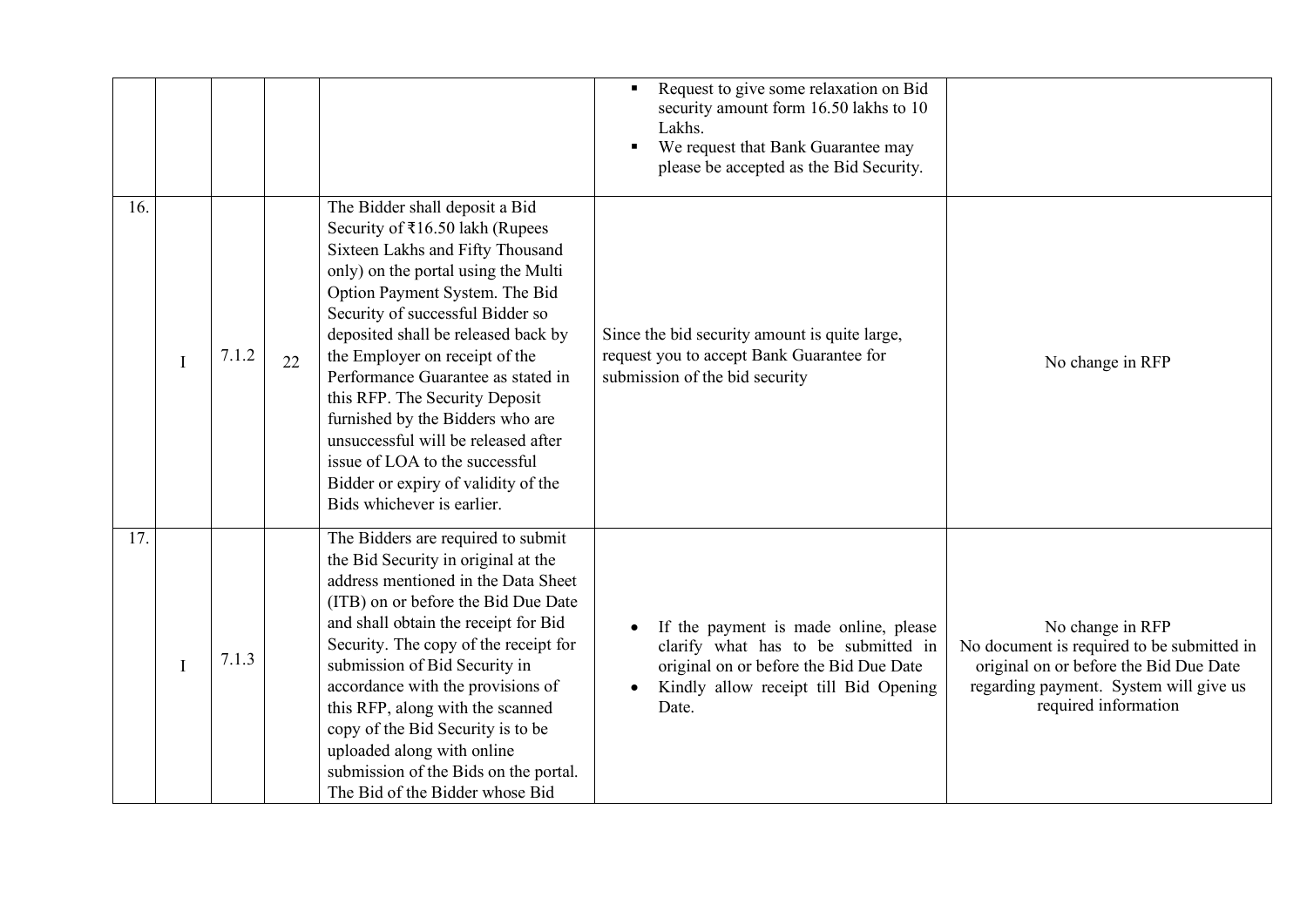|     |               |       |    | Security is not received within the<br>time period mentioned in this clause<br>shall be summarily rejected.                                                                                                                                                                                                                                                                                           |                                                                                                                                                                                                                                                                                                                  |                                                                         |
|-----|---------------|-------|----|-------------------------------------------------------------------------------------------------------------------------------------------------------------------------------------------------------------------------------------------------------------------------------------------------------------------------------------------------------------------------------------------------------|------------------------------------------------------------------------------------------------------------------------------------------------------------------------------------------------------------------------------------------------------------------------------------------------------------------|-------------------------------------------------------------------------|
| 18. |               | 7.1.3 |    | The Bidder shall deposit a Bid<br>Security of ₹16.50 lakh (Rupees<br>Sixteen Lakhs and Fifty Thousand<br>only) on the portal using the Multi<br><b>Option Payment System</b>                                                                                                                                                                                                                          | The Authority is requested to kindly modify the<br>clause to award full marks for firms with<br>turnover more than INR 500 Crore                                                                                                                                                                                 | No change in RFP                                                        |
| 19. | $\mathbf I$   | 7.2.1 | 22 | The Bidder shall execute, notarise<br>and submit a Power of Attorney<br>(PoA) to authorise a person as<br>Authorised Signatory for the purpose<br>of submission of the Bid. The format<br>of the PoA shall be as per Appendix<br>A2.                                                                                                                                                                  | Request you to accept Board Resolution as proof<br>for Authorized Signatory.                                                                                                                                                                                                                                     | Board Resolution will be accepted as proof for<br>Authorized Signatory. |
| 20. | $\mathbf I$   | 7.2.7 |    | Should the bidder for any reason<br>whatsoever, be in doubt about the<br>meaning of anything contained in the<br>Notice inviting Bids, RFP<br>Documents or the extent of details in<br>the RFP, the Bidder shall seek<br>clarification from the Employer, not<br>later than the date as specified in this<br>RFP. Bidders shall use the format<br>given in Appendix A9 for seeking<br>clarifications. | We would like to inform the authority that,<br>Appenxi-9 is for the format for submission of<br>CV as per the RFP and Appendix-6 is for the<br>format for submission of queries. Considering<br>Appendix-6 queries/classifications have been<br>sorted.                                                          | Regrets the error                                                       |
| 21. | Secti<br>on I | 7.4.3 | 25 | It shall be deemed that by submitting<br>the Bid, the Bidder agrees and<br>releases the Employer, its employees,<br>agents and advisers, irrevocably,<br>unconditionally, fully and finally<br>from any and all liability for claims,                                                                                                                                                                 | We understand that KRDCL seeks to disclaim all<br>its liabilities under the contract. Client to please<br>note that Section 73 of the Indian Contract Act<br>provides that when a contract has been broken,<br>the party who suffers by such breach is entitled to<br>receive, from the party who has broken the | No change in RFP                                                        |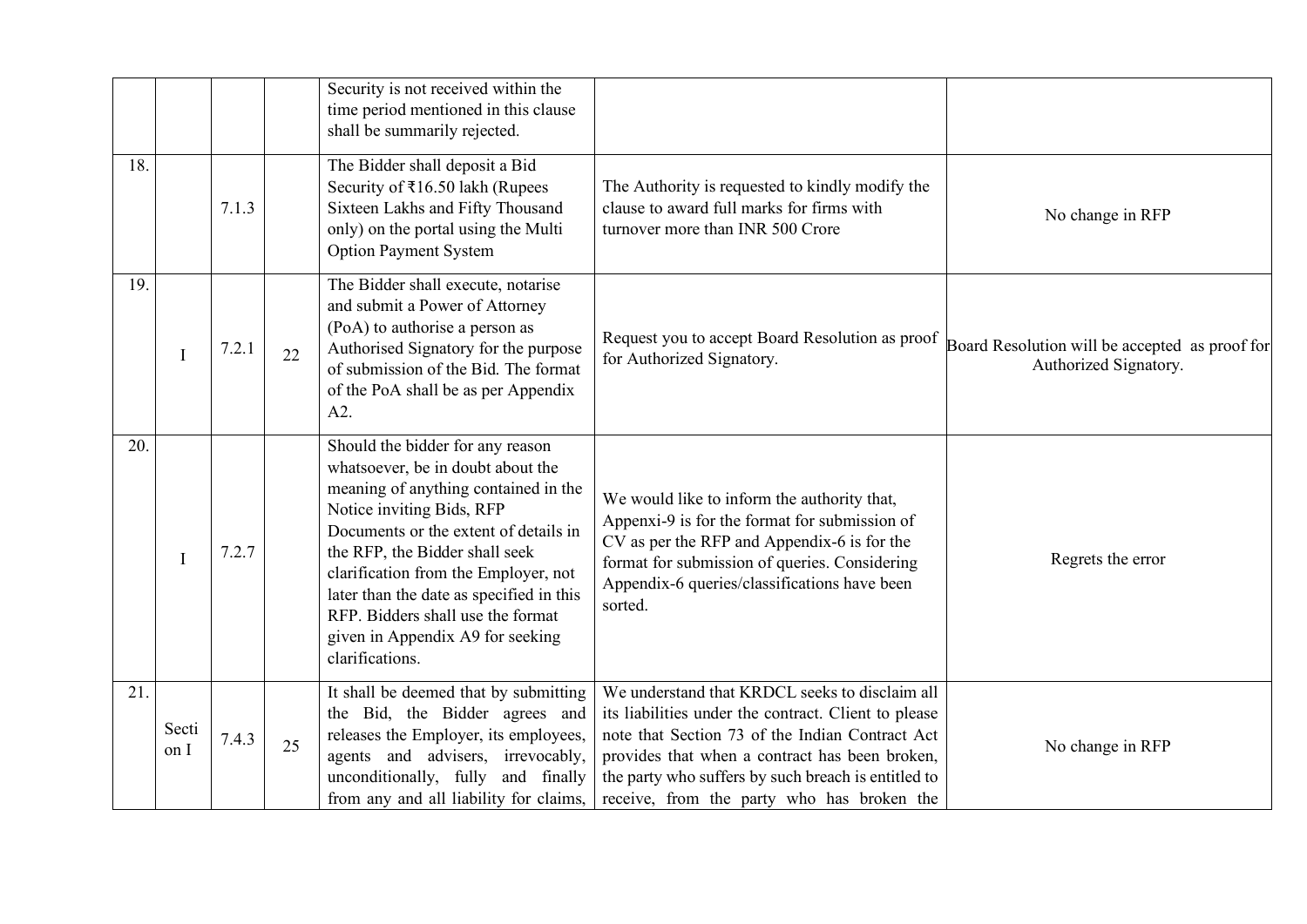|     |   |       |    | losses, damages, costs, expenses or<br>liabilities in any way related to or<br>arising from the exercise of any rights<br>and/ or performance of any<br>obligations hereunder and the Bidding<br>Documents, pursuant hereto, | contract, compensation for any loss or damage<br>caused to him thereby, which naturally arose in<br>the usual course of things from such breach.<br>Additionally, further, our position on this point<br>reflects the risk/reward balance which is no<br>different from the local industry practice being<br>followed today by other advisors operating in<br>similar<br>space.<br>Hence, given that this clause of the RFP is<br>contrary to applicable law, we suggest that this<br>clause in the RFP be omitted. |                                                                                                  |
|-----|---|-------|----|------------------------------------------------------------------------------------------------------------------------------------------------------------------------------------------------------------------------------|---------------------------------------------------------------------------------------------------------------------------------------------------------------------------------------------------------------------------------------------------------------------------------------------------------------------------------------------------------------------------------------------------------------------------------------------------------------------------------------------------------------------|--------------------------------------------------------------------------------------------------|
| 22. | I | 8.4   | 29 | A.1 In the case of<br>JV/Consortium/Partnership, average<br>annual turnover is to be calculated on<br>the basis of each member's share in<br>the JV/Consortium/Partnership                                                   | We request that the total turnover of all<br>JV / Consortium / Partnership<br>the<br>members be considered for evaluation<br>instead of calculation on the basis of each<br>member's share in the JV / Consortium<br>/ Partnership.                                                                                                                                                                                                                                                                                 | No change in RFP                                                                                 |
| 23. |   | 8.4.1 | 29 | Maximum marks would be given for<br>consortium with financial capacity<br>more than INR 700 Crs.                                                                                                                             | Kindly make it INR 500 Crs. &<br>restructure the marking accordingly.                                                                                                                                                                                                                                                                                                                                                                                                                                               | No change in RFP                                                                                 |
| 24. |   | 8.4.1 | 29 | Successful commercialization of<br>Eligible Projects as per RFP Section<br>I: $6.4.2$                                                                                                                                        | What would be the documentary proof<br>for successful commercialization? 100%<br>fee received certified by CA should<br>suffice.<br>Acceptance of DPR shall also be eligible<br>for project qualification.                                                                                                                                                                                                                                                                                                          | Self declaration and any other document<br>which establishes the successful<br>commercialisation |
| 25. | I | 8.4.1 | 29 | A.1<br>Size of the Firm as measured from<br>average annual turnover of the last 3<br>financial years, excluding current<br>financial year<br>- More than INR 700 crore :-15                                                  | Due to the nature and extent of this<br>assignment, we suggest the Authority to<br>consider assigning highest marks under<br>this category to average annual turnover<br>higher than INR 1,000 crores.<br>Most RFPs for consultancy services such                                                                                                                                                                                                                                                                   | No change in RFP                                                                                 |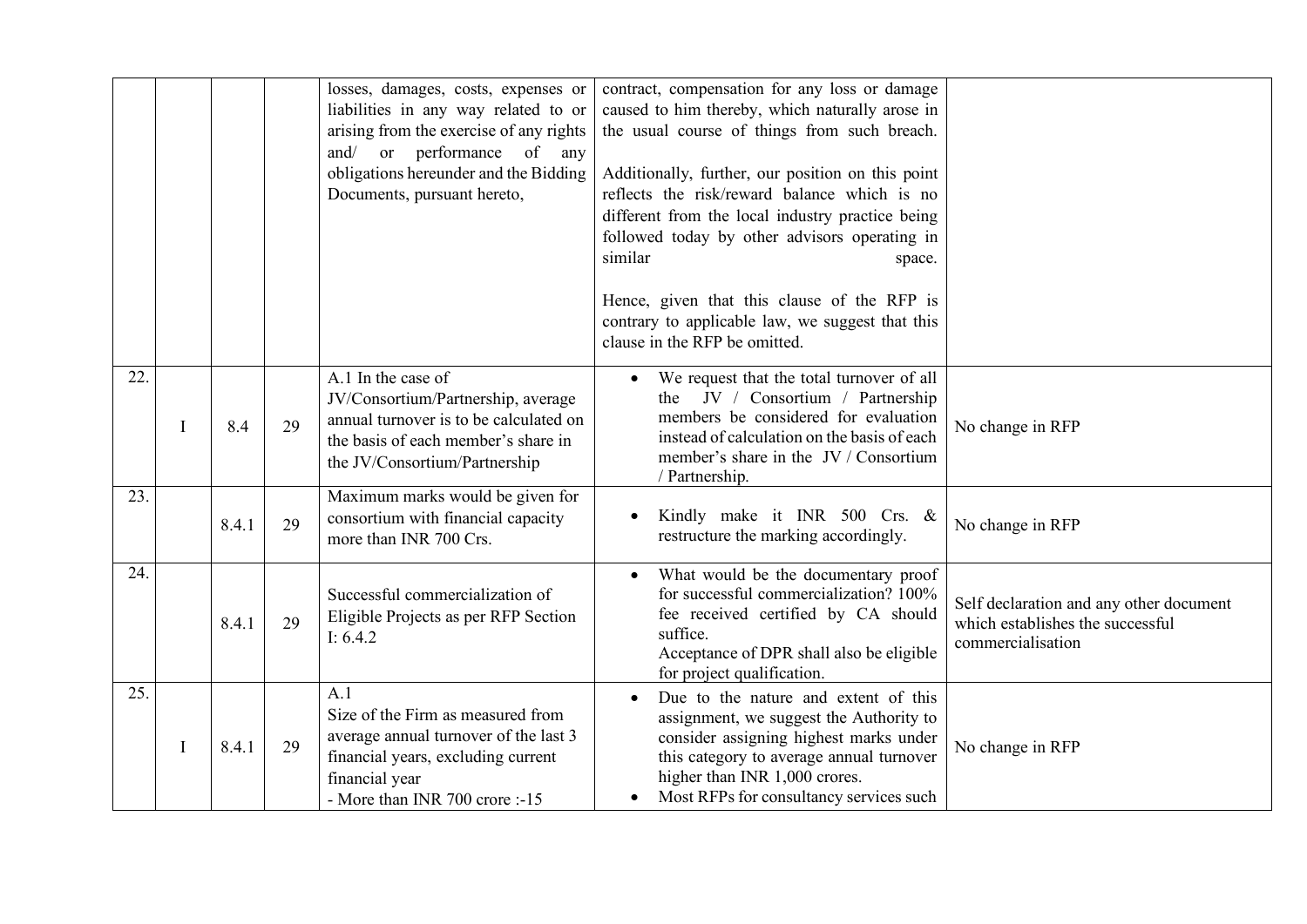|  | -More than INR 200 crore up to INR<br>700 crore :-10 marks<br>- Equal to or more than INR 45 crore<br>up to INR 200 crore :- 5 marks | Program Management of Bharatmala<br>Pariyojana of NHAI, limit the<br>qualification pertaining to the turnover of<br>the firm to eligibility criteria and do not<br>grade the revenues of the firms in the<br>technical evaluation<br>Alternatively, if the turnover of the firm<br>has to be graded in technical evaluation,<br>the Authority is requested to award full<br>marks for firms with turnover more than<br>INR 500 Crore, as firms will more than<br>INR 500 Crore turnover from consulting<br>business are prominent and reputed firms<br>in the market and will be able to deliver<br>the project successfully<br>May we request the Authority to modify<br>the clause as follows<br>Size of the Firm as measured from average<br>annual turnover of the last 3 financial years,<br>excluding current financial year.<br>More than INR 500 crore: 15 marks<br>More than INR 200 crore up to INR 500<br>crore: 10 marks<br>Equal to or more than INR 100 crore up to<br>INR 200 crore: 5 marks<br>Having such high turnover criteria for an<br>assignment with the given scope is onerous and<br>prohibits good firms with required competencies<br>from participating. |  |
|--|--------------------------------------------------------------------------------------------------------------------------------------|--------------------------------------------------------------------------------------------------------------------------------------------------------------------------------------------------------------------------------------------------------------------------------------------------------------------------------------------------------------------------------------------------------------------------------------------------------------------------------------------------------------------------------------------------------------------------------------------------------------------------------------------------------------------------------------------------------------------------------------------------------------------------------------------------------------------------------------------------------------------------------------------------------------------------------------------------------------------------------------------------------------------------------------------------------------------------------------------------------------------------------------------------------------------------------------|--|
|--|--------------------------------------------------------------------------------------------------------------------------------------|--------------------------------------------------------------------------------------------------------------------------------------------------------------------------------------------------------------------------------------------------------------------------------------------------------------------------------------------------------------------------------------------------------------------------------------------------------------------------------------------------------------------------------------------------------------------------------------------------------------------------------------------------------------------------------------------------------------------------------------------------------------------------------------------------------------------------------------------------------------------------------------------------------------------------------------------------------------------------------------------------------------------------------------------------------------------------------------------------------------------------------------------------------------------------------------|--|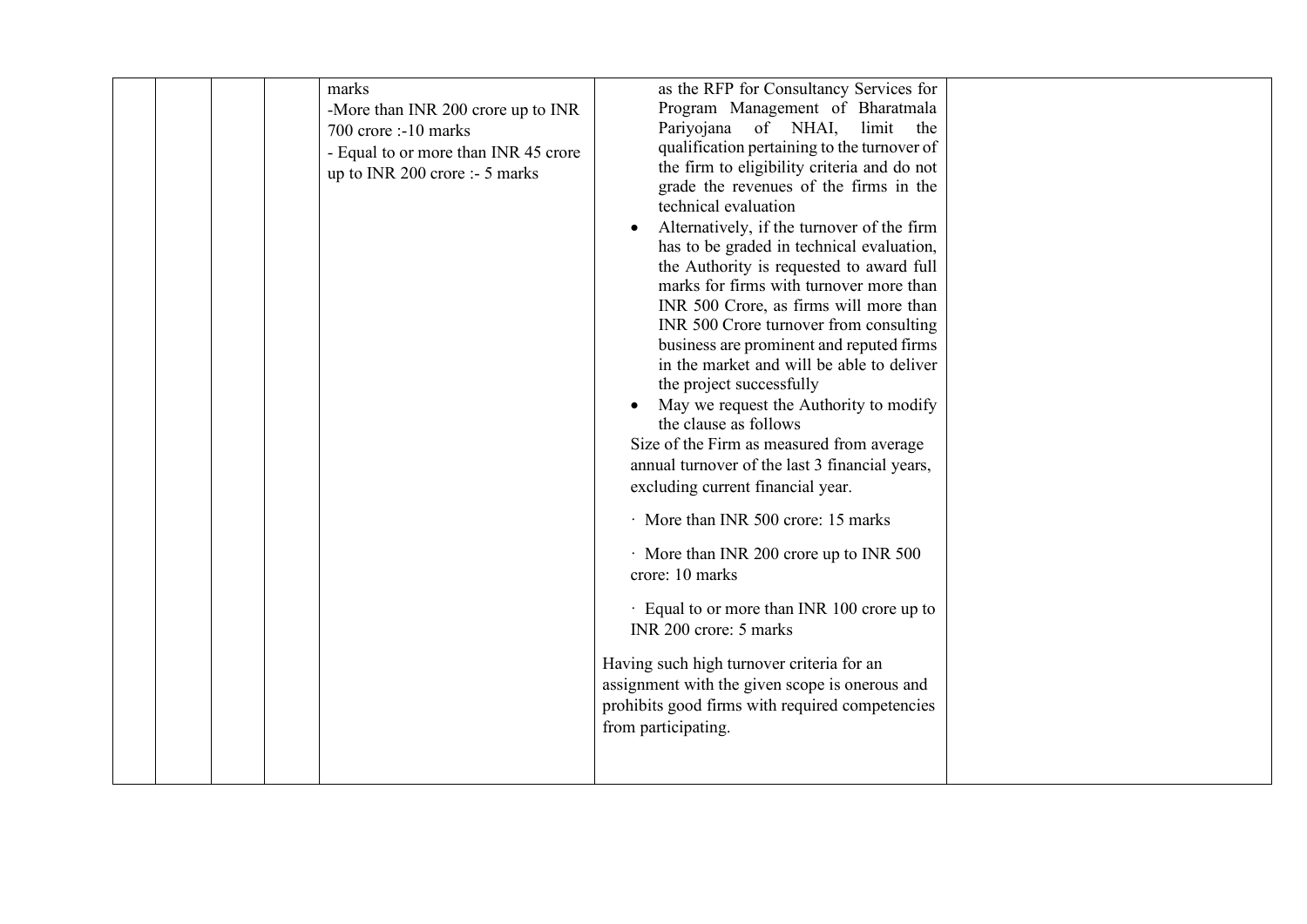|     |  |                                                                                                           | We request this to be relaxed to:                                                                                                                                                                                                                                                                                                                                                                                                                                                                                                                                                                                                                                                                                                                                                                                                                                                                                                                                                                     |                  |
|-----|--|-----------------------------------------------------------------------------------------------------------|-------------------------------------------------------------------------------------------------------------------------------------------------------------------------------------------------------------------------------------------------------------------------------------------------------------------------------------------------------------------------------------------------------------------------------------------------------------------------------------------------------------------------------------------------------------------------------------------------------------------------------------------------------------------------------------------------------------------------------------------------------------------------------------------------------------------------------------------------------------------------------------------------------------------------------------------------------------------------------------------------------|------------------|
|     |  |                                                                                                           | More than INR 75 crore - 15 marks                                                                                                                                                                                                                                                                                                                                                                                                                                                                                                                                                                                                                                                                                                                                                                                                                                                                                                                                                                     |                  |
|     |  |                                                                                                           | More than INR 60 crore up to INR 75 crore - 10<br>marks                                                                                                                                                                                                                                                                                                                                                                                                                                                                                                                                                                                                                                                                                                                                                                                                                                                                                                                                               |                  |
|     |  |                                                                                                           | Equal to or more than INR 45 crore<br>$\bullet$<br>up to INR 60 crore - 5 marks<br>Considering<br>the<br>project<br>$\bullet$<br>requirements and scope of work, we<br>request the Authority to revise<br>financial requirements and change<br>the scoring criteria as below.<br>1. More than INR 40 cr $-15$ marks<br>2. More than INR 20 Cr upto INR 40<br>$cr. - 10$ marks<br>3. More than INR 10 Crore up to INR<br>$20$ Cr - 5marks.<br>As stated above the present assignment is<br>a technical assistance and transaction<br>advisory service that are generally low<br>value contracts and can be successfully<br>taken up by firms that have lower<br>Average Annual Turnover. Therefore,<br>we request the lowering of the<br>requirement as below: Size of the Firm as<br>measured from average annual turnover<br>of the last 3 financial years, excluding<br>current financial year. - More than INR<br>250 crore -15 marks - More than INR 100<br>crore up to INR 200 crore -10 marks - |                  |
|     |  |                                                                                                           | Equal to or more than INR 45 crore up to<br>INR 100 crore -5 marks                                                                                                                                                                                                                                                                                                                                                                                                                                                                                                                                                                                                                                                                                                                                                                                                                                                                                                                                    |                  |
| 26. |  | In case of JV/Consortium /<br>Partnership, average annual turnover<br>is to be calculated on the basis of | Request the Authority to please specify<br>the methodology for calculation.                                                                                                                                                                                                                                                                                                                                                                                                                                                                                                                                                                                                                                                                                                                                                                                                                                                                                                                           | No change in RFP |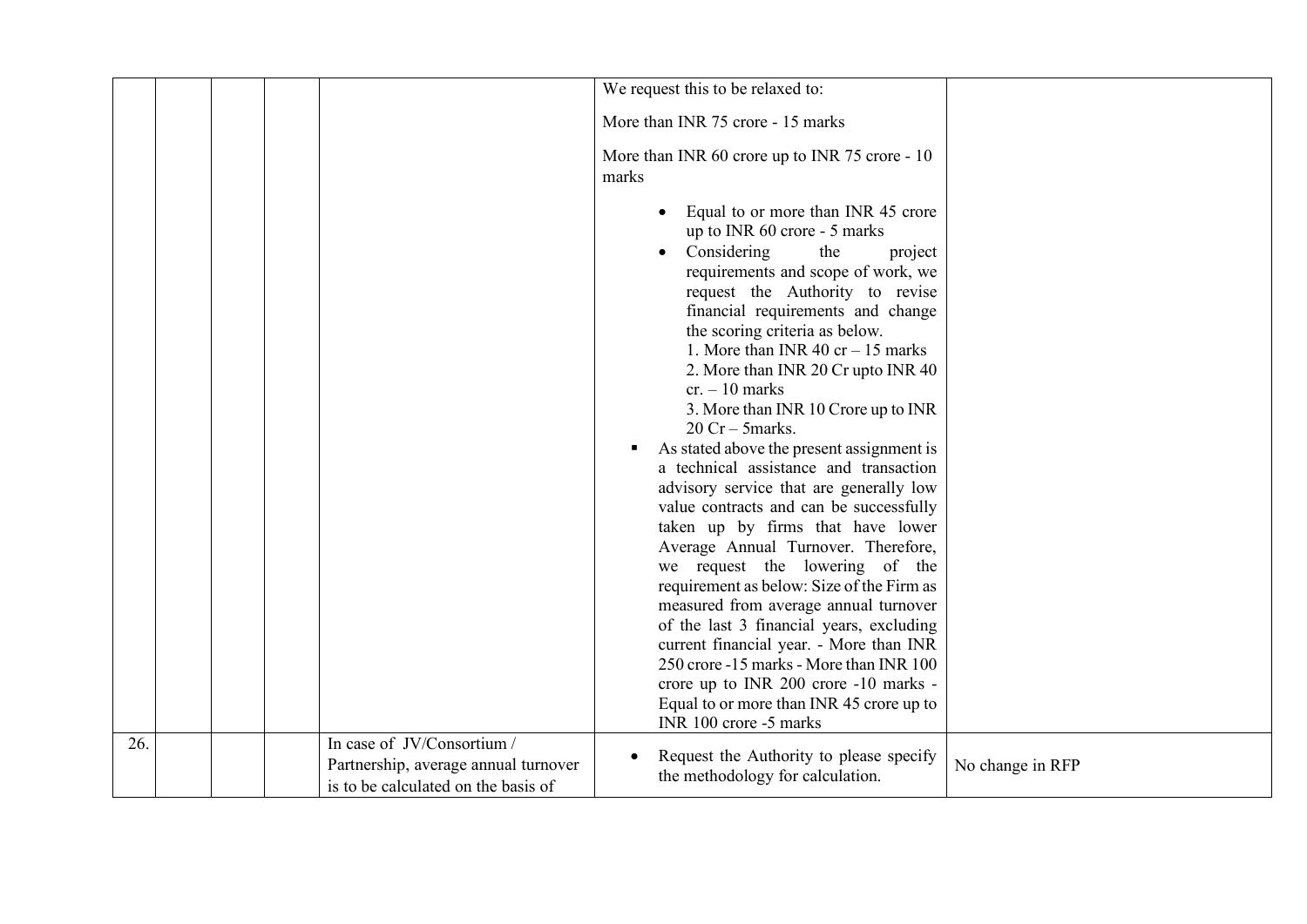|     |   |       |     | each member's share in the<br>JV/Consortium / Partnership                                                                                                                                                                                                                                                                                                          |                                                                                                                                                                                                                                                                                                                                                                                                                                                                                                                                                                                   |                                                                                                           |
|-----|---|-------|-----|--------------------------------------------------------------------------------------------------------------------------------------------------------------------------------------------------------------------------------------------------------------------------------------------------------------------------------------------------------------------|-----------------------------------------------------------------------------------------------------------------------------------------------------------------------------------------------------------------------------------------------------------------------------------------------------------------------------------------------------------------------------------------------------------------------------------------------------------------------------------------------------------------------------------------------------------------------------------|-----------------------------------------------------------------------------------------------------------|
| 27. | T | 8.4.1 |     | Cumulative size of Eligible Projects<br>as per RFP Section I: 6.4.1<br>More than 12,000 acre - 15<br>marks<br>More than 7,000 acre up to<br>12,000 acre - 10 marks<br>Equal to or more than 3,000<br>acre up to 7,000 acre - 5 marks<br>In the case of<br>JV/Consortium/Partnership,<br>cumulative size of eligible projects of<br>all members will be considered. | Change the scoring criteria to<br>$\bullet$<br>:Cumulative size of Eligible Projects<br>as per RFP Section I: 6.4.1<br>More than 5,000 acre - 15<br>marks<br>More than 2,000 acre up to<br>$5,000$ acre - 10 marks<br>Equal to or more than 500 acre<br>up to $2,000$ acre - 5 marks<br>We request the authority to change<br>the requirements as below<br>1. More than $5,000$ acre - 15 marks<br>More than 3,000 acre up to<br>$5,000$ acre - 10 marks<br>Equal to or more than 3000 acre<br>upto $5000$ acre $-5$ marks                                                        |                                                                                                           |
| 28. |   | 8.4.1 | A.1 | In the case of JV/Consortium/<br>Partnership, average annual turnover<br>is to be calculated on the basis of<br>each member's share in the JV/<br>Consortium/Partnership.                                                                                                                                                                                          | The Authority is requested to kindly modify the<br>clause to permit calculation of average annual<br>turnover based on the proportion of consulting<br>fee that will accrue to different consortium<br>partners as<br>Consortiums / JV for consulting agreements<br>are typically not registered as a company under<br>the Company Act with defined share holding<br>pattern and hence there is no equity ownership<br>of the consortium / JV.<br>Hence, computation of average turn over<br>based on the shareholding pattern of the<br>consortium partners will not be possible | No change in RFP<br>Member's share in the JV/Consortium will<br>be based on proportion of consulting feee |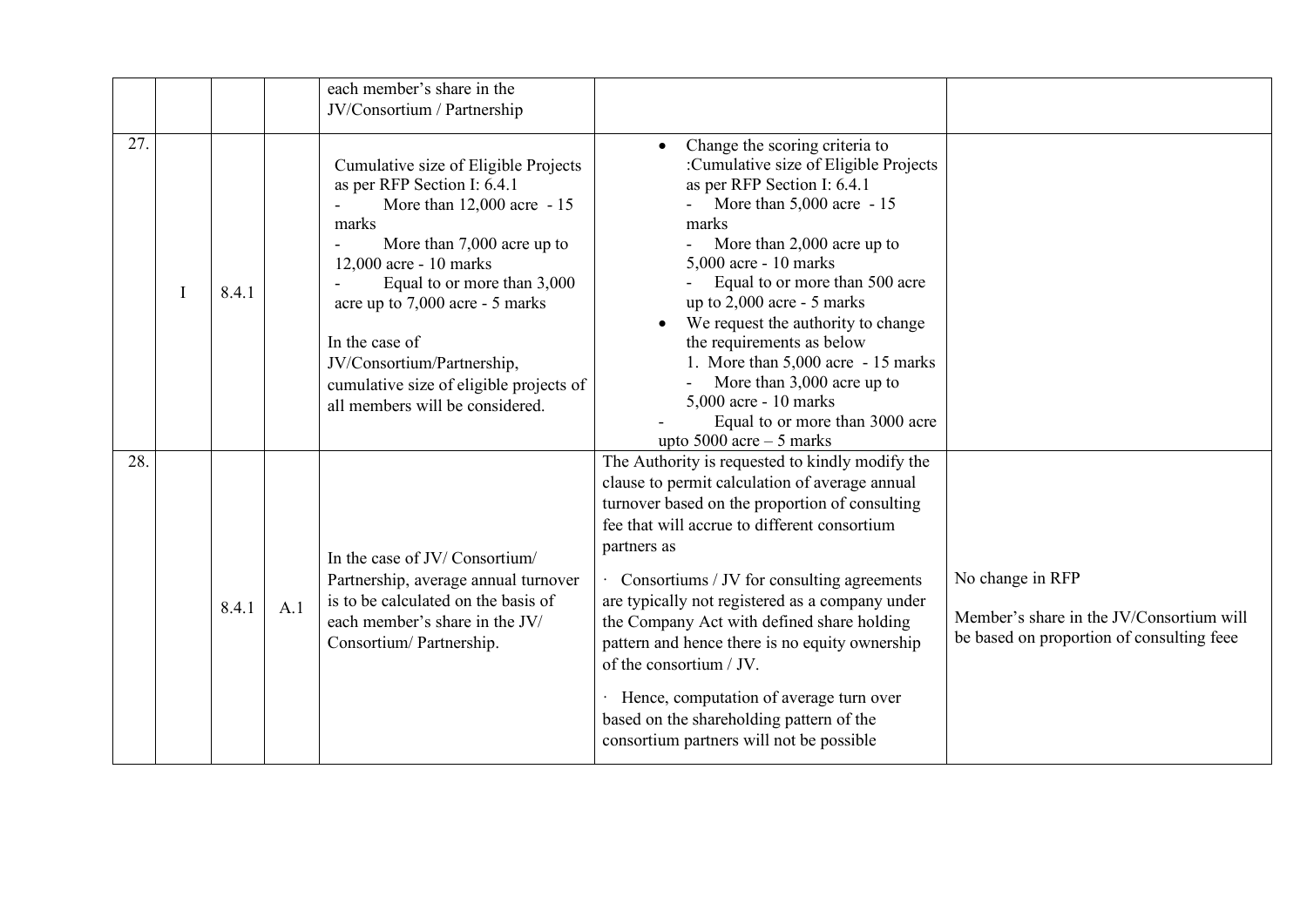|     |   |              |    |                                                                                                                                                                                                   | May we request the Authority to modify the<br>clause as follows<br>In the case of JV/Consortium/Partnership,<br>average annual turnover of the JV / Consortium<br>partners is to be considered                                                                                                                                                                                                                                                                                                                                                            |                  |
|-----|---|--------------|----|---------------------------------------------------------------------------------------------------------------------------------------------------------------------------------------------------|-----------------------------------------------------------------------------------------------------------------------------------------------------------------------------------------------------------------------------------------------------------------------------------------------------------------------------------------------------------------------------------------------------------------------------------------------------------------------------------------------------------------------------------------------------------|------------------|
| 29. | I | 8.4.1        | 29 | A.3<br>Successful commercialisation of<br>Eligible Projects as per RFP Section<br>I: $6.4.2 -$<br>More than 5 projects -10 marks<br>Equal to or more than 3 projects up<br>to 5 projects -5 marks | In line with our previous request, we<br>$\bullet$<br>request the Authority to relax<br>eligibility criteria of minimum INR 5<br>crore or USD 1 million consultancy<br>fee charges cap for the projects<br>We suggest that the requirements be<br>edited as: Bidders should have<br>prepared PPP documents in the last<br>$ten(10)$ years.<br>More than 5 projects $-10$ marks;<br>equal to or more than 3 in the case of<br>JV / Consortium / Partnership,<br>successful commercialization of<br>Eligible projects of all members will<br>be considered. | No change in RFP |
| 30. |   | 8.4          | 30 | Presentation of Case study of 1<br>successfully commercialized eligible<br>project                                                                                                                | We suggest that the requirement to<br>be edited as: Presentation<br>on<br>Technical<br>approach<br>and<br>methodology.                                                                                                                                                                                                                                                                                                                                                                                                                                    | No change in RFP |
| 31. |   | 8.4.1<br>(C) |    | Plan for Project Delivery                                                                                                                                                                         | In the interest of eliminating / reducing<br>subjectivity in the evaluation process it is<br>suggested to reduce the marks for this criteria to<br>20 marks                                                                                                                                                                                                                                                                                                                                                                                               | No change in RFP |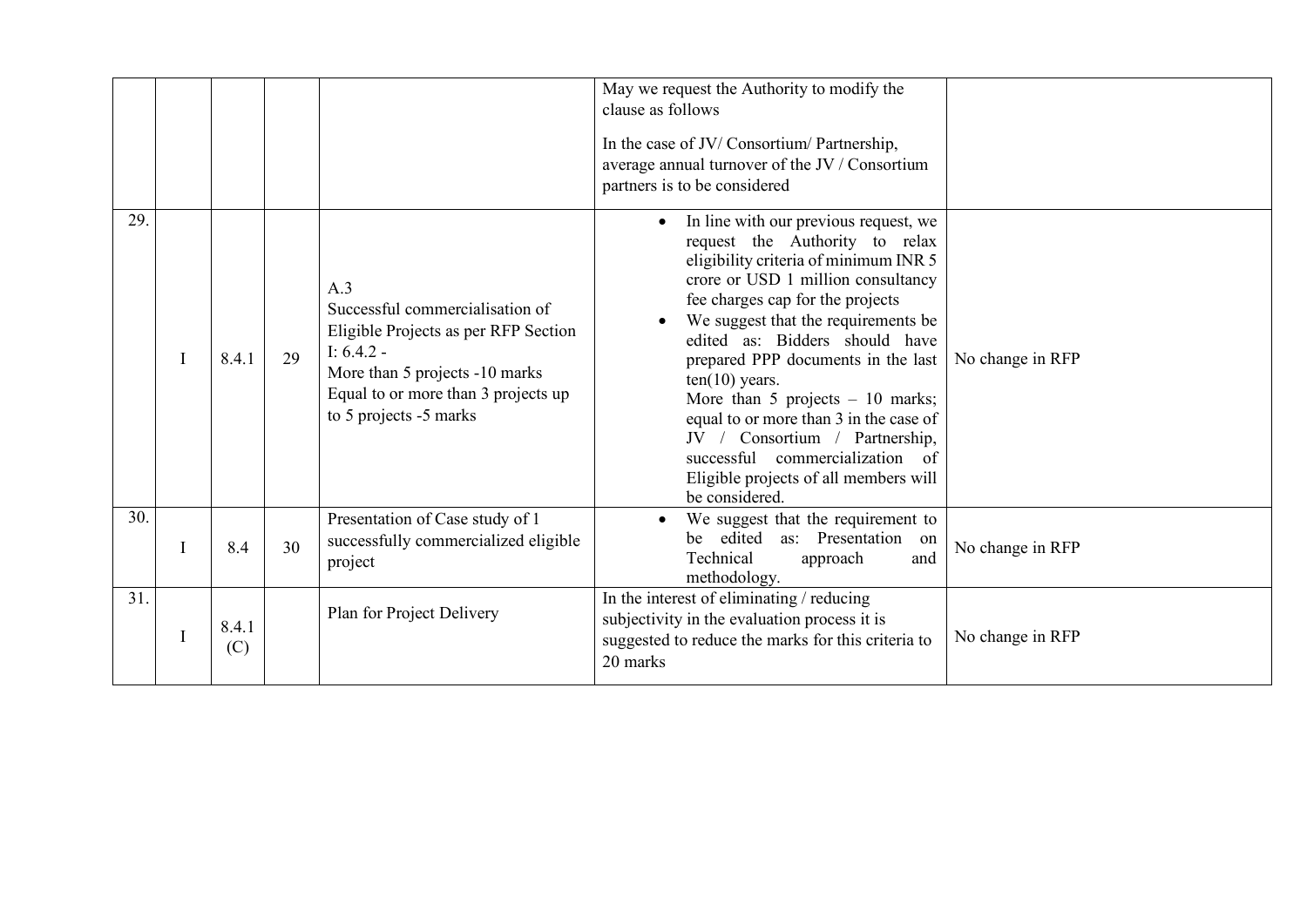| 32. | Ι | 8.4.2 | 30 | Marks for Team Excellence:-<br>Total Score 100%<br>Educational qualifications 10%<br>Relevant professional experience in<br>years 30%<br>Relevant Projects undertaken 25%<br>Experience in Indian projects 20% | Since there is 25% marks allocated to experience<br>in relevant projects, we understand the<br>experience in Indian and International projects<br>can be for any kind of assignments. Please<br>confirm.<br>2. We also request you to reduce the weightage<br>on international projects.<br>3. We request scoring for "Experience in<br>International Projects" to be reduced to 5%<br>We suggest that the requirement to<br>be edited as:<br>Total Score $-100\%$<br>Education Qualification $-15%$<br>Relevant Professional experience in<br>years $-35%$<br>Experience in Indian project $-20\%$<br>Experience in international projects<br>$-5%$ |  |
|-----|---|-------|----|----------------------------------------------------------------------------------------------------------------------------------------------------------------------------------------------------------------|------------------------------------------------------------------------------------------------------------------------------------------------------------------------------------------------------------------------------------------------------------------------------------------------------------------------------------------------------------------------------------------------------------------------------------------------------------------------------------------------------------------------------------------------------------------------------------------------------------------------------------------------------|--|
|     |   |       |    | Experience in International projects<br>15%                                                                                                                                                                    | Considering entire team would be<br>evaluated as per this section and<br>most of the consultants have been<br>working with esteemed clients in<br>india, we request the Authority to<br>redefine evaluation of experts by<br>removing experience required in<br>international projects for fair<br>bidding. Request to change the<br>clause as below.<br>Education Qualification $-30\%$<br>Relevant<br>Professional<br>Experience $-30\%$<br>Relevant Projects $-30\%$<br>Experience in Indian Projects -<br>10%                                                                                                                                    |  |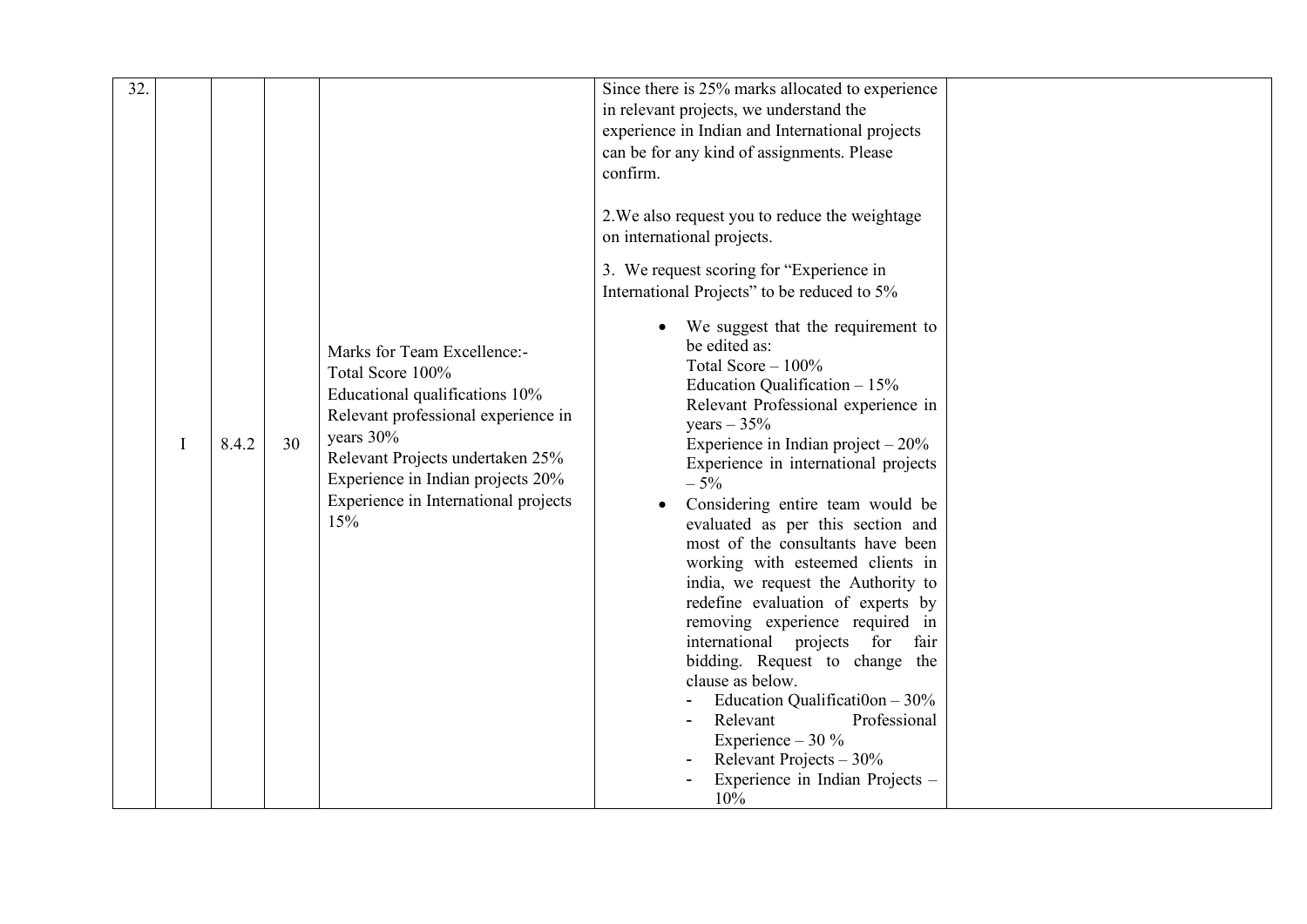|  |  |  | Referring of Clause 6.1.1 seems<br>irrelevant. Kindly confirm.<br>$\bullet$ |  |
|--|--|--|-----------------------------------------------------------------------------|--|
|  |  |  |                                                                             |  |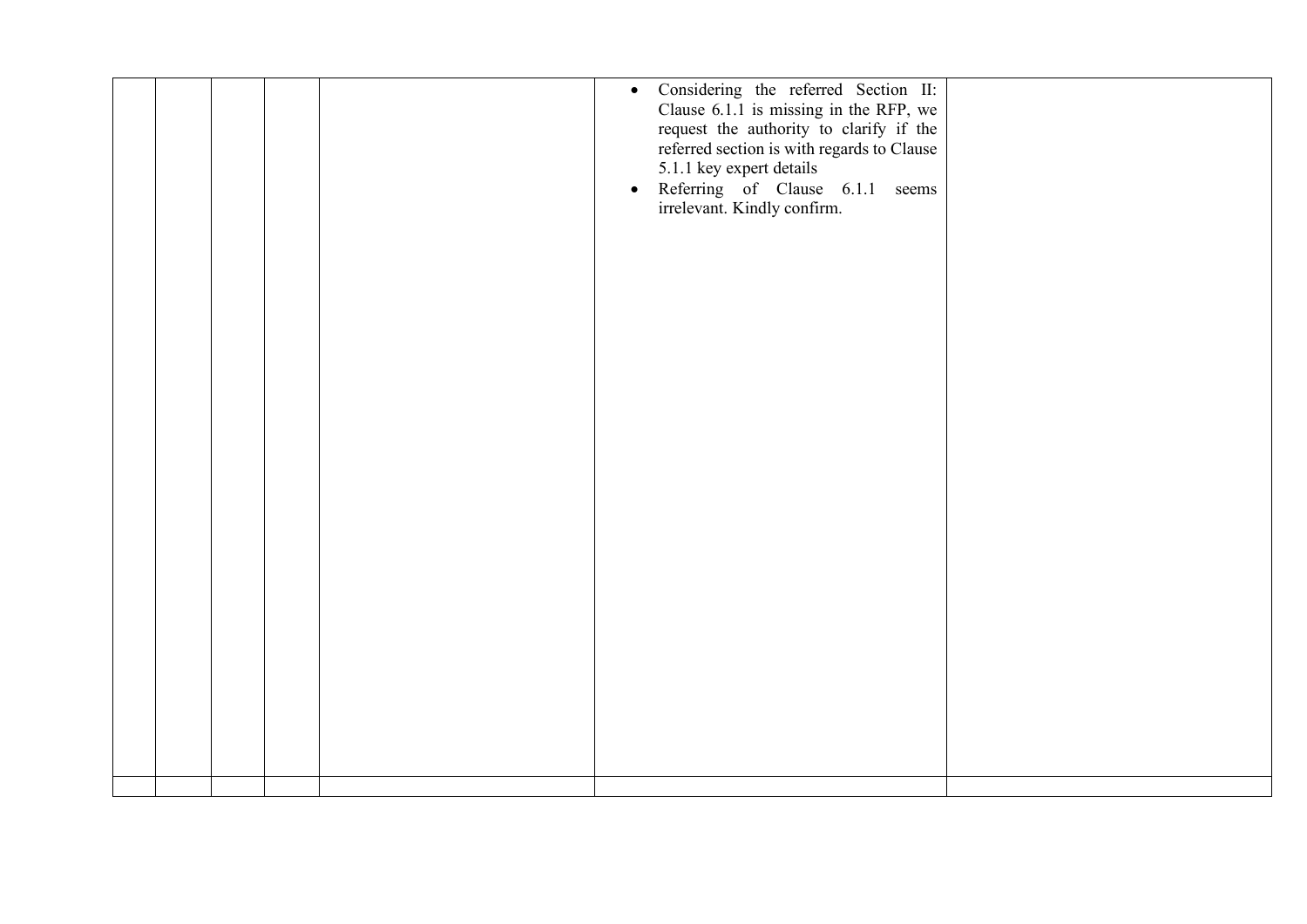|     | I-ITB | 8.4.3 |    | Marks shall be awarded in the<br>following manner:<br>Relevant and without<br>superfluous information 20<br>marks, or<br>Relevant, but with<br>superfluous information or<br>substantially beyond word<br>limit 10 marks, or<br>Irrelevant or with gross<br>mistake in understanding<br>zero | The proposed marking system is subjective and<br>could create significant technical score<br>differential between bidders.<br>We would request the Authority to:<br>a) Reduce the marks for "Plan for Project"<br>Delivery". Section to 10 marks;<br>b) Remove slab-based scoring system<br>i.e.20/10/0; and<br>Evaluate the Consultant on this<br>$\mathbf{c}$ )<br>parameter based on the presentation of<br>the Consultant.<br>The Authority is requested to kindly<br>$\bullet$<br>modify the mechanism for awarding<br>marks to make it continuous $(0 \text{ to } 10)$<br>and graded rather than in steps $(10,5,0)$ ,<br>as the scoring for the criteria is subject<br>to interpretation<br>May we request the Authority to modify<br>the clause as follows<br>Write-up of Plan for Project Delivery<br>shall be evaluated and graded with a<br>score between 0 and 10 marks based on<br>the quality and plan for project delivery<br>to the project requirements | No change in RFP            |
|-----|-------|-------|----|----------------------------------------------------------------------------------------------------------------------------------------------------------------------------------------------------------------------------------------------------------------------------------------------|--------------------------------------------------------------------------------------------------------------------------------------------------------------------------------------------------------------------------------------------------------------------------------------------------------------------------------------------------------------------------------------------------------------------------------------------------------------------------------------------------------------------------------------------------------------------------------------------------------------------------------------------------------------------------------------------------------------------------------------------------------------------------------------------------------------------------------------------------------------------------------------------------------------------------------------------------------------------------|-----------------------------|
| 33. |       | 8.4.3 | 30 | Write-up of Plan for Project Delivery<br>shall be as per Appendix 10 and<br>marks shall be awarded as per the<br>following criteria:                                                                                                                                                         | Request to specify the limit of description for<br>write-up                                                                                                                                                                                                                                                                                                                                                                                                                                                                                                                                                                                                                                                                                                                                                                                                                                                                                                              | Please refer to Appendix 10 |
| 34. | I     | 8.5   | 30 | <b>Final Evaluation</b>                                                                                                                                                                                                                                                                      | We understand it's QCBS & 80:20. Kindly<br>make it 90:10.                                                                                                                                                                                                                                                                                                                                                                                                                                                                                                                                                                                                                                                                                                                                                                                                                                                                                                                | No change in RFP            |
| 35. | I     | 8.5.6 | 31 | Evaluation of financial score                                                                                                                                                                                                                                                                | We understand the financial score will be<br>evaluated based on the sum of Phase 1 and<br>Phase 2 quotes. Please confirm.                                                                                                                                                                                                                                                                                                                                                                                                                                                                                                                                                                                                                                                                                                                                                                                                                                                | No change in RFP            |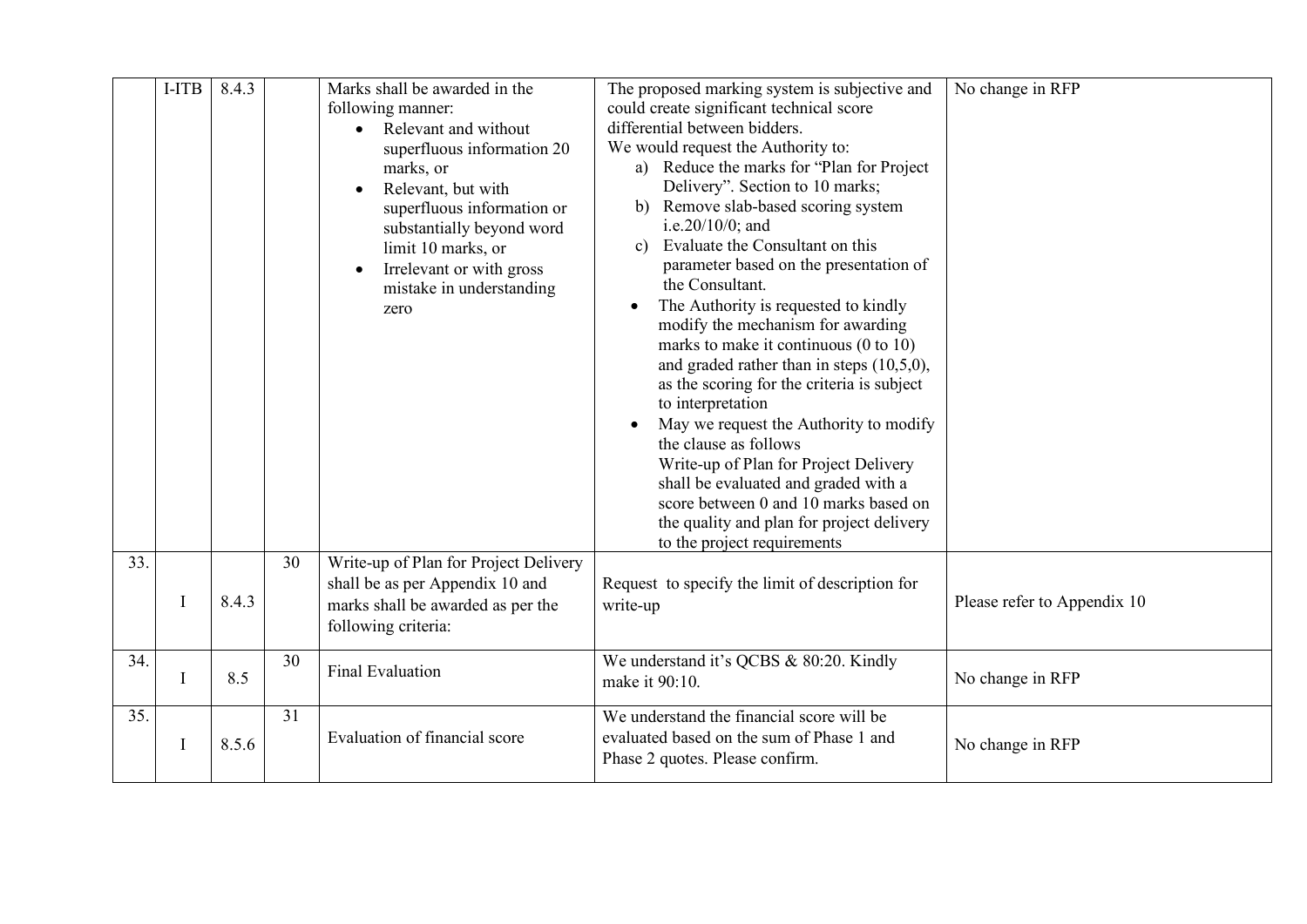| 36. | $\mathbf{I}$                            |                                                                          | <b>Bid Process Management</b>                                                                                                                                                                                                                                                                                                                                                                                                        | We understand that the Consultant shall be<br>responsible for bid process management for the<br>projects and shall assist the authority in pre-bid<br>meetings, preparing corrigenda, technical<br>evaluation and all other relevant task till award<br>of contract.<br>We understand that there might be cases where<br>the bids could not be awarded due to low interest<br>from the bidders for projects or other reasons.                                                                                                                             |                                                                 |
|-----|-----------------------------------------|--------------------------------------------------------------------------|--------------------------------------------------------------------------------------------------------------------------------------------------------------------------------------------------------------------------------------------------------------------------------------------------------------------------------------------------------------------------------------------------------------------------------------|-----------------------------------------------------------------------------------------------------------------------------------------------------------------------------------------------------------------------------------------------------------------------------------------------------------------------------------------------------------------------------------------------------------------------------------------------------------------------------------------------------------------------------------------------------------|-----------------------------------------------------------------|
| 37. | $\mathbf{I}$                            | 2.<br>Phas<br>e1<br>Proj<br>ect<br>Defi<br>nitio<br>$\mathbf n$<br>2.8.4 | The Consultant shall work closely<br>with the Employer's General<br>Consultant for this activity and shall<br>complement or improve upon its<br>findings.                                                                                                                                                                                                                                                                            | We request KRDCL to clarify if the stated<br>General Consultant can participate for this RFP.                                                                                                                                                                                                                                                                                                                                                                                                                                                             | Employer's General Consultant cannot<br>participate in the RFP. |
| 38. | $II -$<br>Term<br>s of<br>Refer<br>ence | 1.1.3                                                                    | Land parcels are divided into two<br>groups. Group a will include the<br>stations and area in the vicinity of the<br>stations that are dependent on the<br>progress of the rail projects, and<br>Group B are the <b>potential land</b><br>parcels to be identified by the<br>consultant across the corridor that<br>can be developed regardless of the<br>progress of the rail projects which<br>may be approximately 1000 hectares. | Identification of 1000 hectares of land<br>$\bullet$<br>parcel along the proposed rail corridor is<br>likely to be a significantly large and<br>time consuming exercise.<br>Request the Authority to please specify<br>$\bullet$<br>the zone along the corridor with which<br>land availability needs to be checked.<br>E.g.2kms on each side of the corridor.<br>Whether the land parcels to be<br>$\bullet$<br>developed is limited to those listed in<br>the table? Or If it is not listed,<br>approximate area of land to be<br>developed in Hectares | No change in RFP                                                |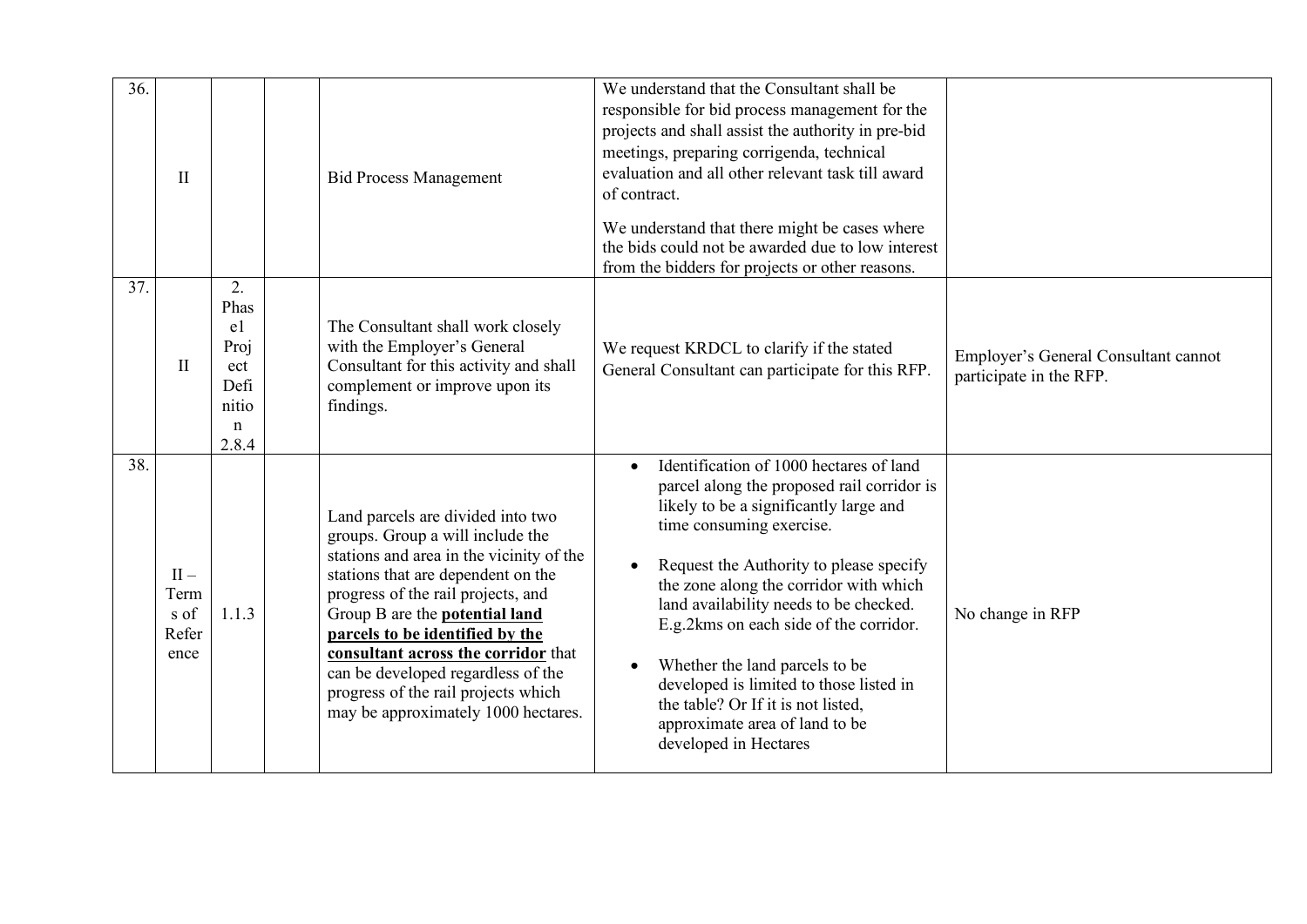|     |              |       |    |                                                                                                                                                                                                                                                                                                                                                 | We request information on Government<br>land availability is shared with the<br>Consultant before initiation of site<br>selection for Group B.<br>Also, the finalised statin locations and<br>feasibility reports are shared to assist<br>clear understanding of the project and its<br>requirement by the Consultants.                                 |                  |
|-----|--------------|-------|----|-------------------------------------------------------------------------------------------------------------------------------------------------------------------------------------------------------------------------------------------------------------------------------------------------------------------------------------------------|---------------------------------------------------------------------------------------------------------------------------------------------------------------------------------------------------------------------------------------------------------------------------------------------------------------------------------------------------------|------------------|
|     |              |       |    |                                                                                                                                                                                                                                                                                                                                                 | Request to provide scope of work to be<br>carried out by the consultant in Group A<br>area of extent. Corridor width of the<br>study area may please be specified<br>Also, in Group B identified Land<br>extent is about 190 hectares. Should<br>consultant identify the balance land?<br>Corridor width of the study area may<br>please be specified   |                  |
| 39. | $\mathbf{I}$ | 1.1.3 |    | Land parcels are divided into two<br>$groups$                                                                                                                                                                                                                                                                                                   | What is the total area of lands identified for<br>development at the 10 stations listed in Group<br>$A$ ?<br>This is crucial to understand the extent of area to<br>be planned and designed as part of the project.<br>Also since topographic survey is part of the<br>scope, the area would have an impact on the fee.                                 | No change in RFP |
| 40. | $\mathbf{I}$ | 1.1.3 | 32 | Land parcels are divided into two<br>groups. Group A will include the<br>stations and area in the vicinity of the<br>stations that are dependent on the<br>progress of the rail projects, and<br>Group B are the potential land<br>parcels to be identified by the<br>consultant across the corridor that<br>can be developed regardless of the | Please let us know if the Authority has identified<br>a set of land parcels which have to be evaluated<br>for potential of development as Group B<br>category. We understand the Authority will<br>share a master list of potential land parcels. The<br>consultant will develop a framework of<br>prioritizing/shortlisting the parcels for the study. | No change in RFP |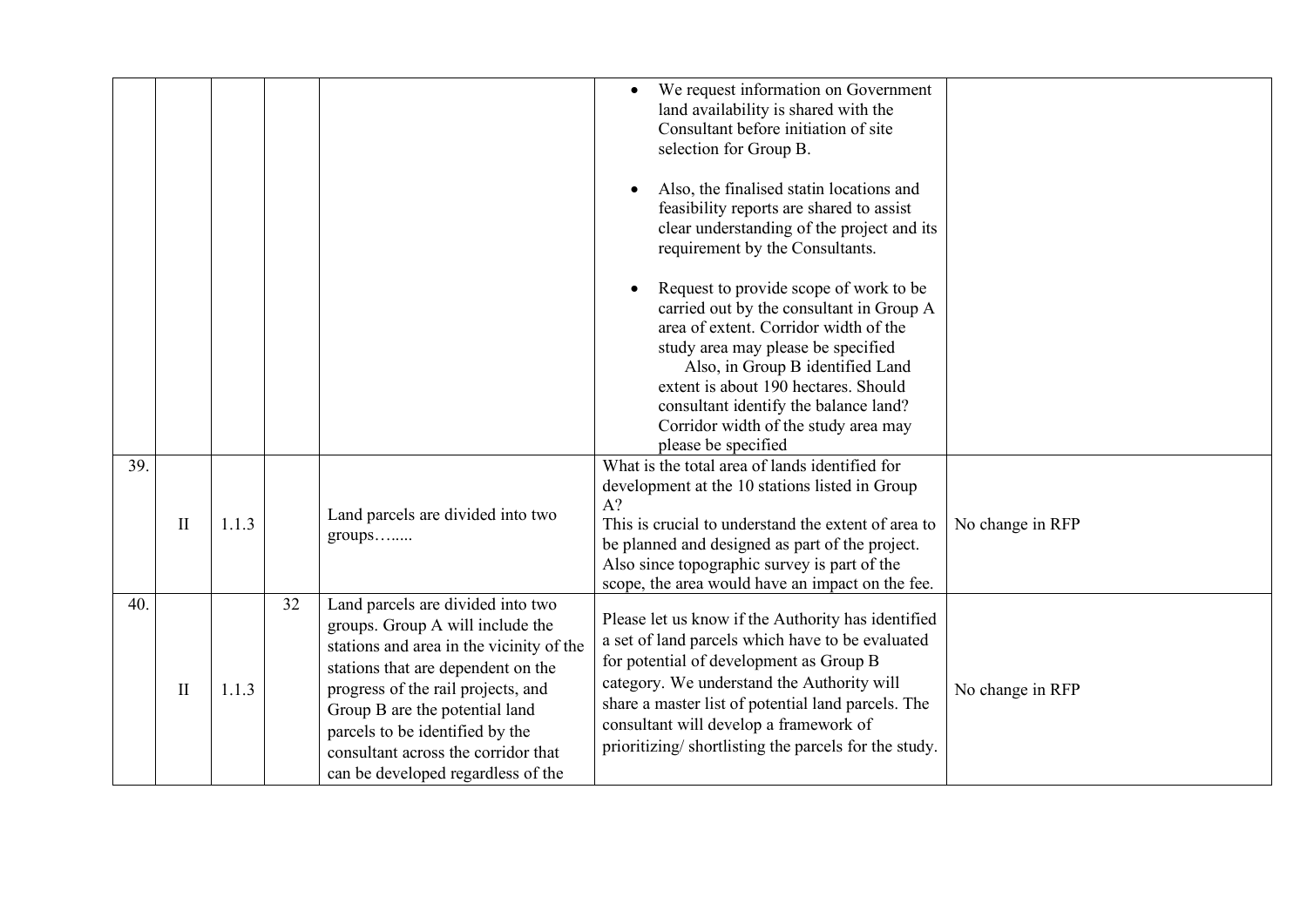|     |              |       | progress of the rail projects which<br>may be approximately 1000 hectares.                                                                                                                                               |                                                                                                                                                                                                                                                                                                                                                                                                                                                                                                                                                                                                                                                                                                                                                                                                                                                                                                                                                                                                                                                                                         |                  |
|-----|--------------|-------|--------------------------------------------------------------------------------------------------------------------------------------------------------------------------------------------------------------------------|-----------------------------------------------------------------------------------------------------------------------------------------------------------------------------------------------------------------------------------------------------------------------------------------------------------------------------------------------------------------------------------------------------------------------------------------------------------------------------------------------------------------------------------------------------------------------------------------------------------------------------------------------------------------------------------------------------------------------------------------------------------------------------------------------------------------------------------------------------------------------------------------------------------------------------------------------------------------------------------------------------------------------------------------------------------------------------------------|------------------|
| 41. | $\mathbf{I}$ | 1.1.3 | Group A will include the stations and<br>area in the vicinity of the stations that<br>are dependent on the progress of the<br>rail projects                                                                              | Considering the project during shall three years,<br>we request the authority to please indicate the<br>progress of project to understand group A score<br>in detail.                                                                                                                                                                                                                                                                                                                                                                                                                                                                                                                                                                                                                                                                                                                                                                                                                                                                                                                   | No change in RFP |
| 42. | $\mathbf{I}$ | 1.1.3 | "Group B are the potential land<br>parcels to be identified by the<br>consultant across the corridor that<br>can be developed regardless of the<br>progress of the rail projects which<br>may be approximately 1000 ha." | For Group B, 3 sites are listed in the table<br>189<br>totalling an area<br>of<br>ha.<br>In the above context, for the rest of the<br>nearly 800 ha that needs to be identified,<br>have any preliminary studies been done?<br>Have any studies been carried out to<br>define the potential influence zone of the<br>proposed Semi High Speed Rail project?<br>Would KRDCL / state government<br>support in identifying government lands<br>that can be utilised for this project under<br>Group B?<br>While the area mentioned in the clause is<br>1,000Ha, the land identified in the table<br>is 189Ha only. Is the consultant expected<br>to identify the remaining land? If so, then<br>this is a very extensive study that may not<br>necessarily be finished in the expected<br>timeline.<br>Apart from the identified three location<br>under group B, any other balance sites<br>are identified under group B or whether<br>any preliminary assessment of the land<br>parcels is done, if so such land is spread<br>in how many number of Locations.<br><b>Kindly Clarify.</b> | No change in RFP |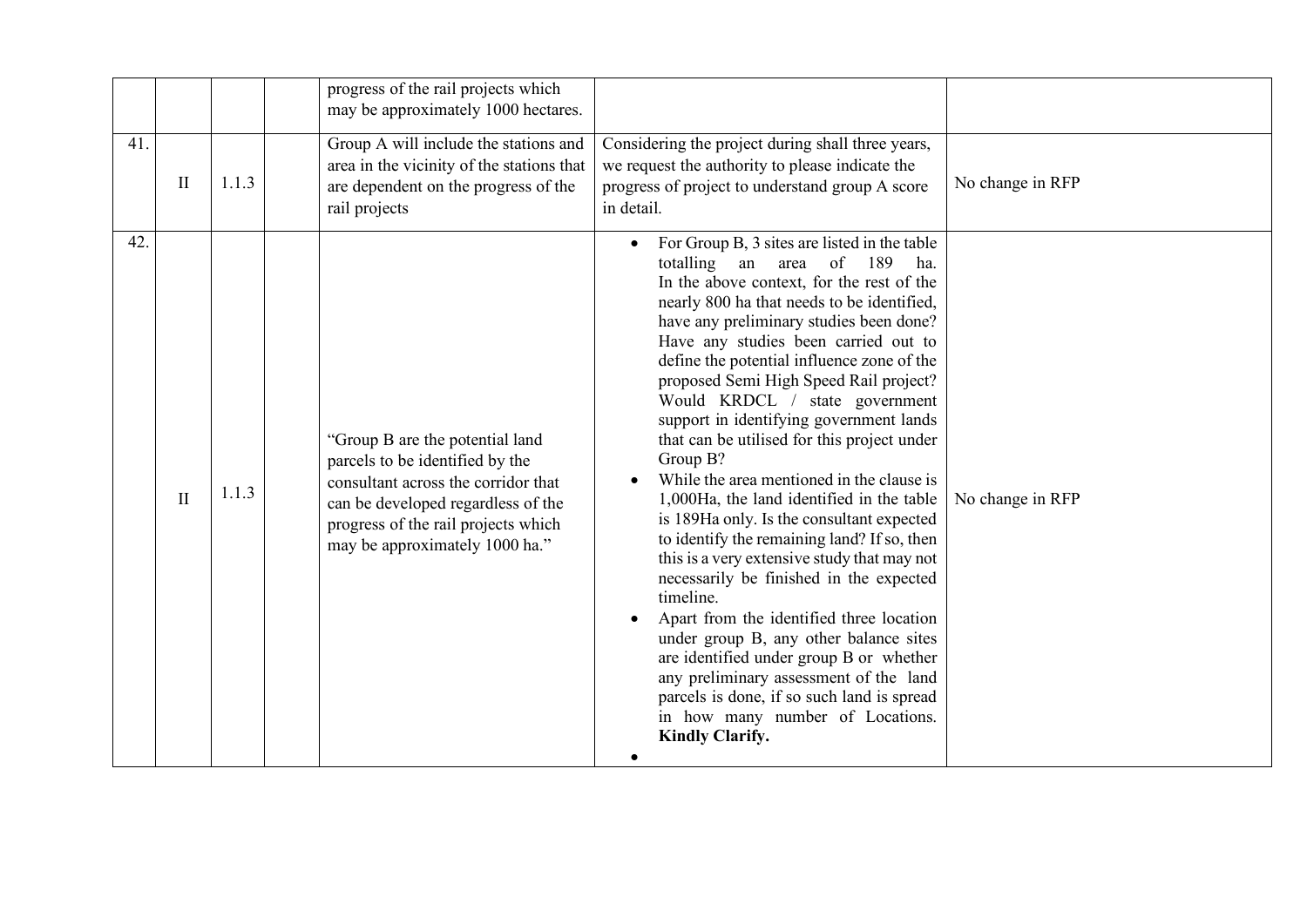| 43. | $\mathbf{I}$ | 1.2.1 | 1.2.1 Scope of the services shall be:<br>Site survey and assessment of<br>(i)<br>current and future potential;<br>Baselining current data;<br>(ii)<br>(iii) Benchmarking of similar<br>infrastructure nationally and<br>internationally;<br>(iv) Formulation of Concept<br>Master Plan for each Site;<br>Formulation of social and<br>(v)<br>environmental plan;<br>(vi) Formulation of traffic plan and<br>integration with existing and<br>proposed transport;<br>(vii) Analysis and<br>recommendations on the<br>locations and design of<br>stations and types of trains;<br>(viii) Estimation of ROM Costs;<br>(ix) Preparation of Financial<br>Models; land pooling and land<br>bond options<br>Concept Design;<br>(x)<br>Project Plan;<br>(xi)<br>(xii) Development and<br>implementation of marketing,<br>branding and positioning<br>strategy;<br>(xiii) Investor outreach<br>(xiv) Formulation of suitable | Does the review of the existing DPR is<br>included in the scope of service<br>(vii) Should consultant carry out the<br>design of stations and types of trains? Is<br>this part of the present assignment?<br>(viii) Does ROM means Rail Operation<br>and Maintenance Cost?<br>(xv) Presume tendering would be on PPP<br>basis. What support is expected from<br>Client to ensure more vendor on<br>boarding? | No change in RFP |
|-----|--------------|-------|---------------------------------------------------------------------------------------------------------------------------------------------------------------------------------------------------------------------------------------------------------------------------------------------------------------------------------------------------------------------------------------------------------------------------------------------------------------------------------------------------------------------------------------------------------------------------------------------------------------------------------------------------------------------------------------------------------------------------------------------------------------------------------------------------------------------------------------------------------------------------------------------------------------------|--------------------------------------------------------------------------------------------------------------------------------------------------------------------------------------------------------------------------------------------------------------------------------------------------------------------------------------------------------------------------------------------------------------|------------------|
|     |              |       |                                                                                                                                                                                                                                                                                                                                                                                                                                                                                                                                                                                                                                                                                                                                                                                                                                                                                                                     |                                                                                                                                                                                                                                                                                                                                                                                                              |                  |
|     |              |       |                                                                                                                                                                                                                                                                                                                                                                                                                                                                                                                                                                                                                                                                                                                                                                                                                                                                                                                     |                                                                                                                                                                                                                                                                                                                                                                                                              |                  |
|     |              |       | procurement strategy;<br>(xv) Preparation of procurement                                                                                                                                                                                                                                                                                                                                                                                                                                                                                                                                                                                                                                                                                                                                                                                                                                                            |                                                                                                                                                                                                                                                                                                                                                                                                              |                  |
|     |              |       | documents;                                                                                                                                                                                                                                                                                                                                                                                                                                                                                                                                                                                                                                                                                                                                                                                                                                                                                                          |                                                                                                                                                                                                                                                                                                                                                                                                              |                  |
|     |              |       | (xvi) Assistance in evaluation of                                                                                                                                                                                                                                                                                                                                                                                                                                                                                                                                                                                                                                                                                                                                                                                                                                                                                   |                                                                                                                                                                                                                                                                                                                                                                                                              |                  |
|     |              |       | Bids and award of                                                                                                                                                                                                                                                                                                                                                                                                                                                                                                                                                                                                                                                                                                                                                                                                                                                                                                   |                                                                                                                                                                                                                                                                                                                                                                                                              |                  |
|     |              |       | concession/contract; and                                                                                                                                                                                                                                                                                                                                                                                                                                                                                                                                                                                                                                                                                                                                                                                                                                                                                            |                                                                                                                                                                                                                                                                                                                                                                                                              |                  |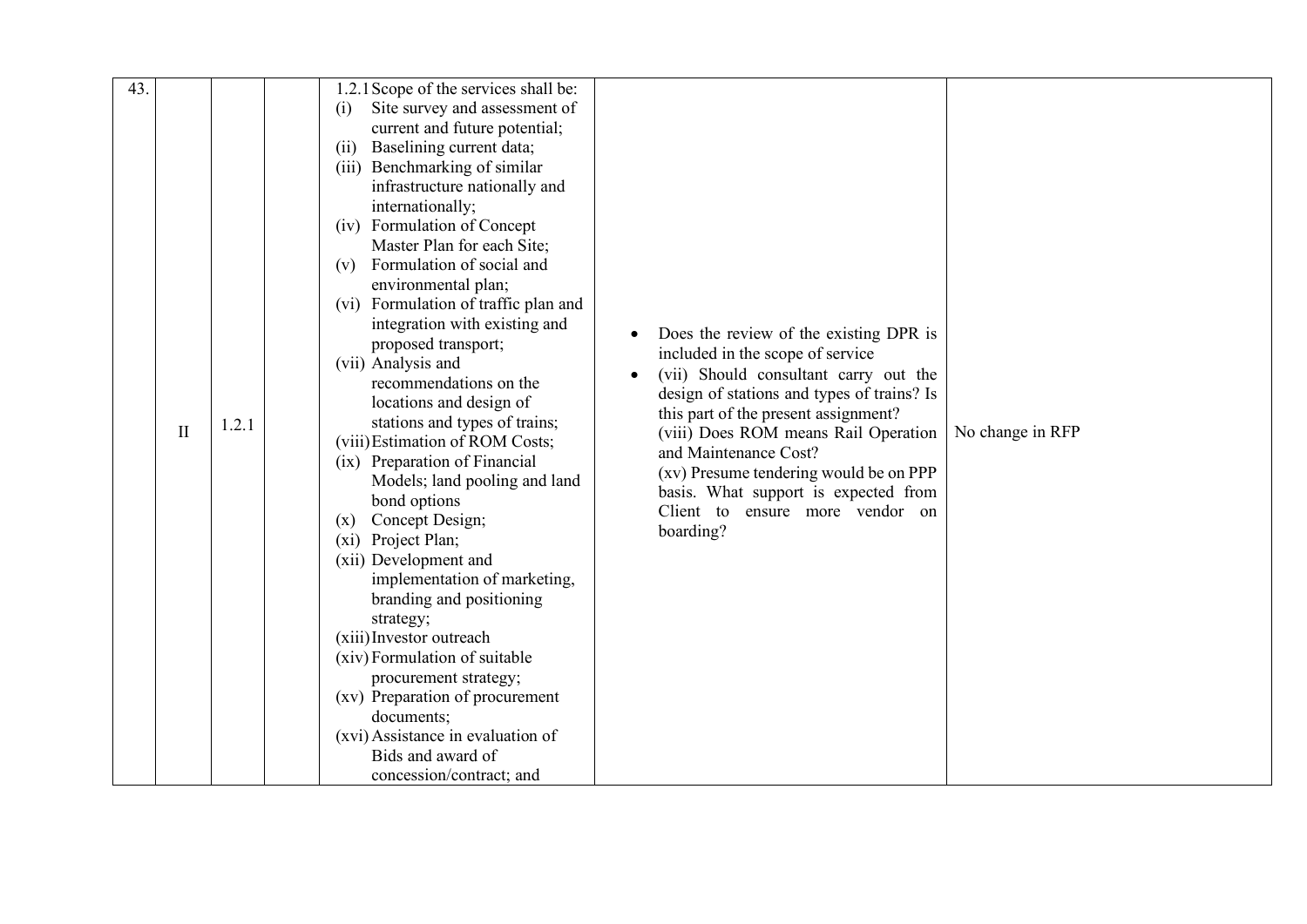|     |              |       |    | (xvii) Program management and<br>advisory on concessions/contracts<br>and assistance in monetization.                                                                                                                                                                                                                                                                            |                                                                                                                                                                                                                                                                                                                                                                                                                                                                                                                                                                                                    |                  |
|-----|--------------|-------|----|----------------------------------------------------------------------------------------------------------------------------------------------------------------------------------------------------------------------------------------------------------------------------------------------------------------------------------------------------------------------------------|----------------------------------------------------------------------------------------------------------------------------------------------------------------------------------------------------------------------------------------------------------------------------------------------------------------------------------------------------------------------------------------------------------------------------------------------------------------------------------------------------------------------------------------------------------------------------------------------------|------------------|
| 44. | $\rm II$     | 2.1   |    | <b>SITE SURVEY AND</b><br>ASSESSMENT OF CURRENT<br>AND FUTURE POTENTIAL                                                                                                                                                                                                                                                                                                          | Please clarify if base topo maps/ Survey of India<br>topo sheets/ satellite imagery of the alignment,<br>station areas, surrounding areas, and<br>development sites will be provided by the<br>Client.                                                                                                                                                                                                                                                                                                                                                                                             | No change in RFP |
| 45. | $\mathbf{I}$ | 2.1.1 | 35 | The Consultant shall review the<br>current status of the project site and<br>realize the outstanding potentials,<br>issues, stakeholders and key factors<br>for the development. Target area<br>shall encompass the area around the<br>sites that may have a bearing on<br>future development plans.                                                                             | Please clarify the number, extent and location of<br>sites the Consultant is required to assess. This<br>will be essential for the estimation of effort.                                                                                                                                                                                                                                                                                                                                                                                                                                           | No change in RFP |
| 46. | $\mathbf{I}$ | 2.1.3 |    | (ii) Macroeconomic Review<br>(including population and<br>employment in the surrounding<br>localities);<br>(iii) Natural Environmental Analysis<br>(Disaster Risk, Land Grading);<br>(iv) Infrastructure Survey (Outer and<br>Inner of the project site);<br>(v) Review of Relevant Development<br>Plan, Programs, Projects, and<br>Surveys which were conducted in the<br>past; | (ii) Presume, the study is based on<br>secondary data only. Confirm.<br>(iii) This requires detailed study of entire<br>region and should be taken up for state,<br>only drainage studies for the project area<br>is required. Confirm.<br>(iv) Whether consultants need to conduct<br>detailed topo survey, cadastral survey<br>and other traffic surveys for each land<br>parcel separately. Confirm; Request to<br>specify the type of surveys that needs to<br>be carried out.<br>(v) the existing, data, reports available<br>may be specified by KRDCL along with<br>the Bid clarifications. | No change in RFP |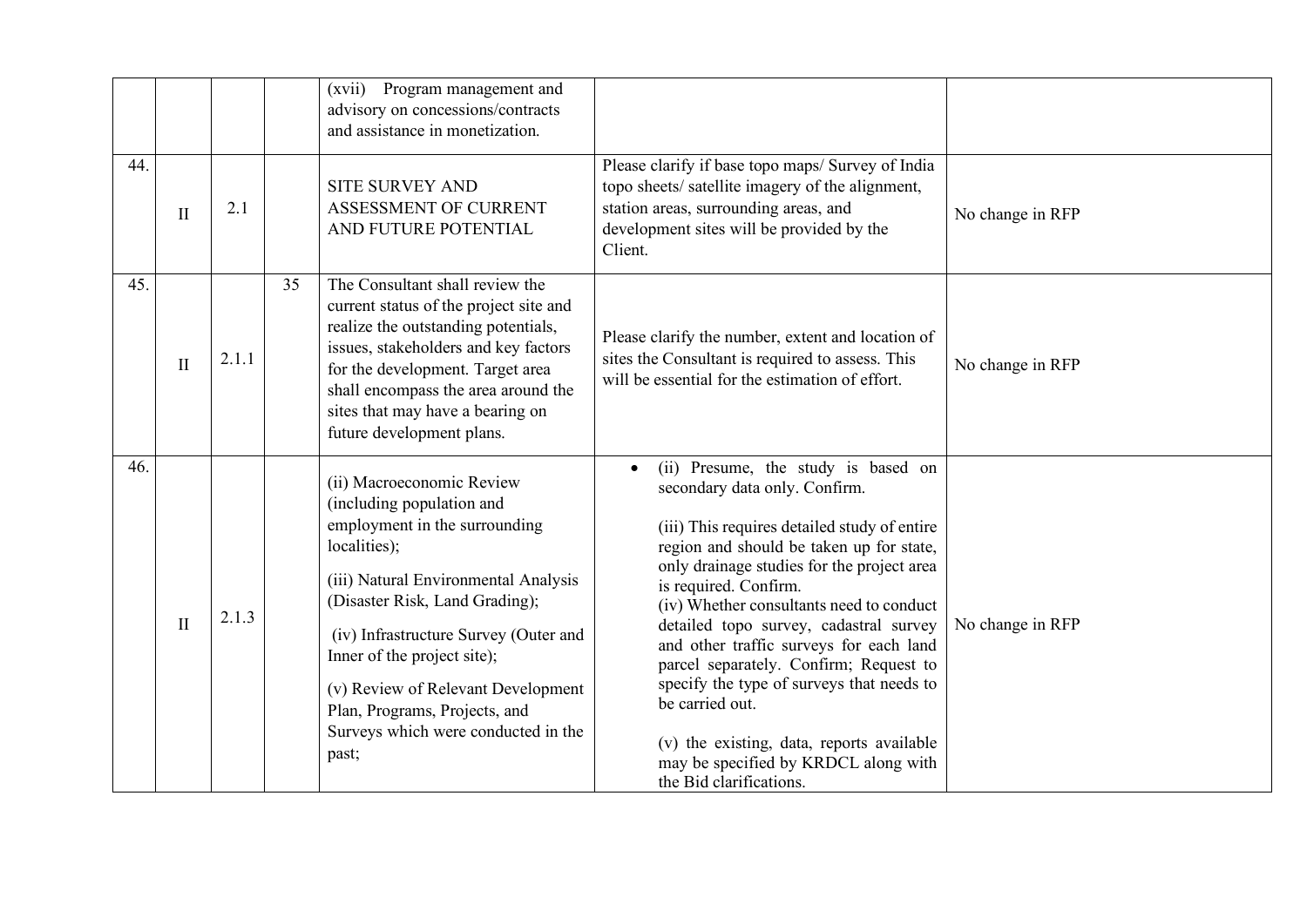| 47. | $\mathbf{I}$ | 2.1.3              |    | Infrastructure Survey (Outer and<br>Inner of the project site);                                                                                                                                                                          | What are the surveys to be covered under<br>"Infrastructure Survey (Outer and Inner<br>of<br>the<br>site)"<br>item?<br>project<br>Is it limited to identifying the exiting<br>connectivity, power, water, drainage and<br>other infrastructure - through site visits<br>and consultations with line departments?<br>It is requested to specify what all the<br>infrastructure details need to be captured<br>in survey (viz., Roads, Water Supply,<br>Water Resources, Drainage, Power<br>Network, ) Kindly Clarify. | No change in RFP |
|-----|--------------|--------------------|----|------------------------------------------------------------------------------------------------------------------------------------------------------------------------------------------------------------------------------------------|----------------------------------------------------------------------------------------------------------------------------------------------------------------------------------------------------------------------------------------------------------------------------------------------------------------------------------------------------------------------------------------------------------------------------------------------------------------------------------------------------------------------|------------------|
| 48. | $\mathbf{I}$ | 2.1.3<br>(iv)      |    | Infrastructure Survey (Outer and<br>Inner of the project site)                                                                                                                                                                           | Kindly help explain the extent and nature of this<br>survey since the area is too large.                                                                                                                                                                                                                                                                                                                                                                                                                             | No change in RFP |
| 49. | $\mathbf{I}$ | 2.1.3<br>(V)       | 35 | Review of Relevant Development<br>Plan, Programs, Projects, and<br>Surveys which were conducted in the<br>past;                                                                                                                          | We understand the said reports and surveys will<br>be shared by the client. Please confirm.                                                                                                                                                                                                                                                                                                                                                                                                                          | No change in RFP |
| 50. | $\mathbf{I}$ | 2.2.2              | 35 | The Consultant will undertake a<br>baseline assessment of socio<br>economic and demographic<br>conditions in the identified locations.<br>The consultant shall also collect<br>information on geographical and<br>environmental features | Presume, that, Socio economic and demographic<br>studies are to be taken based on Secondary data.<br>Confirm.                                                                                                                                                                                                                                                                                                                                                                                                        | No change in RFP |
| 51. | $\mathbf{I}$ | 2.2<br>$\&$<br>2.4 |    | Consultant shall conduct<br>Conduct Topographical survey<br>Prepare base map/existing land use<br>map                                                                                                                                    | The Authority is requested to clarify if the<br>requirement of topographical survey,<br>formulation of master plans, etc. will be<br>restricted to 1000 ha. as indicated in clause 1.1.3<br>of Section II, as there will be a financial<br>implication for conducting topographical survey                                                                                                                                                                                                                           | No change in RFP |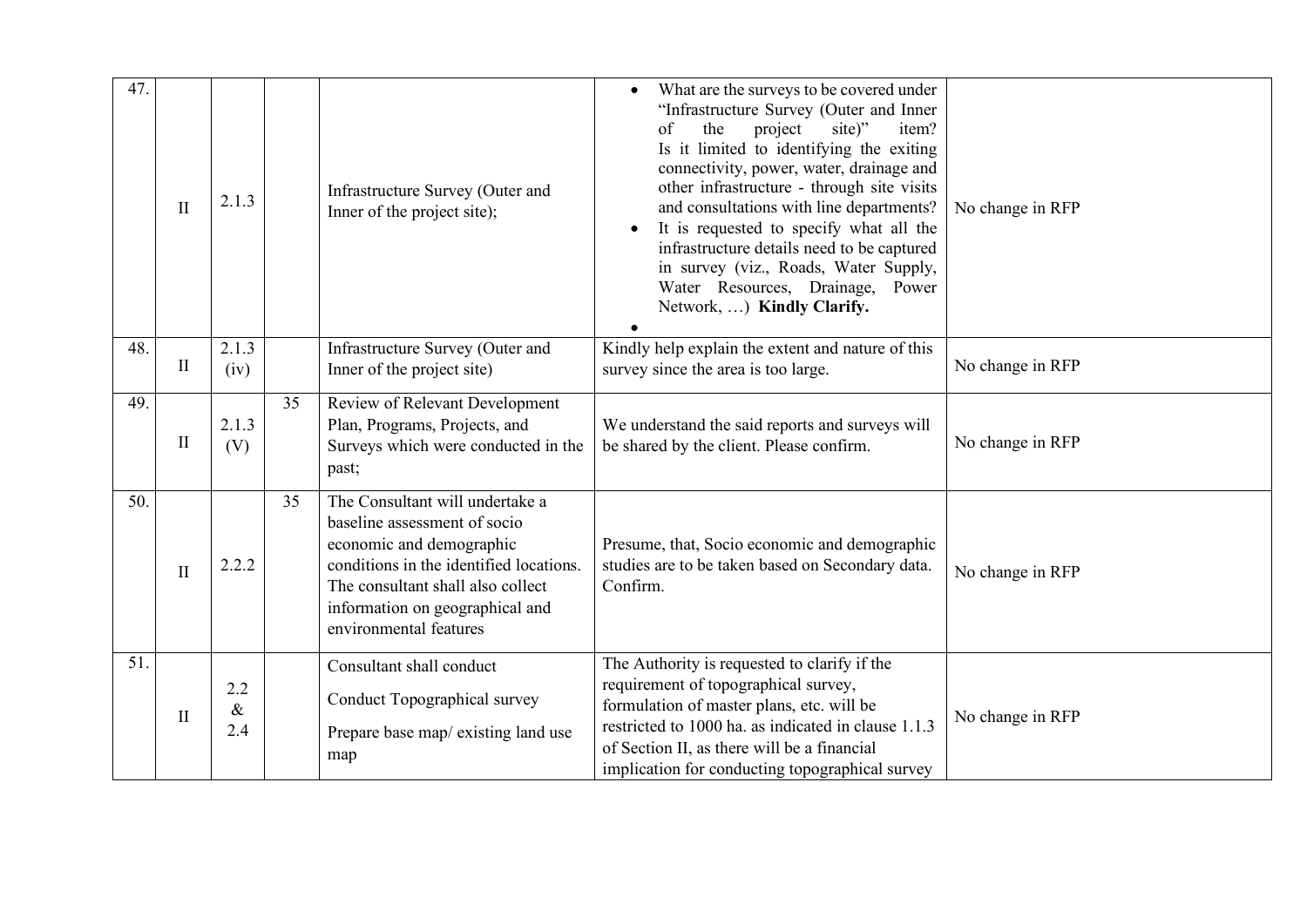|                   |                                                                                                |       |    | Map out building footprints, physical<br>features, topography, cadastral data,<br>and make use of appropriate survey<br>technique in consultation with<br><b>KRDCL</b> | and development of master plans for additional<br>area                                                                                                                                                                                                                                                                                                                                                                                                                                                                                                                                                                             |                                                                                                      |
|-------------------|------------------------------------------------------------------------------------------------|-------|----|------------------------------------------------------------------------------------------------------------------------------------------------------------------------|------------------------------------------------------------------------------------------------------------------------------------------------------------------------------------------------------------------------------------------------------------------------------------------------------------------------------------------------------------------------------------------------------------------------------------------------------------------------------------------------------------------------------------------------------------------------------------------------------------------------------------|------------------------------------------------------------------------------------------------------|
| $\overline{52}$ . |                                                                                                | 2.2   | 35 | Baselining current data                                                                                                                                                | Please clarify the number, extent and<br>location of sites the Consultant is<br>required to conduct the baseline<br>assessment. This will be essential for the<br>estimation of effort.<br>Request the Authority to please clarify if<br>consultants are expected to procure<br>satellite imagery or will it be provided by<br>the client along with specifications of<br>satellite imagery to be procured or<br>provided.<br>We request the following clarification:<br>a) Will satellite imageries of the sites be<br>provided by Client to the Consultant?<br>b) Are geo-tech and traffic surveys<br>required to be undertaken? | No change in RFP                                                                                     |
| 53.               | Basel<br>ining<br>Curre<br>nt<br>Data<br>Sec:<br>$\mathbf{I}$<br>Term<br>s of<br>Refer<br>ence | 2.2.1 |    | The Consultant shall collect and<br>collate the base line data for all the<br>Sites from relevant agencies, study of<br>past exercises and through surveys.            | Please make available the necessary secondary<br>data for the project.                                                                                                                                                                                                                                                                                                                                                                                                                                                                                                                                                             | No change in RFP                                                                                     |
| 54.               | $\mathbf{I}$                                                                                   | 2.2.3 |    | The Consultant shall conduct<br>topographic survey of the site                                                                                                         | Require confirmation regarding the<br>extent of lands for which topographic                                                                                                                                                                                                                                                                                                                                                                                                                                                                                                                                                        | No change in RFP<br>The survey details available with KRDL will<br>be shared to selected consultant. |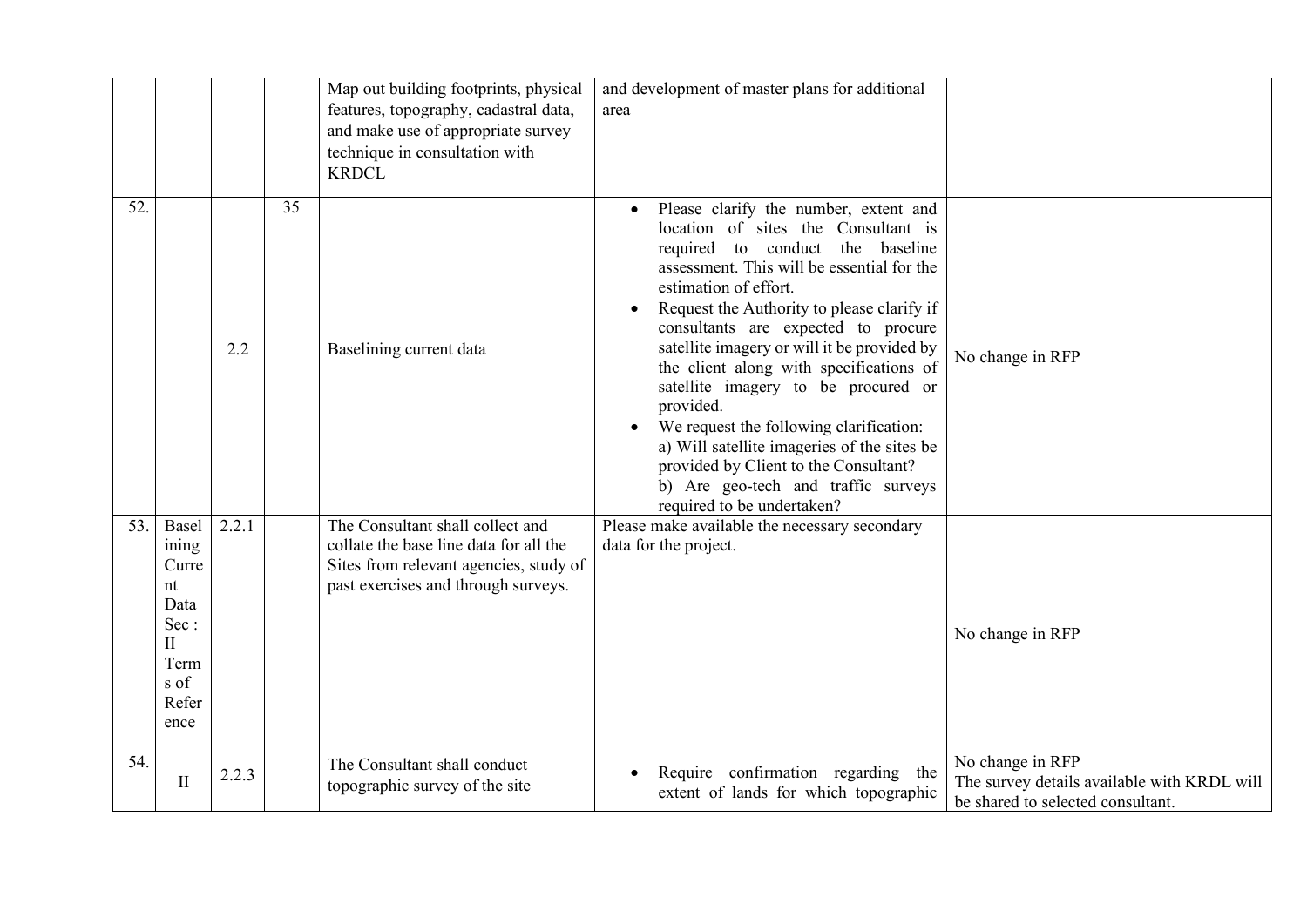|     |              |                |                                                                                                                                                                                                                                                  | surveys are to be carried out. Is it for both<br>Group A and Group B lands? For the<br>latter, there is no clarity on the sites,<br>except for 189 ha.<br>Require confirmation if geo-technical<br>investigations<br>also<br>are<br>required.<br>Require confirmation if topographic<br>survey shall be carried through drone<br>survey<br>Please confirm that the total area of<br>topographic survey is as per table<br>provided at Clause 1.1.3 in section II. We<br>also request clarification on total area to<br>be surveyed around the 10 stations as that<br>is not provided. |                                                                                                                                                                                                              |
|-----|--------------|----------------|--------------------------------------------------------------------------------------------------------------------------------------------------------------------------------------------------------------------------------------------------|---------------------------------------------------------------------------------------------------------------------------------------------------------------------------------------------------------------------------------------------------------------------------------------------------------------------------------------------------------------------------------------------------------------------------------------------------------------------------------------------------------------------------------------------------------------------------------------|--------------------------------------------------------------------------------------------------------------------------------------------------------------------------------------------------------------|
| 55. | $\mathbf{I}$ | 2.2.5          | The Consultant shall map out<br>building footprints and other physical<br>features, topography, cadastral data,<br>etc. and make use of appropriate<br>survey techniques in consultation<br>with the Employer and other relevant<br>authorities. | Request to specify the type of surveys to be<br>carried out and the extent of the area                                                                                                                                                                                                                                                                                                                                                                                                                                                                                                | No change in RFP                                                                                                                                                                                             |
| 56. | $\mathbf{I}$ | 2.4            | Economic planning for the land<br>parcel based on likely demand for<br>real estate development;                                                                                                                                                  | We request the Authority to pleas clarify if<br>Market Demand Assessment need to be carried<br>out by the consultant or data would be provided<br>by the client to prepare concept master plans.                                                                                                                                                                                                                                                                                                                                                                                      | Market Demand Assessment need to be<br>carried out by the consultant                                                                                                                                         |
| 57. | $\mathbf{I}$ | 2.4.1<br>(vii) | "An analysis into the<br>constructability"                                                                                                                                                                                                       | Please elaborate on the definition of<br>'constructability'. Is it the same as phasing and<br>implementation?                                                                                                                                                                                                                                                                                                                                                                                                                                                                         | Constructability is the ability to construct. A<br>basic definition of constructability is: how<br>efficiently and easily can a structure be built,<br>and how to make it even more efficient and<br>easier. |
| 58. | $\mathbf{I}$ | 2.4.3          | "comprehensive analysis and plan<br>for transport, traffic patterns"                                                                                                                                                                             | Please confirm that Traffic Impact Assessment<br>is not included in the scope.                                                                                                                                                                                                                                                                                                                                                                                                                                                                                                        | No change in RFP                                                                                                                                                                                             |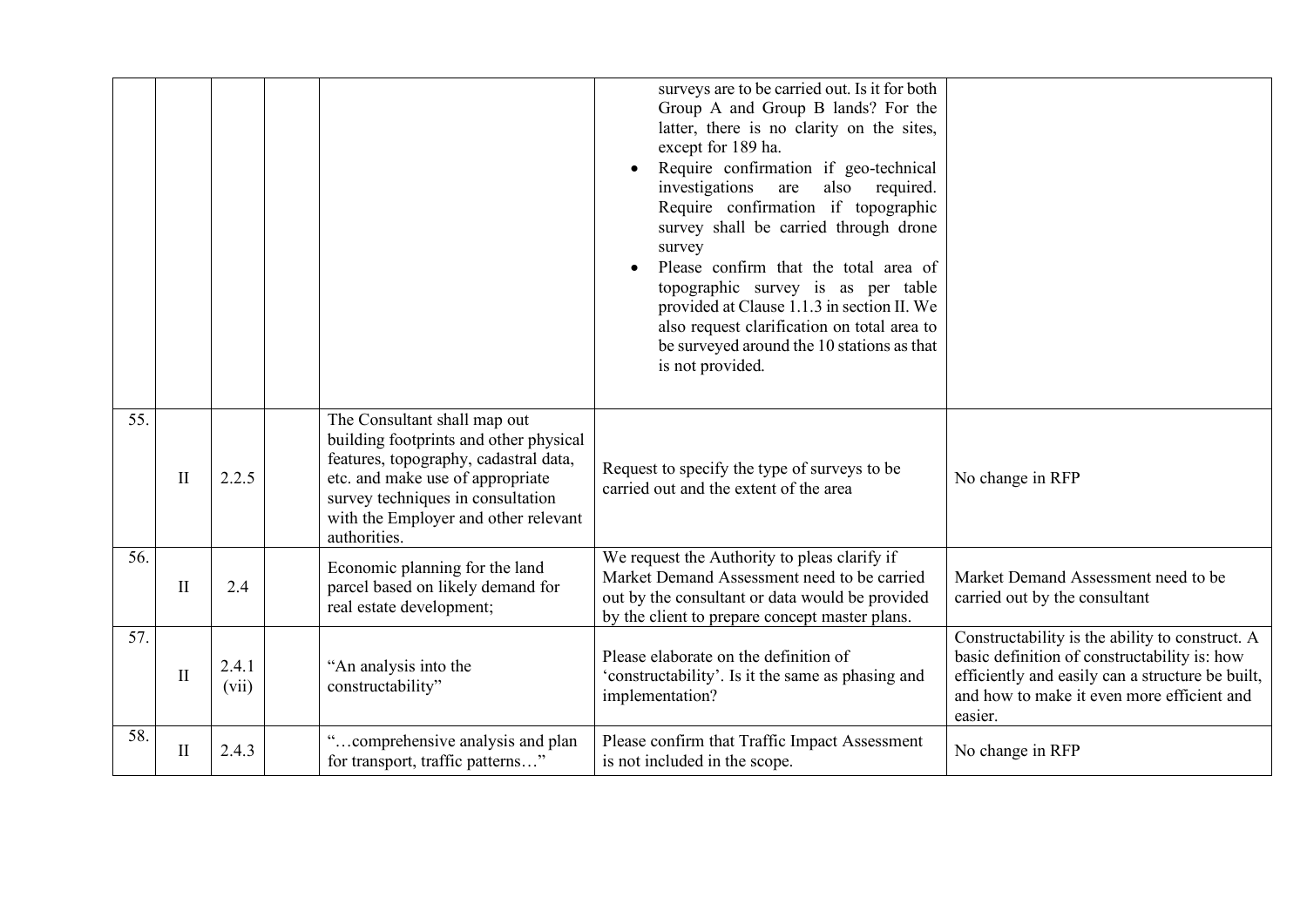| 59.<br>60. | $\mathbf{I}$<br>Sec:<br>$\mathbf{I}$<br>Term<br>s of<br>Refer<br>ence | 2.4.4<br>2.5.4 | 37 | cc<br>amongst other things,<br>architectural views, 3D renderings<br>and fly bys."<br>The Social and Environmental Plan<br>shall consider, as a minimum:                                                                                                                                                             | Please specify the number of<br>$\bullet$<br>professional renderings and duration of<br>animation.<br>Presume, this is applicable for all sites?<br>Does it include Resettlement and<br>Rehabilitation plan?<br>We understand that the scope of work is<br>limited to preparation of Social and<br>Environmental Framework and not Land<br>Acquisition Plan. Please clarify.<br>Presume this is with secondary data Any<br>R&R envisaged? Kindly Confirm. | No change in RFP                                     |
|------------|-----------------------------------------------------------------------|----------------|----|----------------------------------------------------------------------------------------------------------------------------------------------------------------------------------------------------------------------------------------------------------------------------------------------------------------------|-----------------------------------------------------------------------------------------------------------------------------------------------------------------------------------------------------------------------------------------------------------------------------------------------------------------------------------------------------------------------------------------------------------------------------------------------------------|------------------------------------------------------|
| 61.        | $II -$<br>Term<br>s of<br>Refer<br>ence                               | 2.6.3          |    | For Group A Sites, the Consultant<br>shall evaluate the ridership pattern<br>and footfalls (though surveys or<br>existing approved studies) and arrive<br>at revenue projections for developed<br>sites.                                                                                                             | We would request the Authority to limit<br>$\bullet$<br>the scope of the Consultant to review of<br>existing approved studies and exclude<br>any new surveys from the scope.<br>Request to specify the extent of surveys<br>required                                                                                                                                                                                                                      | No change in RFP                                     |
| 62.        |                                                                       | 2.6.4          | 54 | Extension of time                                                                                                                                                                                                                                                                                                    | Kindly allow escalation as per standard<br>rate for delay not attributable to the<br>consultant                                                                                                                                                                                                                                                                                                                                                           | No change in RFP                                     |
| 63.        | $\mathbf{I}$                                                          | 2.6.3          | 38 | For Group A Sites, the Consultant<br>shall evaluate the ridership pattern<br>and footfalls (through surveys or<br>existing approved studies) and arrive<br>at revenue projections for developed<br>Sites.                                                                                                            | Please clarify if assessment of ridership pattern<br>and footfalls would include primary surveys. We<br>request you to share the DPR of the Semi High<br>Speed Rail project for understanding of the<br>effort required.                                                                                                                                                                                                                                  | No change in RFP                                     |
| 64.        | Sec:<br>$\mathbf{I}$<br>Term<br>s of<br>Refer<br>ence                 | 2.6.4          |    | For each Site or a group of Sites, the<br>Consultant shall do an analysis and<br>prepare financial models based on<br>different PPP models with different<br>mix of debt and equity, and do a<br>sensitivity analysis. Options like land<br>pooling and land bonds shall also be<br>explored and structured based on | The clause talk about only PPP models. Please<br>include EPC mode along with PPP.                                                                                                                                                                                                                                                                                                                                                                         | PPP is only indicative and all models are<br>welcome |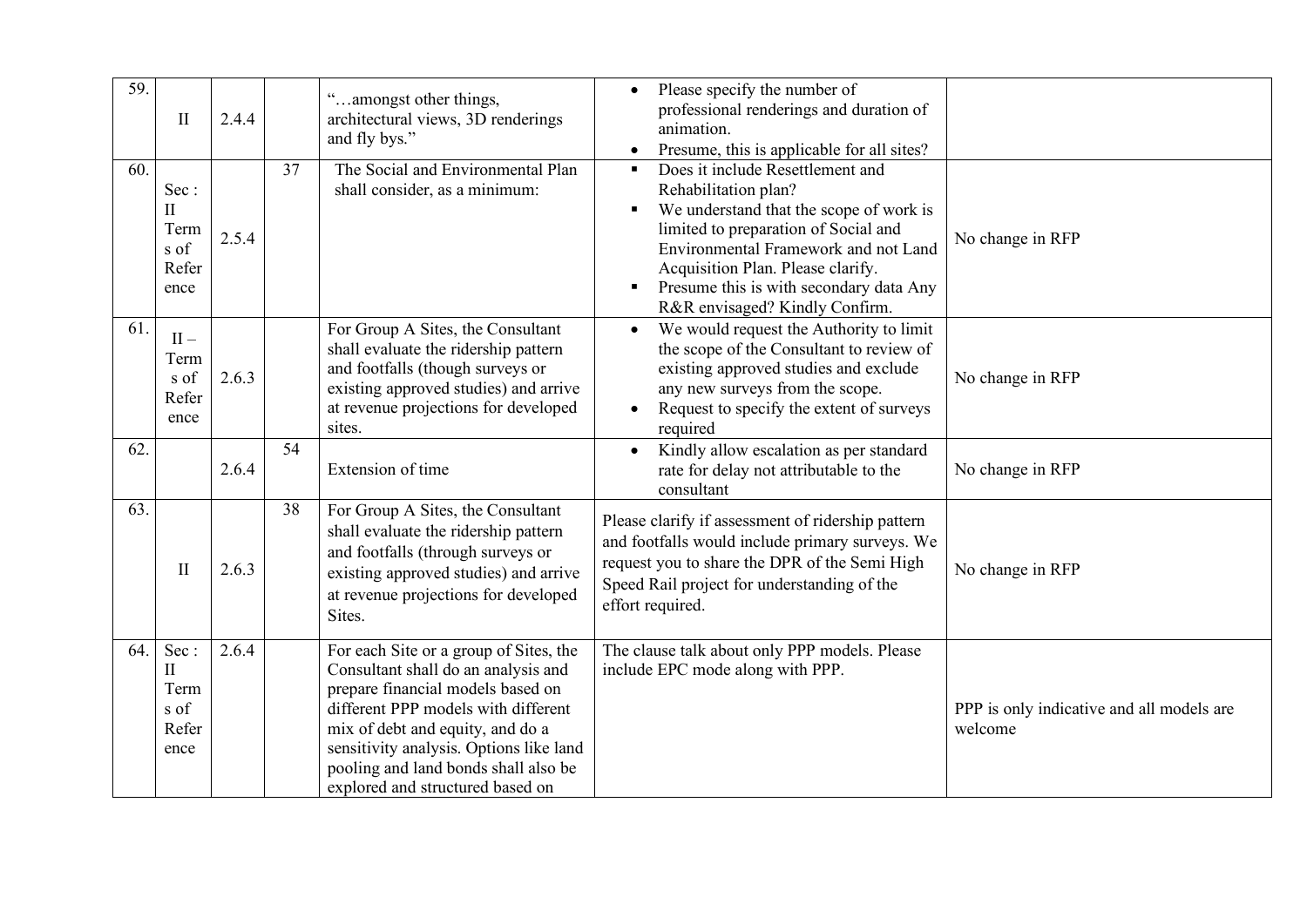|     |                                                                                                                                                                                                                                                                                                                                                                                                                                                                         |               |                                                                         | feasibility.                                                                                                                                                                                                                                                                                                                                                                                                                                                                            |                                                                                                                                                                                                                                                                                                                                                                   |                                                                                                                          |
|-----|-------------------------------------------------------------------------------------------------------------------------------------------------------------------------------------------------------------------------------------------------------------------------------------------------------------------------------------------------------------------------------------------------------------------------------------------------------------------------|---------------|-------------------------------------------------------------------------|-----------------------------------------------------------------------------------------------------------------------------------------------------------------------------------------------------------------------------------------------------------------------------------------------------------------------------------------------------------------------------------------------------------------------------------------------------------------------------------------|-------------------------------------------------------------------------------------------------------------------------------------------------------------------------------------------------------------------------------------------------------------------------------------------------------------------------------------------------------------------|--------------------------------------------------------------------------------------------------------------------------|
| 65. | $\mathbf{I}$                                                                                                                                                                                                                                                                                                                                                                                                                                                            | 2.7.4<br>(ii) | 38                                                                      | Institutional environment - Legal and<br>regulatory requirements                                                                                                                                                                                                                                                                                                                                                                                                                        | Request the Authority to expand the<br>requirements under this category                                                                                                                                                                                                                                                                                           | No change in RFP                                                                                                         |
| 66. | $\mathbf{I}$                                                                                                                                                                                                                                                                                                                                                                                                                                                            | 2.7.4<br>(iv) | 38                                                                      | Financial strategy<br>- Accounting system<br>- Contingency strategy                                                                                                                                                                                                                                                                                                                                                                                                                     | Request the Authority to expand the<br>requirements under these categories                                                                                                                                                                                                                                                                                        | No change in RFP                                                                                                         |
| 67. | $\mathop{\rm II}\nolimits$                                                                                                                                                                                                                                                                                                                                                                                                                                              | 2.8           | 39                                                                      | Railway Linkage Report:-<br>The Consultant shall analyse the<br>alignment of the proposed semi-high<br>speed railway that shall be provided<br>vis-à-vis the population centres,<br>existing and proposed transport<br>infrastructure, railway operational<br>and technical, requirements, and the<br>planned Sites, and recommend<br>optimum location of the stations with<br>a view to maximise the footfall.                                                                         | understand<br>that<br>the<br>stations<br>We<br>mentioned in the clause is the 10 stations<br>that are proposed in the semi high speed<br>railway $\&$ locations of the stations are yet<br>to finalized.<br>Please clarify if a ridership survey has<br>been conducted and ridership estimates<br>at each station will be shared with the<br>selected consultant. | All possible information available with<br>employer will be shared with selected<br>consultant to ensure optimum result. |
| 68. | The Consultants shall take out and<br>67<br>maintain, and shall cause the sub-<br>contractors to take out and maintain,<br>at their (or the sub-contractors', as the<br>case may be) own cost but on terms<br>and conditions approved by the<br>Employer, insurance against the risks,<br>$\mathbf{I}$<br>3.11<br>and for the coverage, as shall be<br>specified in the Special Conditions<br>(SCC), and at the Employer's request,<br>shall provide evidence to<br>the |               | showing<br>Employer<br>that<br>such<br>insurance has been taken out and | We wish to clarify that we maintain insurances,<br>at the firm level, which are required to be<br>maintained by us as per the provision of laws.<br>Separate insurances for this project may not be<br>required in light of such firm level insurance. We<br>can provide you with a confirmation about our<br>firm level insurance and that to the extent<br>required by law, this project will also be covered<br>under that insurance. We hope that should<br>suffice. Please confirm | Firm level insurance should also satisfy the<br>requirements of RFP.                                                                                                                                                                                                                                                                                              |                                                                                                                          |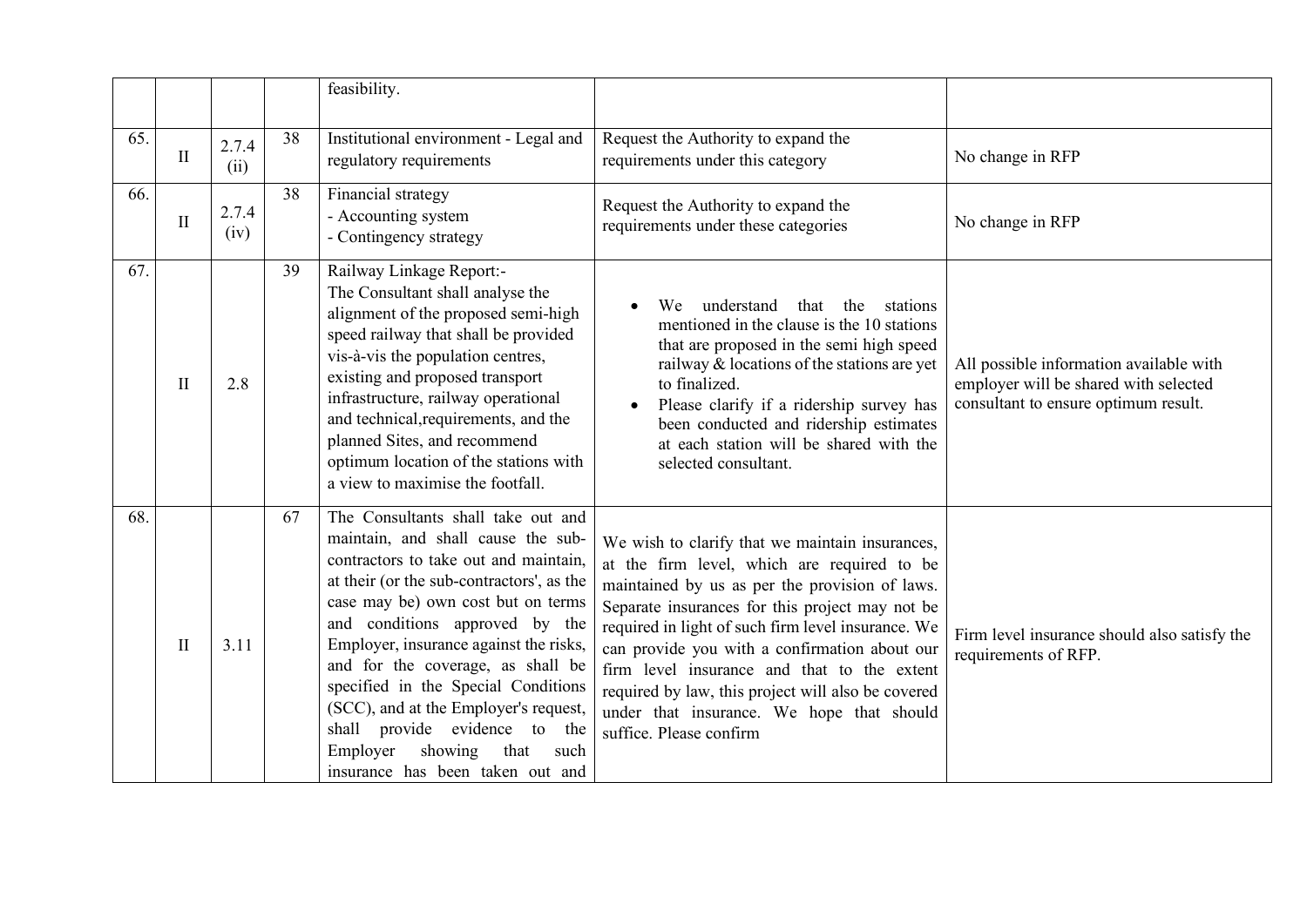|     |                                         |       |    | that the current<br>maintained<br>and<br>premiums therefor have been paid.                                                                                                                                                                                                                                                                                                                                                                                                                                                                                                                                                                                                                              |                                                                                                                                                                                                                             |                                                                                                                                                                                        |
|-----|-----------------------------------------|-------|----|---------------------------------------------------------------------------------------------------------------------------------------------------------------------------------------------------------------------------------------------------------------------------------------------------------------------------------------------------------------------------------------------------------------------------------------------------------------------------------------------------------------------------------------------------------------------------------------------------------------------------------------------------------------------------------------------------------|-----------------------------------------------------------------------------------------------------------------------------------------------------------------------------------------------------------------------------|----------------------------------------------------------------------------------------------------------------------------------------------------------------------------------------|
| 69. | $\mathbf{I}$                            | 3.1.2 | 41 | Methodology for validation of<br>business plans                                                                                                                                                                                                                                                                                                                                                                                                                                                                                                                                                                                                                                                         | Request the Authority to detail the type of<br>simulation exercises envisaged                                                                                                                                               | No change in RFP                                                                                                                                                                       |
| 70. | $II -$<br>Term<br>s of<br>Refer<br>ence | 3.2.4 |    | Investor outreach                                                                                                                                                                                                                                                                                                                                                                                                                                                                                                                                                                                                                                                                                       | It is our understanding that all costs associated<br>with organizing investor outreach<br>events/meetings shall be borne by KRDCL.<br>Please clarify.                                                                       | May please refer SCC 4 on GCC 3.8 on<br>reimbursements                                                                                                                                 |
| 71. | $II -$<br>Term<br>s of<br>Refer<br>ence | 3.2.4 |    | Investor outreach                                                                                                                                                                                                                                                                                                                                                                                                                                                                                                                                                                                                                                                                                       | It is our understanding that KRDCL shall bear<br>the cost of logistics of the Consultant team for<br>various investor meetings / events e.g. flight,<br>stay and travel cost incurred for client meetings.                  | May please refer SCC 4 on GCC 3.8 on<br>reimbursements                                                                                                                                 |
| 72. | $\rm II$                                | 3.2.4 |    | • Assist KRDCL in branding<br>execution, implementation of<br>agreed marketing plans and<br>investor/ developer outreach.<br>• Support at Investment Events -<br>Assist KRDCL in organizing and<br>managing events related to<br>promotion/marketing of the land<br>and floor space.<br>• Review the marketing material -<br>Review designs of branding and<br>marketing materials including<br>inter alia brochures, e-Brochures,<br>information booklets, fliers<br>• Direct Marketing with<br>Stakeholders-The Consultant, on<br>behalf of KRDCL, shall market<br>the land parcels to the identified<br>stakeholders. Define land use-<br>specific value propositions and<br>develop pitch documents | Clarity on who will bear the cost of branding<br>execution, implementation of agreed marketing<br>plans and investor/ developer outreach?<br>Clarity on who will bear the cost of conducting<br>meetings with stakeholders? | cost of branding execution, implementation<br>of agreed marketing plans and investor/<br>developer outreach, cost of conducting<br>meetings with stakeholders will be from<br>Employer |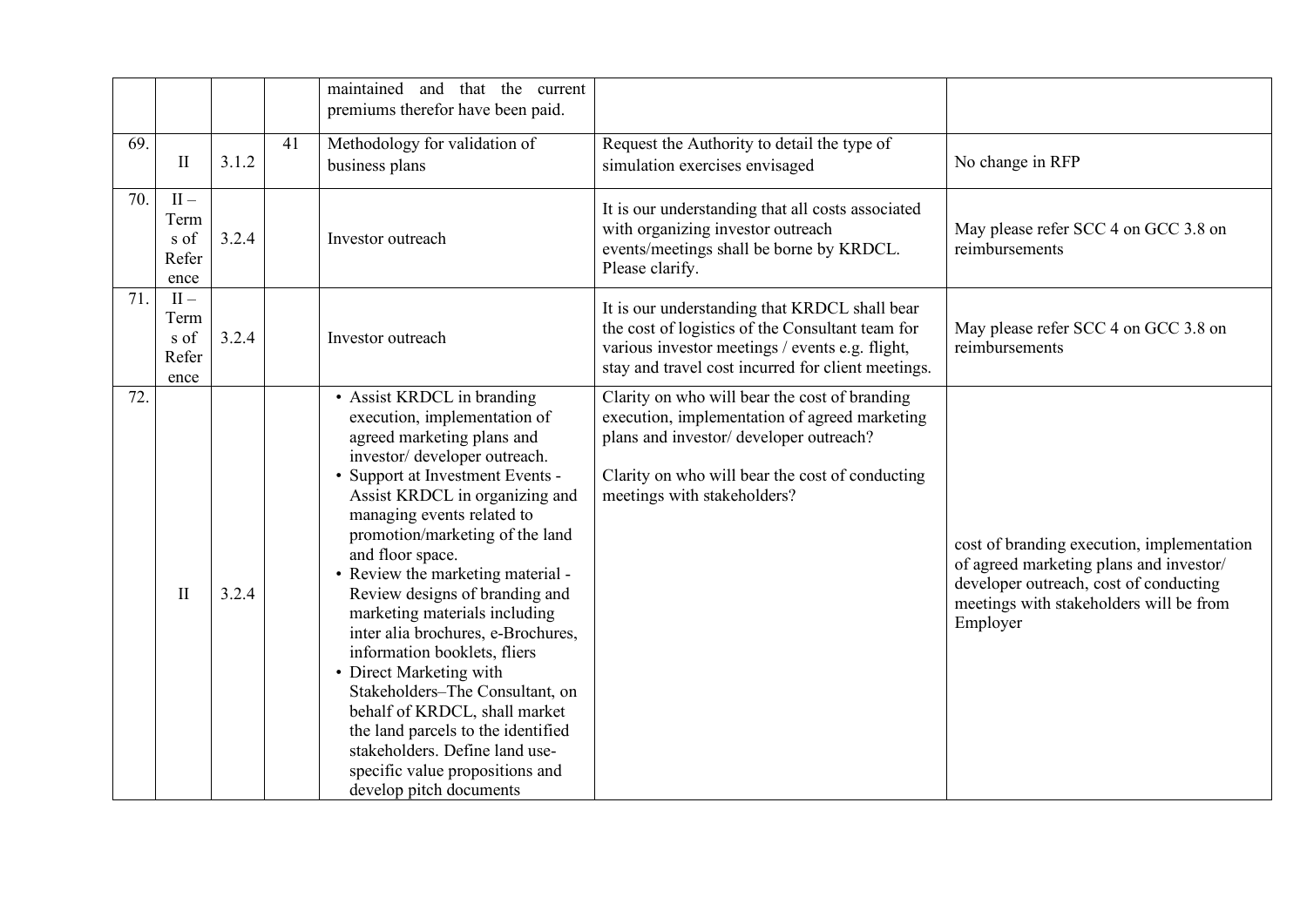|     |        |     |    | (including project details &        |                                                   |                                           |
|-----|--------|-----|----|-------------------------------------|---------------------------------------------------|-------------------------------------------|
|     |        |     |    | expected benefits to stakeholders)  |                                                   |                                           |
|     |        |     |    | for each identified land parcel.    |                                                   |                                           |
|     |        |     |    | Arrange meetings of relevant/       |                                                   |                                           |
|     |        |     |    | important stakeholders with the     |                                                   |                                           |
|     |        |     |    | KRDCL officials. Understand the     |                                                   |                                           |
|     |        |     |    | expectations and issues of          |                                                   |                                           |
|     |        |     |    | stakeholders and help KRDCL in      |                                                   |                                           |
|     |        |     |    | fine tuning its offerings.          |                                                   |                                           |
|     |        |     |    | • Arrange meetings for KRDCL        |                                                   |                                           |
|     |        |     |    | with key decision makers,           |                                                   |                                           |
|     |        |     |    | renowned professional,              |                                                   |                                           |
|     |        |     |    | entrepreneurs, industry leaders,    |                                                   |                                           |
|     |        |     |    | etc to highlight the important      |                                                   |                                           |
|     |        |     |    | aspects of projects.                |                                                   |                                           |
|     |        |     |    | • Online Marketing with             |                                                   |                                           |
|     |        |     |    | Stakeholders - The Consultant, on   |                                                   |                                           |
|     |        |     |    | behalf of KRDCL, shall carryout     |                                                   |                                           |
|     |        |     |    | online marketing activities for the |                                                   |                                           |
|     |        |     |    | land parcels to the stakeholders,   |                                                   |                                           |
|     |        |     |    | identified above. Send e-           |                                                   |                                           |
|     |        |     |    | newsletters, e- Brochure to all     |                                                   |                                           |
|     |        |     |    | identified stakeholders.            |                                                   |                                           |
|     |        |     |    | • Establish KRDCL Project as        |                                                   |                                           |
|     |        |     |    | brand at national as well as        |                                                   |                                           |
|     |        |     |    | international level.                |                                                   |                                           |
| 73. |        |     | 43 |                                     | It is our understanding that the Bid<br>$\bullet$ |                                           |
|     |        |     |    |                                     | Process Management support would be               |                                           |
|     |        |     |    |                                     | limited to projects proposed to be                |                                           |
|     | $II -$ |     |    |                                     | developed on PPP model. Consultant is             |                                           |
|     | Term   |     |    |                                     | not required to provide bid management            | Bid Process Management support would be   |
|     | s of   | 3.4 |    | <b>Bid Process Management</b>       | support for projects proposed to be               | for all projects proposed to be developed |
|     | Refer  |     |    |                                     | developed on EPC or similar contracting           | under this RFP.                           |
|     | ence   |     |    |                                     | model. Please clarify.                            |                                           |
|     |        |     |    |                                     | Request you to clarify if the bid process         |                                           |
|     |        |     |    |                                     | management will be done only for PPP              |                                           |
|     |        |     |    |                                     | projects or for EPC projects as well.             |                                           |
|     |        |     |    |                                     |                                                   |                                           |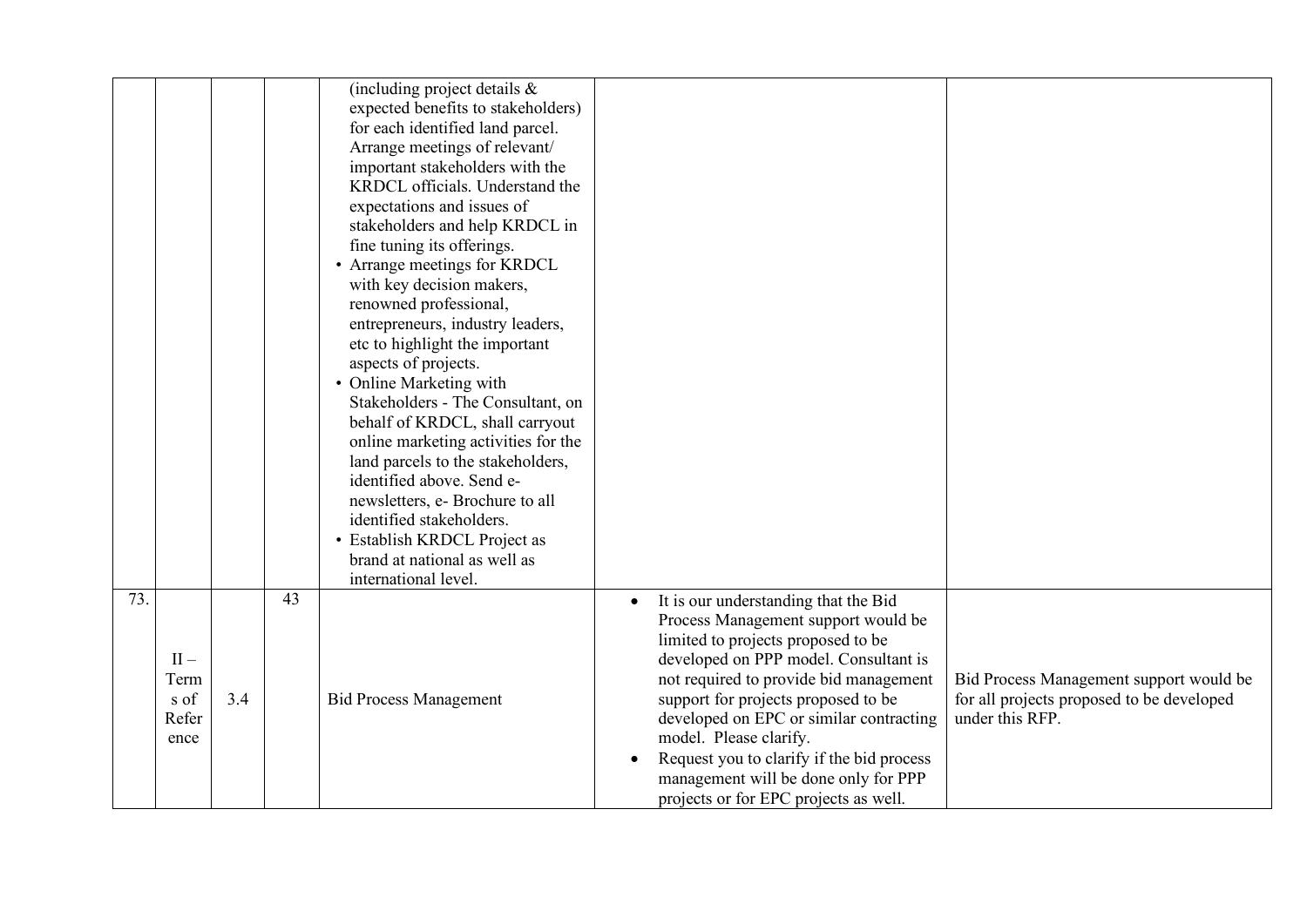| 74. | $\mathbf{I}$ | 4.1   | Phase 1: 365 days for Submission of<br>Final Project Report | We would like to bring to notice that status of<br>land availability with KRDCL and land<br>acquisition may have a substantial impact on the<br>project delivery schedule.                                                                                                                                                                                                                                                                                                                                                                                                                                                                                                                                                                                                                                                                                                                                                                                                                                                                                                                                                                                                                                                                                                                                             | No change in RFP |
|-----|--------------|-------|-------------------------------------------------------------|------------------------------------------------------------------------------------------------------------------------------------------------------------------------------------------------------------------------------------------------------------------------------------------------------------------------------------------------------------------------------------------------------------------------------------------------------------------------------------------------------------------------------------------------------------------------------------------------------------------------------------------------------------------------------------------------------------------------------------------------------------------------------------------------------------------------------------------------------------------------------------------------------------------------------------------------------------------------------------------------------------------------------------------------------------------------------------------------------------------------------------------------------------------------------------------------------------------------------------------------------------------------------------------------------------------------|------------------|
| 75. | $\mathbf{I}$ | 4.1.1 | TIME TABLE:<br>Milestones for Phase 1:                      | What are the surveys to be covered under<br>milestone KD3 - Survey Reports (CD+60<br>$days$ ?<br>Unless and until the land areas and<br>$\bullet$<br>locations are identified, surveys cannot be<br>commenced. In this scenario, CD+60 days<br>is not a realistic time frame; Time frame to<br>be given as 60 days after identification and<br>approval of sites in Group A and Group B.<br>This query is regarding KD5 - Financial<br>Models - CD+90 days:<br>Financial models can be prepared only<br>after Concept Master Plan, Infrastructure<br>Plan, External Linkages and Block Cost<br>Estimates are prepared. Hence this report<br>can be delivered only after the Concept<br>Master Plan Report which is scheduled for<br>$CD+110$ days.<br>Currently, Financial Model milestone is<br>given before Concept Master Plan<br>deliverable. Moreover, Financial Model<br>deliverable has to be split for Group A and<br>Group B sites since the Concept Master<br>Plan deliverables are also separate for<br>these two groups of sites.<br>We assume that while start and finish<br>targets are constant, target dates for<br>intermediate deliverables can be<br>discussed and changed at Inception<br>Report stage. Please confirm.<br>Considering Social and Environmental<br>plan and financial models to be | No change in RFP |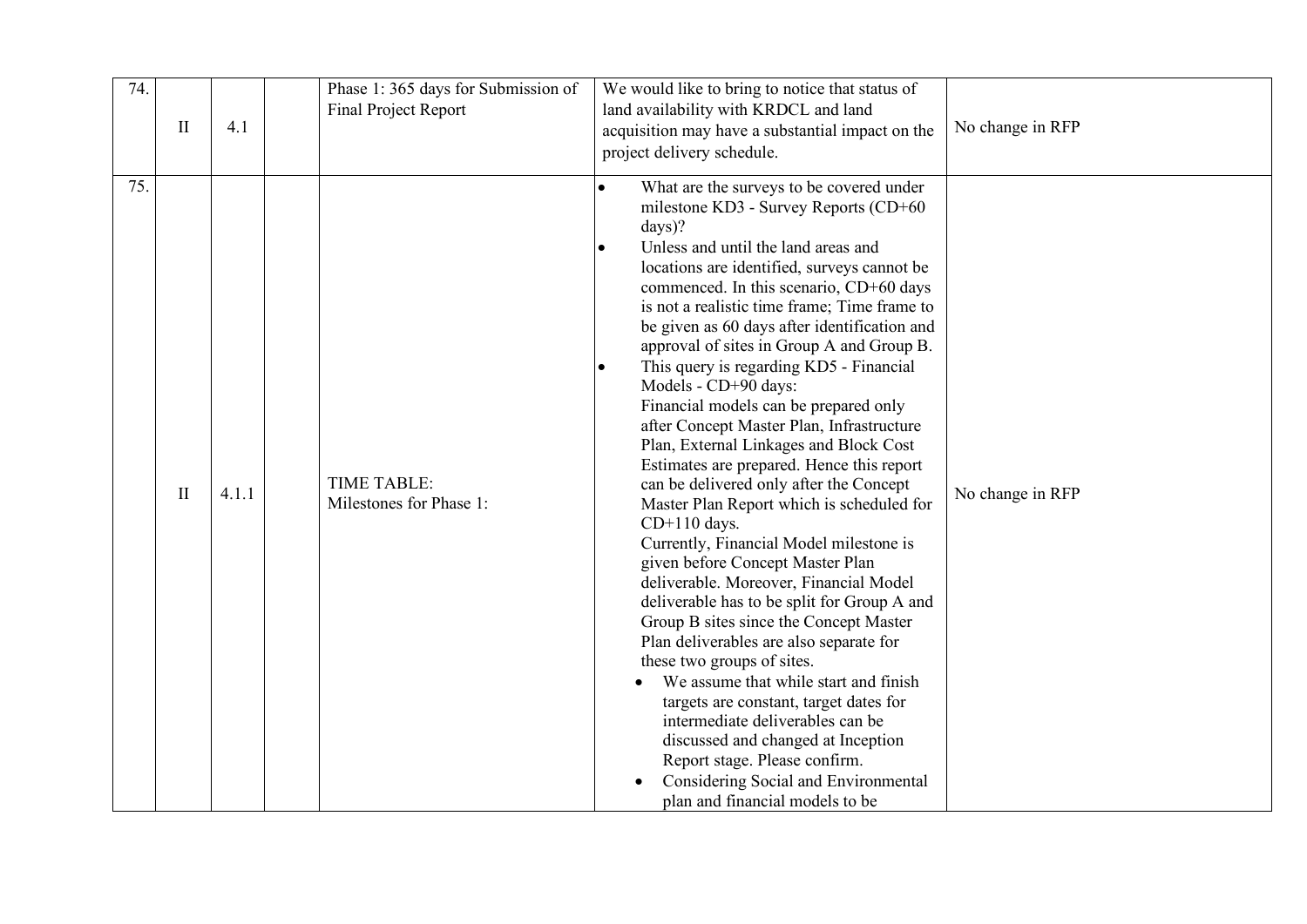|     |              |   |    |          | prepared post Concept Master plan<br>finalization we request to re order the |                                                  |  |                                              |  |  |
|-----|--------------|---|----|----------|------------------------------------------------------------------------------|--------------------------------------------------|--|----------------------------------------------|--|--|
|     |              |   |    |          |                                                                              | deliverables accordingly.                        |  |                                              |  |  |
|     |              |   |    |          | KD1                                                                          | Inception                                        |  |                                              |  |  |
|     |              |   |    |          | KD <sub>2</sub>                                                              | <b>Benchmark</b>                                 |  |                                              |  |  |
|     |              |   |    |          | KD3                                                                          | <b>Survey Report</b>                             |  |                                              |  |  |
|     |              |   |    |          | KD4                                                                          | Draft Concept Master Plan                        |  |                                              |  |  |
|     |              |   |    |          |                                                                              | of one site                                      |  |                                              |  |  |
|     |              |   |    |          | KD5                                                                          | Concept Master Plans of                          |  |                                              |  |  |
|     |              |   |    |          |                                                                              | Group A sites                                    |  |                                              |  |  |
|     |              |   |    |          | KD <sub>6</sub>                                                              | Social & Environmental                           |  |                                              |  |  |
|     |              |   |    |          |                                                                              | Plan                                             |  |                                              |  |  |
|     |              |   |    |          | KD7                                                                          | <b>Financial Models</b>                          |  |                                              |  |  |
|     |              |   |    |          | KD <sub>8</sub>                                                              | Business Plans of Group A                        |  |                                              |  |  |
|     |              |   |    |          |                                                                              | site                                             |  |                                              |  |  |
|     |              |   |    |          | KD <sub>9</sub>                                                              | Draft Railway Linkage                            |  |                                              |  |  |
|     |              |   |    |          |                                                                              | Report                                           |  |                                              |  |  |
|     |              |   |    |          | KD10                                                                         | Concept Master plans of                          |  |                                              |  |  |
|     |              |   |    |          |                                                                              | Group B sites                                    |  |                                              |  |  |
|     |              |   |    |          | KD11                                                                         | Business Plans of group B<br>sites               |  |                                              |  |  |
|     |              |   |    |          | KD12                                                                         | Final Railway Linkage                            |  |                                              |  |  |
|     |              |   |    |          |                                                                              | Report                                           |  |                                              |  |  |
|     |              |   |    |          | KD13                                                                         | <b>Final Project Report</b>                      |  |                                              |  |  |
|     |              |   |    |          |                                                                              |                                                  |  |                                              |  |  |
| 76. |              |   | 47 |          |                                                                              | The ToR is silent on month inputs of experts and |  |                                              |  |  |
|     |              |   |    |          |                                                                              | support staff. This will lead to noncomparable   |  |                                              |  |  |
|     |              |   |    |          |                                                                              | and unreasonable bids. Also as per the general   |  | The RFP is not a man month contract.         |  |  |
|     |              |   |    | Staffing |                                                                              | practice of QCBS method of selection we          |  | Selected Consultant have to achieve the      |  |  |
|     | $\mathbf{I}$ | 5 |    |          |                                                                              | suggest that minimum person-month inputs of      |  | milestones and objectives using the required |  |  |
|     |              |   |    |          |                                                                              | each expert may please be advised by the Client. |  | experts.                                     |  |  |
|     |              |   |    |          |                                                                              | Therefore, we suggest the following person-      |  |                                              |  |  |
|     |              |   |    |          | month inputs of the experts and support staff:                               |                                                  |  |                                              |  |  |
|     |              |   |    |          |                                                                              |                                                  |  |                                              |  |  |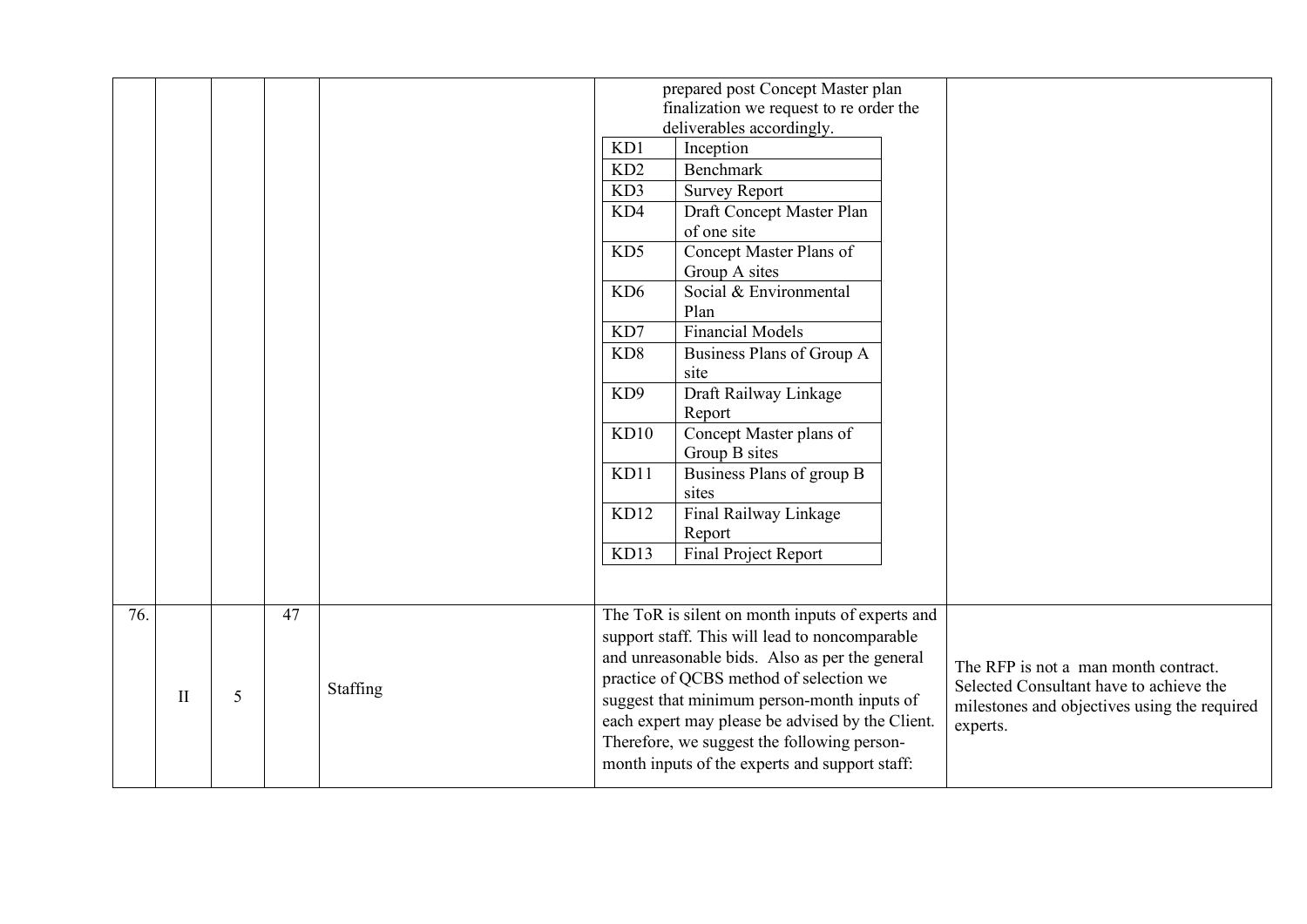|     |              |     |                                |                                                                                                                                                                                   | Phases/<br>Input<br>months<br>Phase 1<br>Phase 2                                      | Key<br>expert<br>75-80<br>35-40 | Support<br>staff<br>100-120<br>50                                                                                                                                                                                                                                                                                                                                                                                                                                           | Total<br>175-200<br>85-90                                                             |                                                                                                   |
|-----|--------------|-----|--------------------------------|-----------------------------------------------------------------------------------------------------------------------------------------------------------------------------------|---------------------------------------------------------------------------------------|---------------------------------|-----------------------------------------------------------------------------------------------------------------------------------------------------------------------------------------------------------------------------------------------------------------------------------------------------------------------------------------------------------------------------------------------------------------------------------------------------------------------------|---------------------------------------------------------------------------------------|---------------------------------------------------------------------------------------------------|
| 77. | $\mathbf{I}$ | 5.1 | Railway<br>Technical<br>Expert | <b>Bachelors</b><br>degree in<br>Electrical<br>Engineering                                                                                                                        | Minimum 15<br>years of<br>professional<br>trainsets and<br>electric<br>multiple units |                                 | experience<br>$\downarrow$ we request you to kindly consider expert with<br>with a<br>railway/metro<br>railway/metro<br>railway/metro<br>railway/metro<br>perator in<br>operator in<br>perator in Engineering/Mechanical Engineering/<br>indifferent electronics<br>electronics and Electrical engineering/ or any<br>electronics<br>positions<br>and Electrical engineerings of a<br>including<br>including<br>minimum, 10 years experience in the field.<br>experience of |                                                                                       | Minimum educational qualification will be<br>revised to Bachelors degree in Civil<br>Engineering. |
| 78. | $\mathbf{I}$ | 5.1 | Position<br>Team Leader        | <b>Education</b> and<br>Requirements<br>Master's 1<br>$\blacksquare$<br>any field<br>Minimum<br>profession<br>experience<br>Experienc<br>handling a<br>consultano<br>$($ of 6 mon | <b>Position</b>                                                                       | <b>Explantion</b>               | The team requirement, minimum educational<br>and professional experience should be in<br>response to the scope of work defined in the<br>ToR. Therefore, we suggest the following                                                                                                                                                                                                                                                                                           | <b>Suggested</b><br><b>Educaiton</b><br>and<br><b>Experiene</b><br><b>Requirments</b> | No change in RFP unless otherwise<br>specified elsewhere                                          |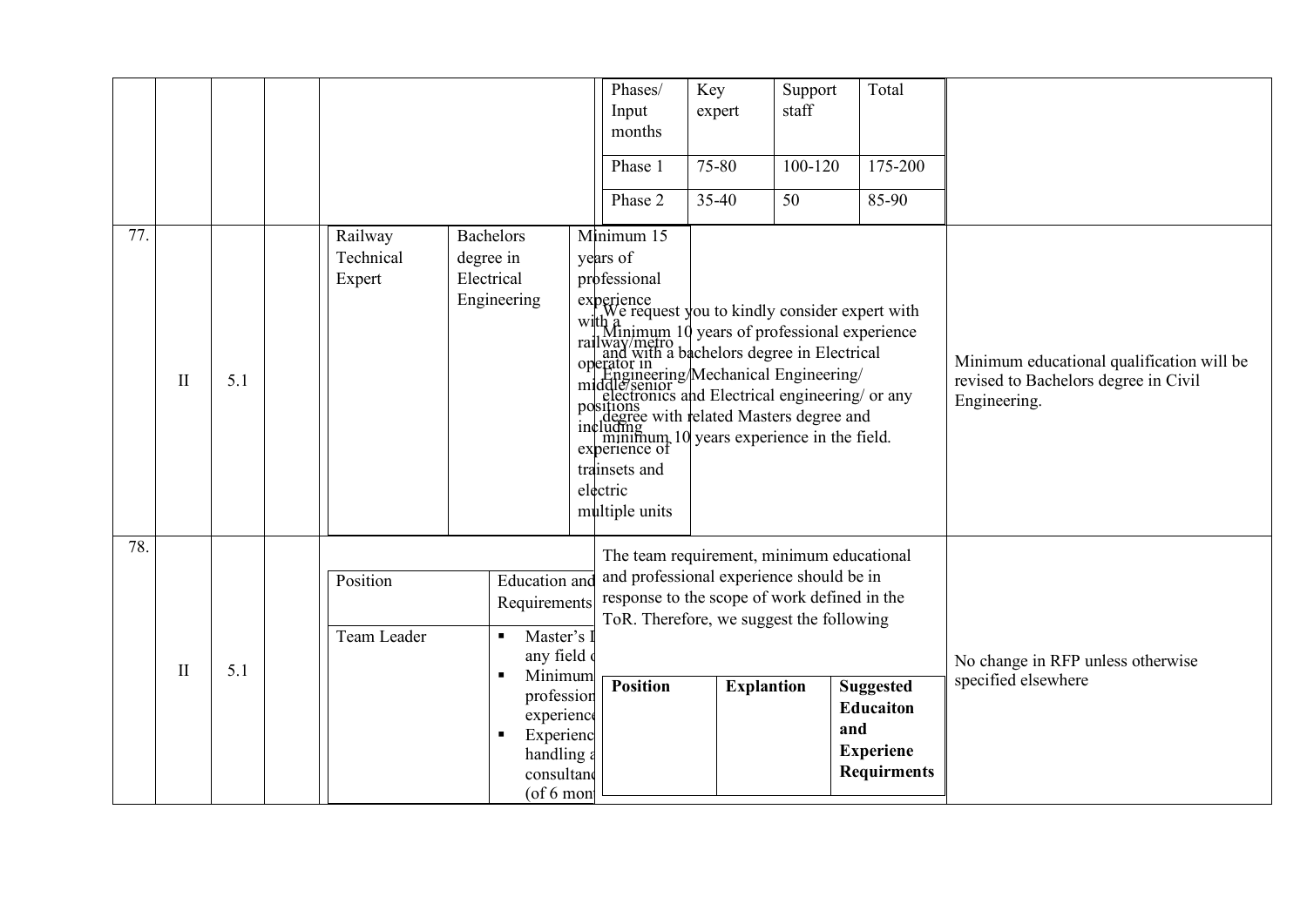|  | Urban/Transport<br>Planner<br>Senior Architect | capacity.<br>Bachelor's<br>$\bullet$<br>Planning<br>$\bullet$<br>professional<br>urban<br>planning.<br>$\bullet$<br>$\bullet$<br>professional<br>field. | or more) in lacadenshipader<br>Degree in<br>any field and Masters/<br>PG Diploma in Urban/<br>Transportation/ Town<br>Minimum 10 years of<br>experience with at least<br>five projects related to<br>development/<br>traffic planning/ town<br>B. Arch or equivalent<br>Minimum $ 12 \text{ years of }$<br>experience in related | The main<br>focus of the<br>assignment is<br>land<br>development.<br>Therefore, a<br>Team leader<br>with<br>qualification<br>and<br>experience in<br>Urban/Transp<br>ort planning<br>will be more<br>suited for the<br>successful<br>completion of<br>the<br>assignment as<br>compared to<br>an expert<br>from a non<br>allied field.<br>Experience as<br>Team leader<br>for more than<br>12 months in<br>similar<br>projects | Master's<br>$\bullet$<br>Degree in<br>Urban<br>planning/<br>Transport<br>planning<br>Minimu<br>$\bullet$<br>15<br>m<br>years of<br>professio<br>nal<br>experienc<br>e.<br>Experien<br>$\bullet$<br>of<br>ce<br>handling<br>least<br>at<br>three<br>consultan<br>cy project<br>$($ of<br>12<br>months<br>duration<br>or more)<br>in<br>leadershi<br>p<br>capacity. |  |
|--|------------------------------------------------|---------------------------------------------------------------------------------------------------------------------------------------------------------|----------------------------------------------------------------------------------------------------------------------------------------------------------------------------------------------------------------------------------------------------------------------------------------------------------------------------------|-------------------------------------------------------------------------------------------------------------------------------------------------------------------------------------------------------------------------------------------------------------------------------------------------------------------------------------------------------------------------------------------------------------------------------|-------------------------------------------------------------------------------------------------------------------------------------------------------------------------------------------------------------------------------------------------------------------------------------------------------------------------------------------------------------------|--|
|  |                                                |                                                                                                                                                         |                                                                                                                                                                                                                                                                                                                                  | would be<br>fully able to<br>steer the team<br>and project in                                                                                                                                                                                                                                                                                                                                                                 |                                                                                                                                                                                                                                                                                                                                                                   |  |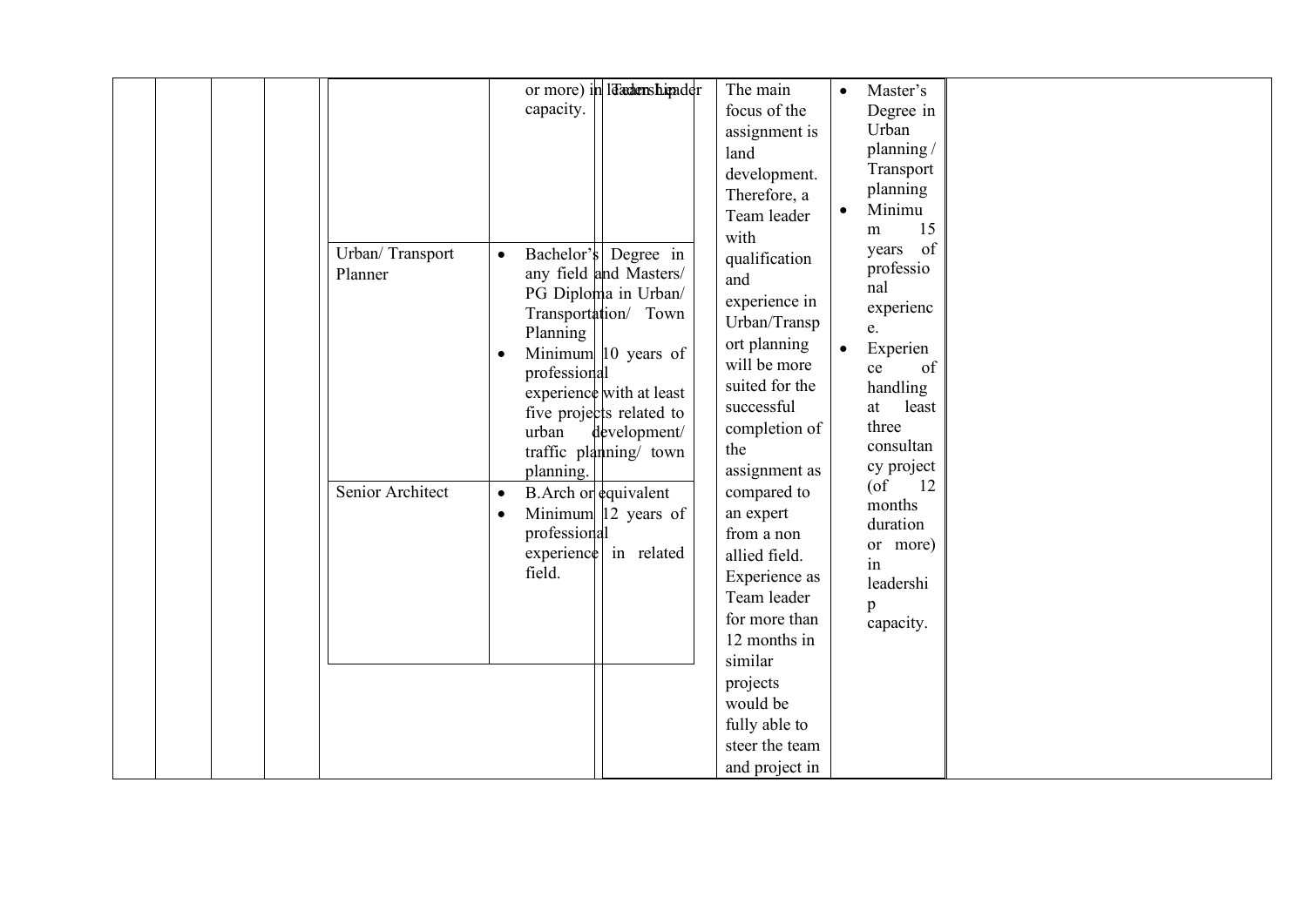| the right<br>direction.<br>Urban/Transp<br>Urban<br>The positions<br>ort planner<br>Planner:<br>may please be |  |
|---------------------------------------------------------------------------------------------------------------|--|
|                                                                                                               |  |
|                                                                                                               |  |
|                                                                                                               |  |
|                                                                                                               |  |
|                                                                                                               |  |
|                                                                                                               |  |
| separated as<br>Masters/P<br>$\bullet$                                                                        |  |
| the scope of<br>$\mathbf G$                                                                                   |  |
| work requires                                                                                                 |  |
| Diploma<br>input both                                                                                         |  |
| in Urban /<br>and urban                                                                                       |  |
| Town                                                                                                          |  |
| Planner and<br>planning                                                                                       |  |
| transport<br>Minimu<br>$\bullet$                                                                              |  |
| planner<br>10<br>m                                                                                            |  |
|                                                                                                               |  |
| years of<br>Eg. Task 2.4;                                                                                     |  |
| professio<br>Formulation                                                                                      |  |
| nal                                                                                                           |  |
| of Concept<br>experienc                                                                                       |  |
| plans requires<br>e with at                                                                                   |  |
| land use as<br>least five                                                                                     |  |
| well as<br>projects                                                                                           |  |
| related to<br>transportation                                                                                  |  |
| urban                                                                                                         |  |
| plan.                                                                                                         |  |
| developm                                                                                                      |  |
| ent/ town                                                                                                     |  |
| planning.                                                                                                     |  |
| <b>Transport</b>                                                                                              |  |
| planner:                                                                                                      |  |
|                                                                                                               |  |
| Master/P<br>$\bullet$                                                                                         |  |
| $\mathbf G$                                                                                                   |  |
| Diploma                                                                                                       |  |
| in                                                                                                            |  |
| Transport                                                                                                     |  |
| ation                                                                                                         |  |
| planning/                                                                                                     |  |
| Engineeri                                                                                                     |  |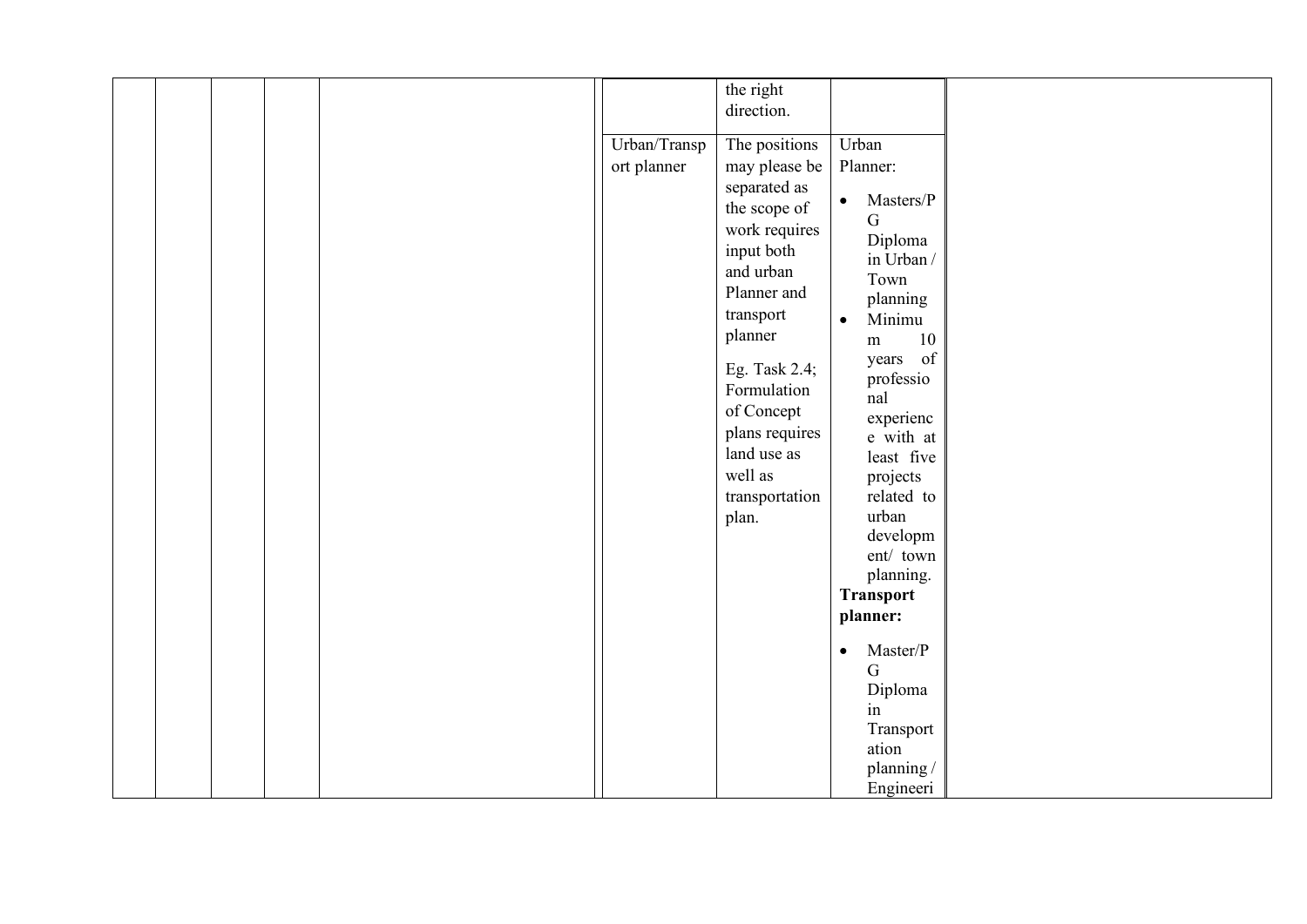|  |  |                     |                                                                                                                                                                                                                      | ng<br>Minimu<br>$\bullet$                                                                                                                                                                                                                                                                     |  |
|--|--|---------------------|----------------------------------------------------------------------------------------------------------------------------------------------------------------------------------------------------------------------|-----------------------------------------------------------------------------------------------------------------------------------------------------------------------------------------------------------------------------------------------------------------------------------------------|--|
|  |  | Senior<br>Architect | The scope of<br>work for<br>phase 1 is to<br>prepare<br>concept                                                                                                                                                      | 10<br>${\rm m}$<br>of<br>years<br>professio<br>nal<br>experienc<br>e with at<br>least five<br>projects<br>related to<br>transporta<br>tion/traffi<br>$\mathbf{c}$<br>planning.<br>$\, {\bf B}$<br>$\bullet$<br>Arch<br>with Post<br>Graducati<br>$\operatorname{in}$<br>on<br>urban<br>Design |  |
|  |  |                     | development<br>plans for<br>urban<br>development.<br>The plans<br>will include<br>development<br>guidelines but<br>not building<br>designs.<br>Therefore, we<br>request that<br>the position<br>of urban<br>designer | Minimu<br>$\bullet$<br>12<br>m<br>years of<br>professio<br>nal<br>experienc<br>e in relate<br>field.                                                                                                                                                                                          |  |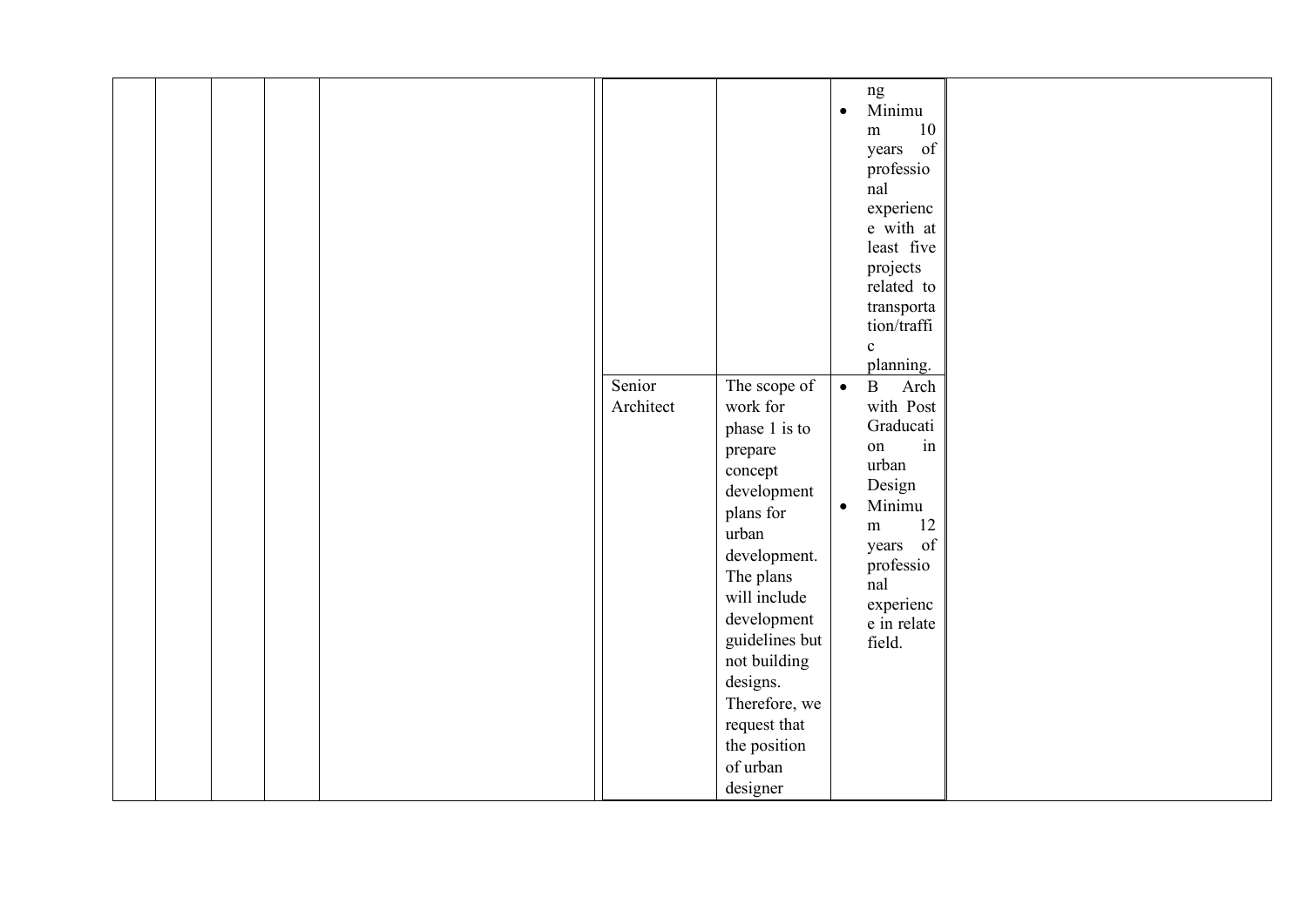|  |  |  |  | Infrastructure<br>Engineer/Plan<br>ner | instead of an<br>Architect may<br>please be<br>added to the<br>team with the<br>suggested<br>educational<br>qualification.<br>New postion<br>to be included<br>as their input<br>shall be vital<br>for planning<br>of projects of<br>this scale. Eg.<br>Task 2.4:<br>formulation<br>of concept<br>plans, 2.4.2<br>requires<br>preparation of<br>utility layout<br>plans,<br>drainage<br>plans etc.<br>which require<br>specialist<br>inputs,<br>currently not<br>identified in | $\bullet$<br>Master<br>in<br>PG<br>Civil<br>Engineeri<br>ng<br>Environm<br>ental<br>Engineeri<br>ng<br>Minimu<br>$\bullet$<br>10<br>${\rm m}$<br>years of<br>professio<br>nal<br>experienc<br>e with at<br>least five<br>projects<br>related to<br>infrastruc<br>ture<br>planning<br>for urban<br>areas. |  |
|--|--|--|--|----------------------------------------|--------------------------------------------------------------------------------------------------------------------------------------------------------------------------------------------------------------------------------------------------------------------------------------------------------------------------------------------------------------------------------------------------------------------------------------------------------------------------------|----------------------------------------------------------------------------------------------------------------------------------------------------------------------------------------------------------------------------------------------------------------------------------------------------------|--|
|--|--|--|--|----------------------------------------|--------------------------------------------------------------------------------------------------------------------------------------------------------------------------------------------------------------------------------------------------------------------------------------------------------------------------------------------------------------------------------------------------------------------------------------------------------------------------------|----------------------------------------------------------------------------------------------------------------------------------------------------------------------------------------------------------------------------------------------------------------------------------------------------------|--|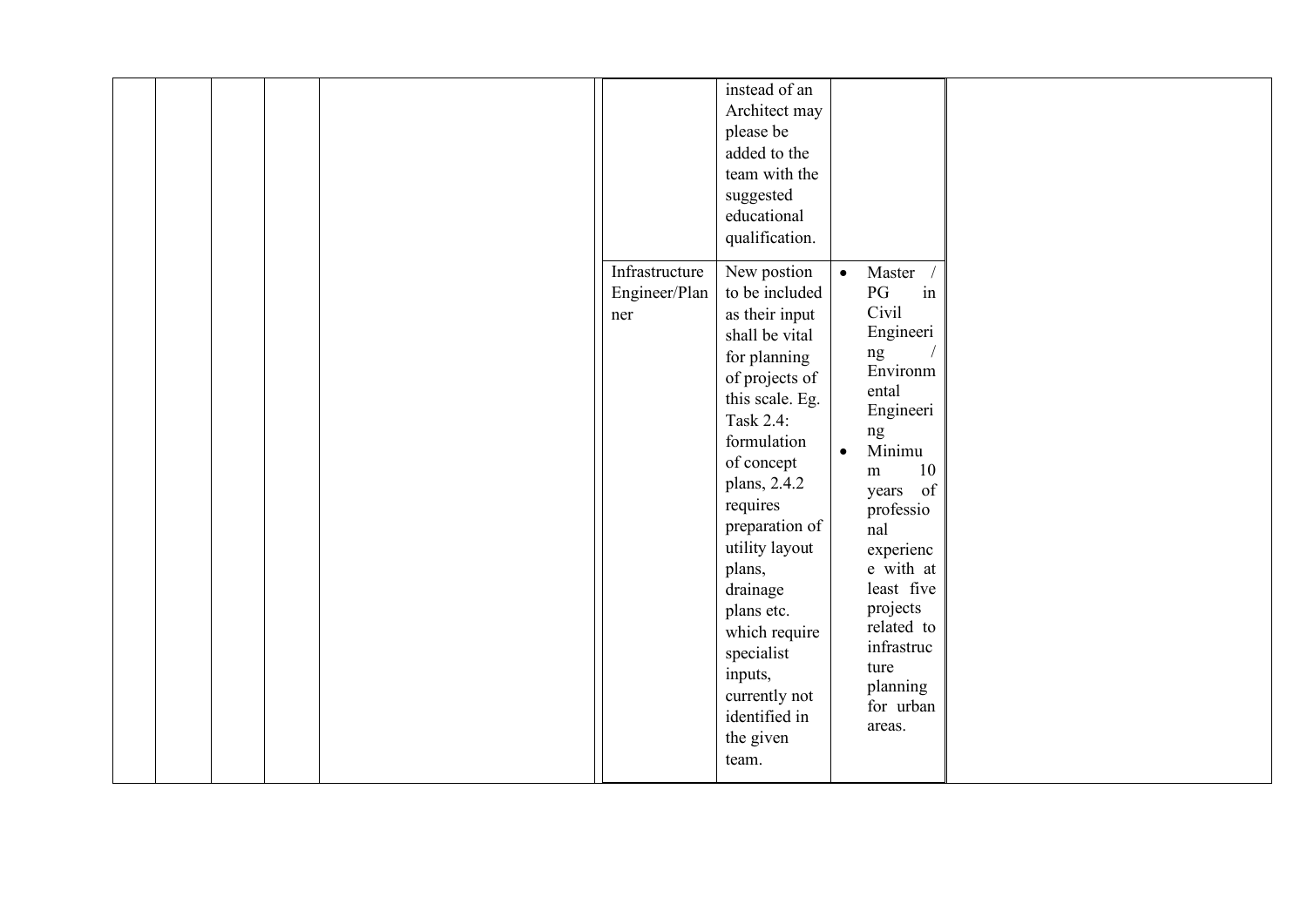|  |  | Social       | New postion    | $\bullet$ | Masters/P           |  |
|--|--|--------------|----------------|-----------|---------------------|--|
|  |  |              |                |           |                     |  |
|  |  | Safeguard    | to be included |           | $\mathbf G$<br>in   |  |
|  |  | specialist   | as their input |           | Social              |  |
|  |  |              | shall be vital |           | Science /           |  |
|  |  |              | for planning   |           | Social              |  |
|  |  |              | of projects of |           | work.               |  |
|  |  |              |                | $\bullet$ | Minimu              |  |
|  |  |              | this scale.    |           | 10<br>m             |  |
|  |  |              | Eg.Tast 2.5:   |           | years of            |  |
|  |  |              | Formulation    |           |                     |  |
|  |  |              | of social and  |           | professio           |  |
|  |  |              | Environmenta   |           | nal                 |  |
|  |  |              |                |           | experienc           |  |
|  |  |              | 1 plan         |           | e with at           |  |
|  |  |              | requires       |           | least five          |  |
|  |  |              | specialist     |           | projects            |  |
|  |  |              | inputs,        |           | related to          |  |
|  |  |              | currently not  |           | urban               |  |
|  |  |              | identified in  |           | developm            |  |
|  |  |              |                |           | ent<br>in           |  |
|  |  |              | the given      |           | similar             |  |
|  |  |              | team.          |           |                     |  |
|  |  |              |                |           | capacity            |  |
|  |  |              |                |           |                     |  |
|  |  |              |                |           |                     |  |
|  |  | Enviromental |                | $\bullet$ | Masters/P           |  |
|  |  | Safeguard    |                |           | $\mathbf G$<br>in   |  |
|  |  | Specialist   |                |           | Envirome            |  |
|  |  |              |                |           | ntal                |  |
|  |  |              |                |           | Science /           |  |
|  |  |              |                |           | Envirome            |  |
|  |  |              |                |           | ntal                |  |
|  |  |              |                |           | Planning.           |  |
|  |  |              |                | $\bullet$ | Minimu              |  |
|  |  |              |                |           |                     |  |
|  |  |              |                |           | $10\,$<br>${\rm m}$ |  |
|  |  |              |                |           | years of            |  |
|  |  |              |                |           | professio           |  |
|  |  |              |                |           | nal                 |  |
|  |  |              |                |           | experienc           |  |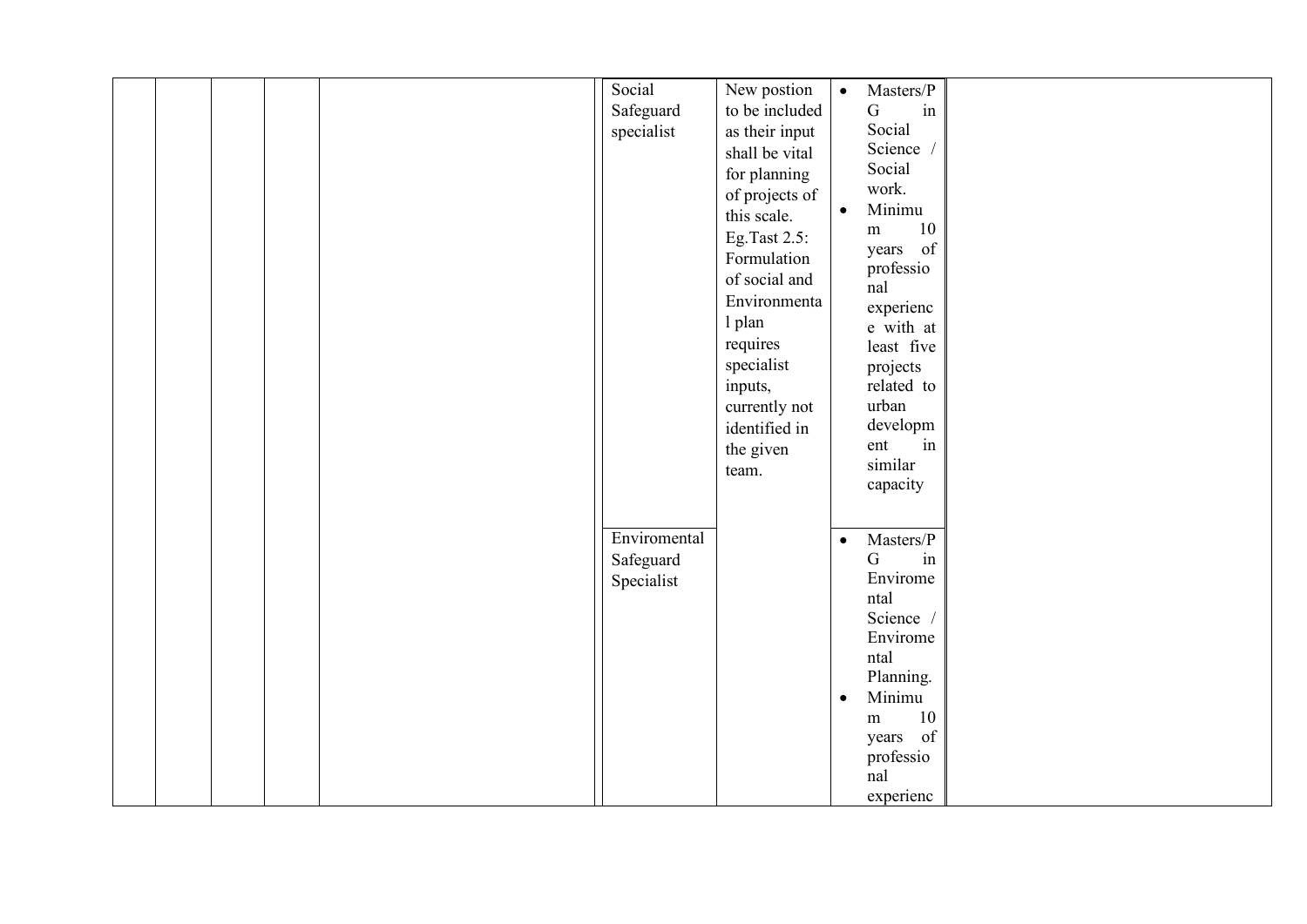|     |              |       |    |                                                                                                                                                                                                                                                                                                                                                     | e with at<br>least five<br>projects<br>related to<br>urban<br>developm<br>ent<br>in<br>similar<br>capacity                                                                                                                                                                                                                                     |                                                                                                                                                                                                                                                                |
|-----|--------------|-------|----|-----------------------------------------------------------------------------------------------------------------------------------------------------------------------------------------------------------------------------------------------------------------------------------------------------------------------------------------------------|------------------------------------------------------------------------------------------------------------------------------------------------------------------------------------------------------------------------------------------------------------------------------------------------------------------------------------------------|----------------------------------------------------------------------------------------------------------------------------------------------------------------------------------------------------------------------------------------------------------------|
| 79. | $\mathbf{I}$ | 5.1.1 |    | <b>NA</b>                                                                                                                                                                                                                                                                                                                                           | Since the scope of work includes bid process<br>management, legal services will be an integral<br>part of it. Hence, we request you to add a<br>position for "Legal Expert".                                                                                                                                                                   | The RFP is not a man month contract.<br>Selected Consultant have to achieve the<br>milestones and objectives using the required<br>experts                                                                                                                     |
| 80. |              | 5.1.1 |    | Team Leaders should be Masters in<br>any field<br>Infrastructure Finance Expert is<br>required                                                                                                                                                                                                                                                      | We propose Masters in Planning is more<br>relevant to the TOR. Kindly confirm.<br>Since there is already a position mandated as<br>Marketing Expert, we believe dedicated<br>Infrastructure Expert is required in stead of<br>Infrastructure Finance Expert with post<br>graduation in Civil Engineering with relevant<br>exp. Kindly confirm. | No change in RFP                                                                                                                                                                                                                                               |
| 81. | $\mathbf{I}$ | 5.1.2 | 48 | Deployment of the Key Experts shall<br>be proposed by the Consultant as part<br>of its Technical Proposal in the Bid,<br>which shall be further developed in<br>the Inception Report. However, these<br>Key Experts are expected to be<br>available for the entire duration of<br>the Project for any discussions or<br>meetings with the Employer. | We understand that the key experts and support<br>staff are not required to be stationed full time at<br>the project site. The experts and support staff<br>will be available, as and when required, for<br>project delivery and meetings                                                                                                      | key experts and support staff are not<br>required to be stationed full time at the<br>project site unless the Selected Consultant<br>desires. The experts and support staff should<br>be available, as and when required, for<br>project delivery and meetings |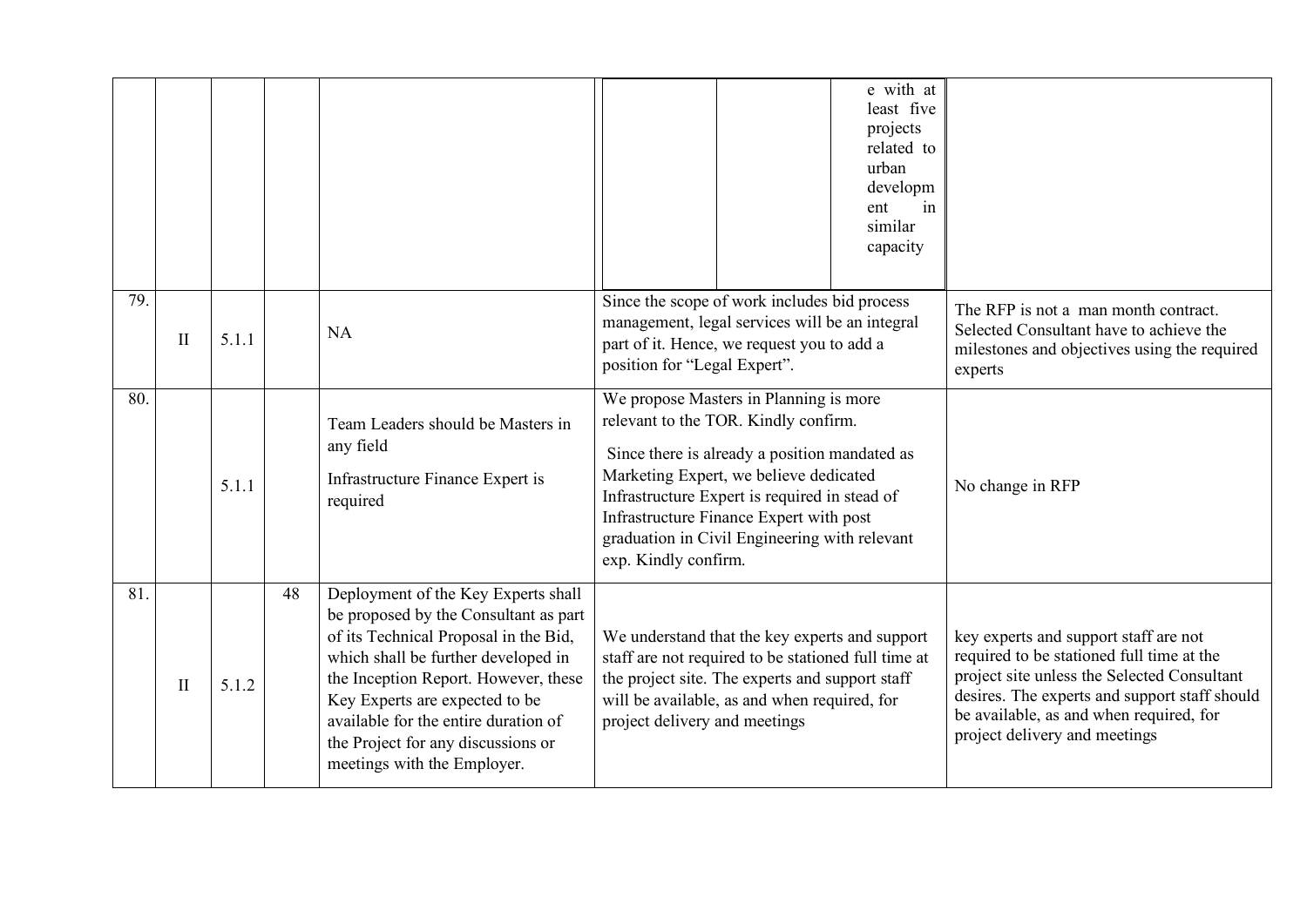| 82. | $\mathbf{I}$ | 5.2.1 | 49 | The Consultant shall deploy 2<br>resources to be stationed with the<br>Employer for duration of the<br>Planning Period (both Phase 1 and<br>2). The resources can either be from<br>the Key Experts or otherwise. If the<br>resource(s) to be stationed are not<br>from the key experts, then first such<br>resource shall be a person with MBA<br>or equivalent with at least 5 years of<br>experience in transaction advisory<br>assignments or feasibility studies for<br>development of Real<br>estate/infrastructure projects. The<br>second resource shall be a person<br>with MBA or equivalent with at<br>least 2 years of experience in<br>transaction advisory assignments or | Request you to elaborate more on the<br>planning period of the Phase 1 and Phase<br>2 of project.<br>We request the inclusion of the following<br>No change in RFP<br>key experts:<br>1) Urban planner/master planner<br>Employer will provide office space for the<br>two personnel deployed/ stationed for<br>2) Infrastructure Engineer<br>duration of planning period.<br>We assume that the Client will provide<br>office space for the two personnel<br>The RFP is not a man month contract.<br>deployed/ stationed for duration of<br>Selected Consultant have to achieve the<br>planning period. Please confirm.<br>milestones and objectives using the required<br>We request that qualification and<br>experience of one of the resources in<br>experts<br>urban planning and development be<br>allowed as Phase 1 mainly focuses on<br>concept plan development for the desired<br>urban development. |
|-----|--------------|-------|----|-----------------------------------------------------------------------------------------------------------------------------------------------------------------------------------------------------------------------------------------------------------------------------------------------------------------------------------------------------------------------------------------------------------------------------------------------------------------------------------------------------------------------------------------------------------------------------------------------------------------------------------------------------------------------------------------|------------------------------------------------------------------------------------------------------------------------------------------------------------------------------------------------------------------------------------------------------------------------------------------------------------------------------------------------------------------------------------------------------------------------------------------------------------------------------------------------------------------------------------------------------------------------------------------------------------------------------------------------------------------------------------------------------------------------------------------------------------------------------------------------------------------------------------------------------------------------------------------------------------------|
| 83. | $\mathbf{I}$ | 5.2.1 |    | feasibility studies for development of<br>Real estate/infrastructure projects.<br>"The resources can either be from the<br>Key Experts or otherwise. If the<br>resource(s) to be stationed are not<br>from the key experts, then first such<br>resource shall be a person with MBA<br>or equivalent with at least 5 years of<br>experience in transaction advisory<br>assignments or feasibility studies for<br>development of Real<br>estate/infrastructure projects. The<br>second resource shall be a person<br>with MBA or equivalent with at least<br>2 years of experience in transaction<br>advisory assignments or feasibility                                                  | We request that qualifications of<br>personnel to be deployed should include<br>masters in relevant field including but<br>No change in RFP<br>not limited to urban planning, urban<br>design, engineering, or equivalent, and<br>not just MBA                                                                                                                                                                                                                                                                                                                                                                                                                                                                                                                                                                                                                                                                   |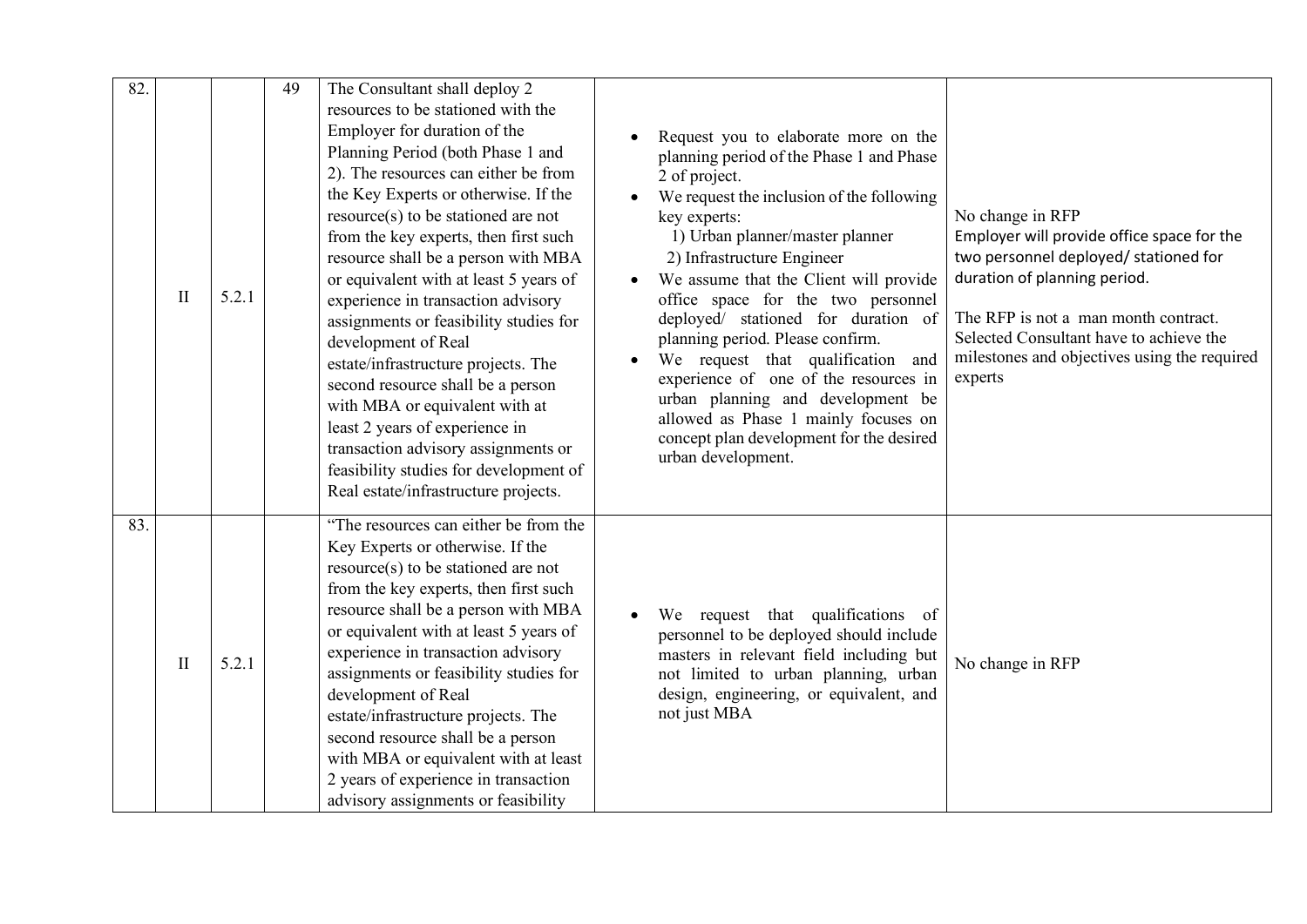|     |              |     | studies for development of Real<br>estate/infrastructure projects." |                                                                                                                                                                                                                                                                                                                                                                                                                                                                                                                                                                                                                                                                                                                                                                                                                                                                                                                                                                                                                                                                                                                                         |                                                             |
|-----|--------------|-----|---------------------------------------------------------------------|-----------------------------------------------------------------------------------------------------------------------------------------------------------------------------------------------------------------------------------------------------------------------------------------------------------------------------------------------------------------------------------------------------------------------------------------------------------------------------------------------------------------------------------------------------------------------------------------------------------------------------------------------------------------------------------------------------------------------------------------------------------------------------------------------------------------------------------------------------------------------------------------------------------------------------------------------------------------------------------------------------------------------------------------------------------------------------------------------------------------------------------------|-------------------------------------------------------------|
| 84. | $\mathbf{I}$ | 8.4 | <b>Technical Evaluation</b>                                         | As per the Technical Evaluation Criteria<br>Matrix Total Score is 100. We<br>understand the total marks towards Plan<br>for Project delivery $(C)$ is 20. Kindly<br>Clarify.                                                                                                                                                                                                                                                                                                                                                                                                                                                                                                                                                                                                                                                                                                                                                                                                                                                                                                                                                            | Total marks towards Plan for Project<br>delivery (C) is 20. |
| 85. | III          |     | <b>TAXES AND DUTIES</b>                                             | Please incorporate the following clauses at the<br>end of this clause 1.7. We also request addition<br>of this GST clause to the draft contract:<br>1. "The fees and any amounts payable<br>under this Agreement are exclusive of<br>all applicable taxes (including GST),<br>levies, duties etc. Any such tax will be<br>charged over and above the fees and<br>amounts payable to Consultant under<br>this Agreement."<br>"The GST registration number<br>2.<br>("GSTIN") provided by the Employer<br>will be used by Consultant for filing of<br>the GST returns.<br>3. With regards to the applicability of<br>Goods and Services Tax, the<br>Employer's address as mentioned for the<br>purposes of GST will be considered as<br>the consumption location for the<br>Services provided by Consultant under<br>this Agreement.<br>4. Consultant shall not be liable for loss of<br>credit arising on account of incomplete,<br>erroneous or wrong details captured by<br>the Employer in the details and<br>documents uploaded to the GSTN.<br>Additionally the Employer shall be<br>5.<br>responsible and liable for providing its | No change in RFP. May please refer clause<br>1.7 of GCC     |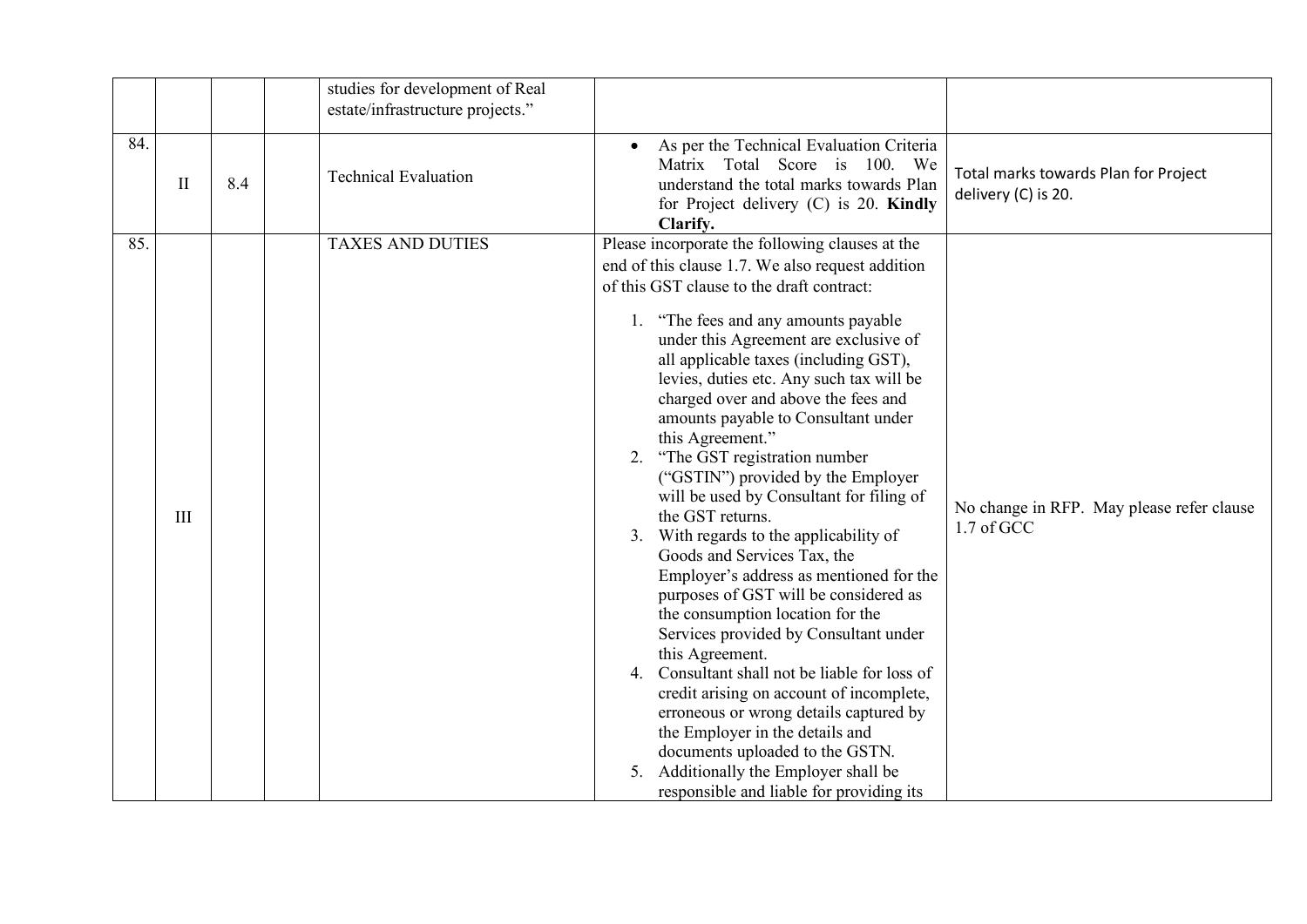|     |     |     |           | correct GSTIN and Consultant will not<br>be responsible for verification of the<br>Employer's GSTIN. Where the Client<br>fails to furnish its GSTIN, Consultant<br>will treat the Employer as being<br>unregistered for GSTIN.<br>6. Where Consultant issues a credit note to<br>the Employer in relation to any invoice,<br>the Employer shall adjust and upload its<br>Input Tax Credit on the GSTN on or<br>before the end of the month in which the<br>credit note is issued by Consultant to the<br>Employer. If the Employer fails to do<br>so, and this results in additional liability<br>for Consultant, Employer shall be liable<br>to be reimburse Consultant for any<br>liability incurred by Consultant (being<br>the tax, interest and any penalties<br>thereon).<br>7. The current contract pricing are based<br>on an assumption that GST will apply to<br>the services provided by the Consultant<br>to the Employer and the consultant is<br>able to claim credit of the GST charged<br>by its partners, vendors, sub-consultants.<br>In the event that such assumption is<br>incorrect and Consultant is not able to<br>claim GST credit for the services<br>provided to it by vendors, partners or<br>sub-consultants, the consultant reserves<br>its rights to recover from the Employer<br>an amount equivalent to 18% or<br>prevailing GST rate on such invoice<br>values to the Consultant." |                  |
|-----|-----|-----|-----------|----------------------------------------------------------------------------------------------------------------------------------------------------------------------------------------------------------------------------------------------------------------------------------------------------------------------------------------------------------------------------------------------------------------------------------------------------------------------------------------------------------------------------------------------------------------------------------------------------------------------------------------------------------------------------------------------------------------------------------------------------------------------------------------------------------------------------------------------------------------------------------------------------------------------------------------------------------------------------------------------------------------------------------------------------------------------------------------------------------------------------------------------------------------------------------------------------------------------------------------------------------------------------------------------------------------------------------------------------------------------------------------------------------------------|------------------|
| 86. | III | 1.9 | Copyright | We request to incorporate the following clause :                                                                                                                                                                                                                                                                                                                                                                                                                                                                                                                                                                                                                                                                                                                                                                                                                                                                                                                                                                                                                                                                                                                                                                                                                                                                                                                                                                     | No change in RFP |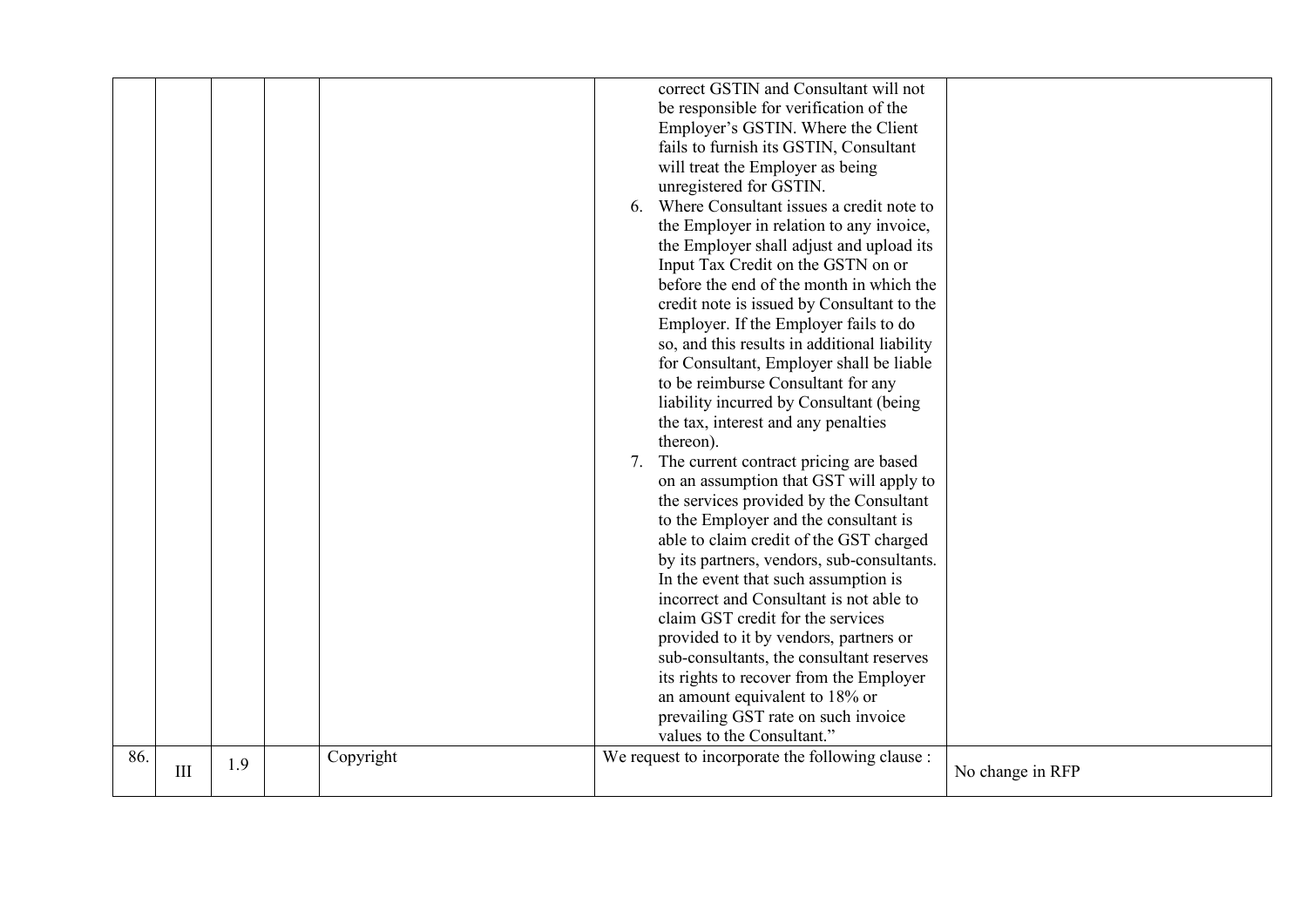|     |     |      |    |                                                                                                                  | "The Employer however acknowledges that all<br>right, title and interest in the methodologies,<br>processes, techniques, ideas, concepts, trade<br>secrets and knowhow (all collectively referred to<br>as the "Knowledge Material") of the Consultant<br>continue to remain those of the Consultant even<br>if any of them is embodied in the reports,<br>developed or supplied in connection with the<br>Services. The Employer shall have the<br>nonexclusive perpetual license to use the reports<br>(including any Knowledge Material provided as<br>a part of the report to the Employer) to the<br>extent necessary for the Employer to use the<br>reports in accordance with this Contract."                |                  |
|-----|-----|------|----|------------------------------------------------------------------------------------------------------------------|---------------------------------------------------------------------------------------------------------------------------------------------------------------------------------------------------------------------------------------------------------------------------------------------------------------------------------------------------------------------------------------------------------------------------------------------------------------------------------------------------------------------------------------------------------------------------------------------------------------------------------------------------------------------------------------------------------------------|------------------|
| 87. | III | 1.9  | 51 | No protection to Consultant's pre-<br>existing IPRs                                                              | There are innumerable IPRs that exist with us<br>which we would like to use to your benefit while<br>delivering our services to you. These are our<br>pre-existing IPRs and we use it for all clients.<br>We will not be able to give ownership in such<br>IPRs to you just because we are using them for<br>providing services to you, like we use these for<br>other clients. We request that we are allowed to<br>retain ownership of our pre-existing IPRs, else<br>we might be not be able to use these in<br>providing services to you in order to protect our<br>ownership in them. We request you to kindly<br>include the below clause. This is also the<br>standard mentioned by Meity in its guidelines. | No Change in RFP |
| 88. | III | 1.11 | 51 | The Consultant shall not sub-contract<br>all of the Services, and the sub-<br>contracting cannot be done without | We may take assistance from our contractors or<br>other PwC firms (each of which is a separate and<br>independent legal entity) and may share<br>confidential information with them in<br>connection with this engagement.                                                                                                                                                                                                                                                                                                                                                                                                                                                                                          | No Change in RFP |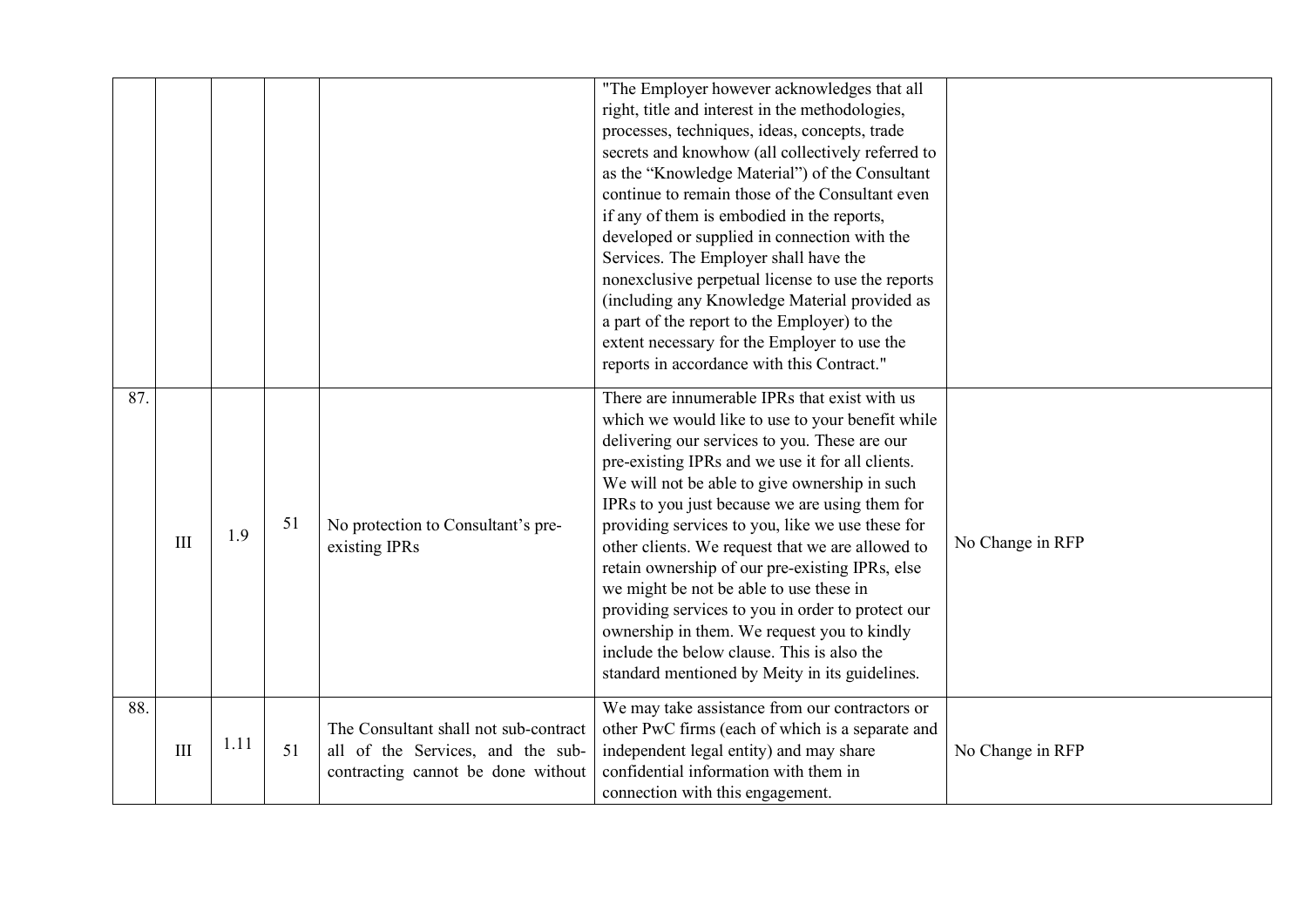|     |     |              |    | prior approval of the Employer in<br>writing.                                                                                                                                                                       | However, we remain solely liable to the Client<br>for their acts; claims (if any) in relation to this<br>engagement will be routed solely through Client<br>and us                                                                                                                                                                                                                                                                                                                                                                |                  |
|-----|-----|--------------|----|---------------------------------------------------------------------------------------------------------------------------------------------------------------------------------------------------------------------|-----------------------------------------------------------------------------------------------------------------------------------------------------------------------------------------------------------------------------------------------------------------------------------------------------------------------------------------------------------------------------------------------------------------------------------------------------------------------------------------------------------------------------------|------------------|
| 89. | III | 2.7          |    | Suspension                                                                                                                                                                                                          | We request insertion of the following at the end<br>of this clause:<br>Client shall make payment on pro rata basis for<br>the amount of work done prior to suspension of<br>the Contract, and shall not be unreasonably<br>withheld.                                                                                                                                                                                                                                                                                              | No Change in RFP |
| 90. | III | 2.8.1<br>(i) |    | if the Employer, in its sole discretion<br>and for any reason whatsoever,<br>decides to terminate this Contract.                                                                                                    | We request to remove the rights to termination<br>without reason                                                                                                                                                                                                                                                                                                                                                                                                                                                                  | No Change in RFP |
| 91. | III | 3.3          | 61 | Conflict of Interest                                                                                                                                                                                                | We wish to highlight that we are a large<br>organization providing various services to<br>various state and central government<br>departments, PSUs, international organizations<br>and private clients. We wish you to note that<br>while we have a mechanism in place to identify<br>patent and direct conflict of interests, it may not<br>always be possible to identify any or all indirect<br>or remote conflict of interests. Kindly appreciate<br>that our no conflict confirmations will be subject<br>to the foregoing. | No Change in RFP |
| 92. | III | 3.4          |    | <b>Confidentiality: - This Clause 3.4</b><br>shall remain in full force and effect<br>notwithstanding any termination or<br>expiry of this Agreement for 5 years<br>from the date of completion of the<br>Services. | 1. We request client to reduce the survival<br>period of confidentiality obligations to one year<br>post expiry or termination.<br>2. We request to add to this" This Clause 3.4<br>shall not apply to any information which is<br>independently developed by the Consultant".                                                                                                                                                                                                                                                    | No Change in RFP |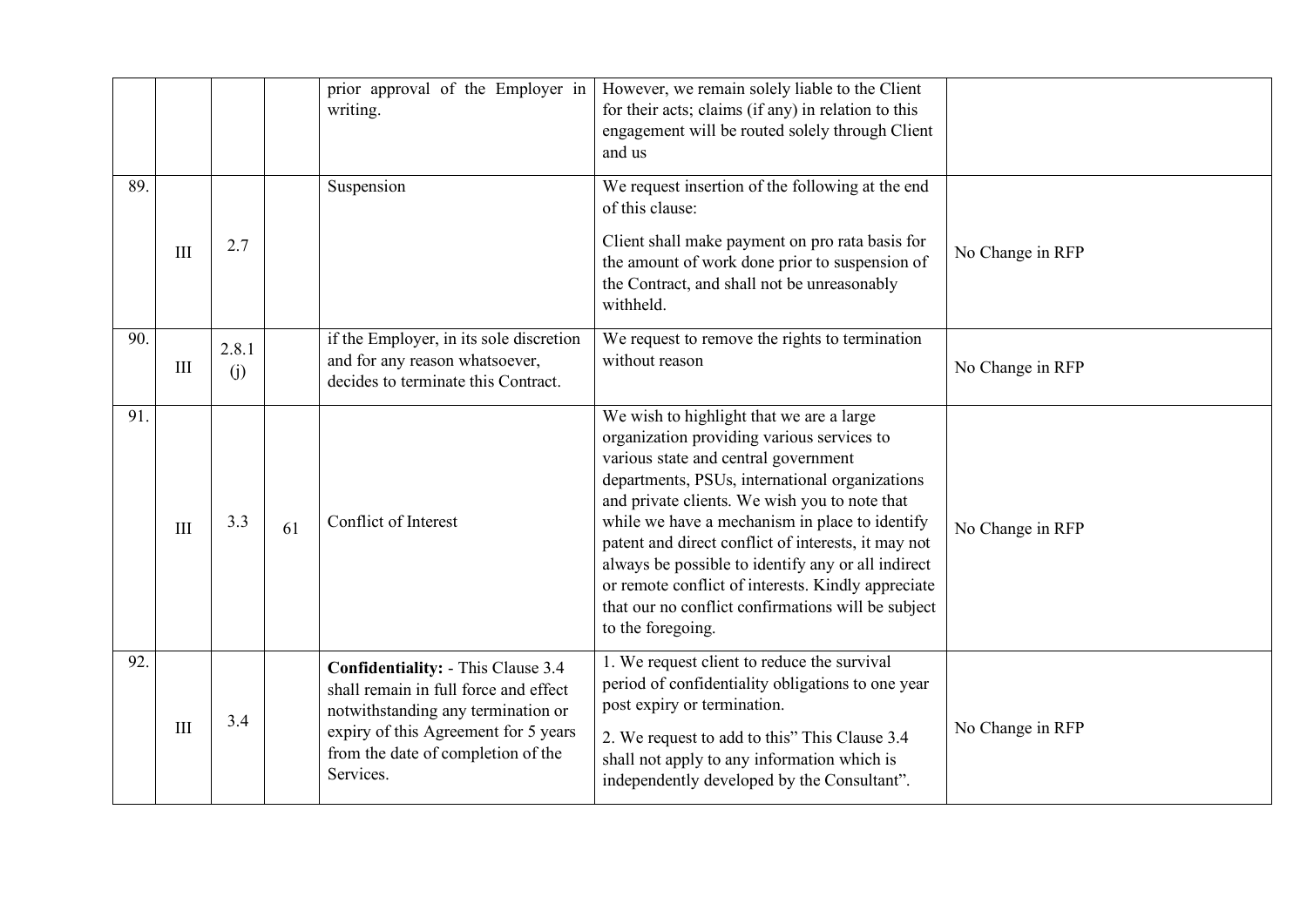|     |     |      |                                                                                                                                                                                                            | 3. Request to please incorporate the following<br>sub-clause at the end of this clause. Not with<br>standing anything contained herein, Consultant<br>shall also be entitled, upon completion of the<br>work hereunder, to include a general description<br>of work performed hereunder, for the purpose of<br>demonstrating its experience to other potential<br>clients for similar services.                                                                                                                                                                                                                                                                                                                                                                  |                  |
|-----|-----|------|------------------------------------------------------------------------------------------------------------------------------------------------------------------------------------------------------------|------------------------------------------------------------------------------------------------------------------------------------------------------------------------------------------------------------------------------------------------------------------------------------------------------------------------------------------------------------------------------------------------------------------------------------------------------------------------------------------------------------------------------------------------------------------------------------------------------------------------------------------------------------------------------------------------------------------------------------------------------------------|------------------|
| 93. | III | 3.10 | Liability of the Consultant:<br>Subject to additional provisions, if<br>any,<br>set forth in the SCC, the Consultant's<br>liability under this Contract shall be<br>as<br>provided by the Applicable Laws. | We request that this sentence be replaced with<br>the following: Consultants liability shall in all<br>events be limited to the fees received under this<br>contract.                                                                                                                                                                                                                                                                                                                                                                                                                                                                                                                                                                                            | No Change in RFP |
| 94. | III | 3.14 | <b>Intellectual Property Rights</b>                                                                                                                                                                        | We suggest replacing this clause with the<br>following:-<br>"The Employer however acknowledges that all<br>right, title and interest in the methodologies,<br>processes, techniques, ideas, concepts, trade<br>secrets and knowhow (all collectively referred to<br>as the "Knowledge Material") of the Consultant<br>continue to remain those of the Consultant even<br>if any of them is embodied in the reports,<br>developed or supplied in connection with the<br>Services. The Employer shall have the<br>nonexclusive perpetual license to use the reports<br>(including any Knowledge Material provided as<br>a part of the report to the Employer) to the<br>extent necessary for the Employer to use the<br>reports in accordance with this Contract." | No Change in RFP |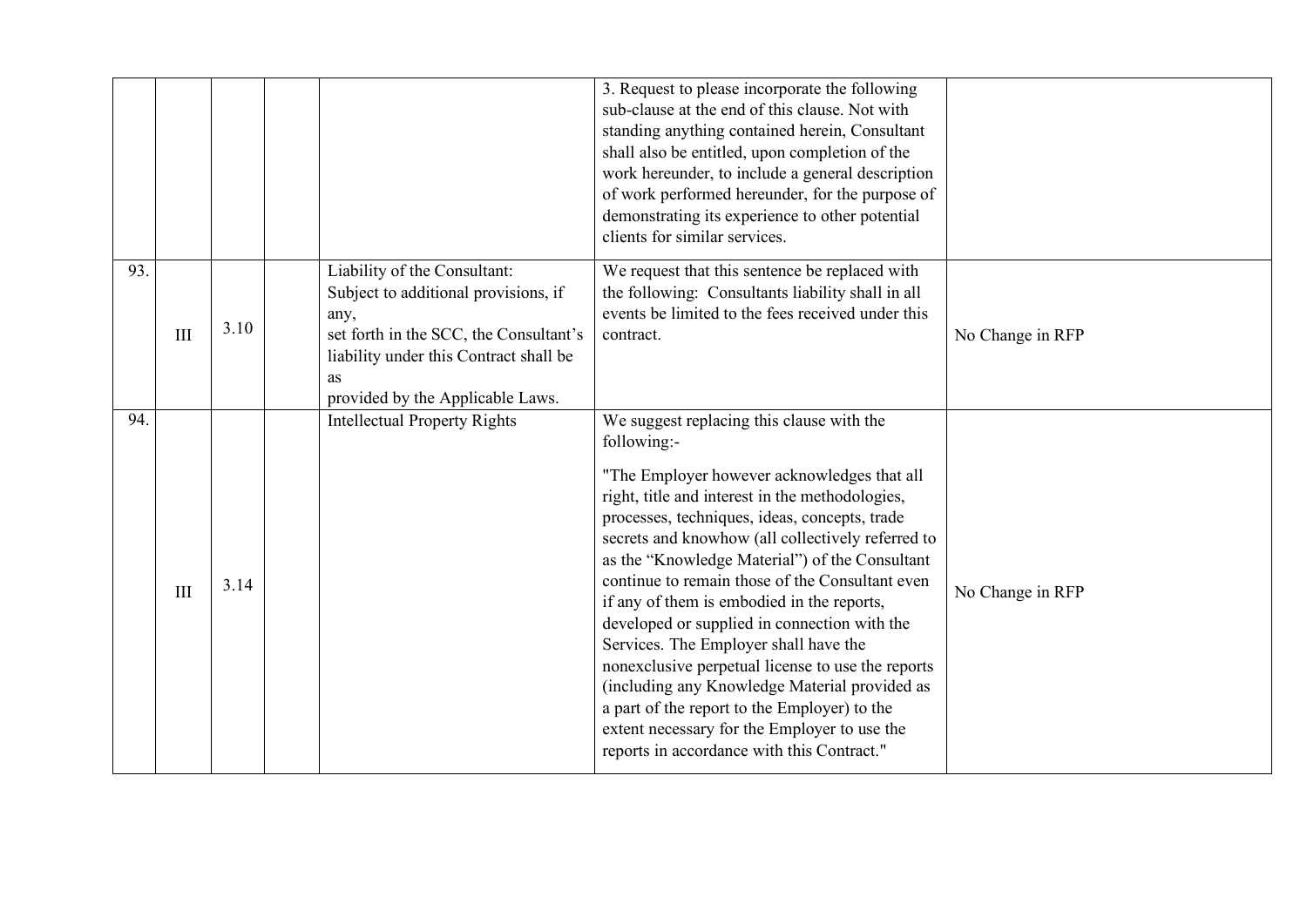| 95. | III | 3.15        | 65 | Performance Guarantee<br>The Performance Guarantee (PG)<br>will be 10% of the contract value for<br>the GC.                                                                                                                                                                                                                                                                          | We request you to kindly accept<br>Performance Guarantee at 5% of the<br>contract value.<br>Given the project duration of 3 years, a<br>large sum of the money shall be blocked<br>for the period, which will prove a<br>financial burden on the Consultant.<br>Therefore, we request that<br>the<br>Performance Guarantee requirement is<br>reduced to 5% of the contract value.<br>Since the assignment is a consultancy<br>service, it is requested that the validity of<br>Performance Guarantee be fixed for one<br>year beyond the Expiration of the<br>Contract. | No Change in RFP |
|-----|-----|-------------|----|--------------------------------------------------------------------------------------------------------------------------------------------------------------------------------------------------------------------------------------------------------------------------------------------------------------------------------------------------------------------------------------|-------------------------------------------------------------------------------------------------------------------------------------------------------------------------------------------------------------------------------------------------------------------------------------------------------------------------------------------------------------------------------------------------------------------------------------------------------------------------------------------------------------------------------------------------------------------------|------------------|
| 96. | III | 6.4<br>(ii) |    | The consultant shall be paid in the<br>following manner: 1. Payment shall<br>be divided as:<br>1. Total payment for planning period<br>$-$ phase 1=30% of the contract price.<br>2. Total Payment for planning period<br>$-$ phase 2 = 50% of the Contract price.<br>Maximum payment towards<br>3.<br>incentive on achieving Minetisation<br>Targets = $20\%$ of the contract price. | We request that the consultant be paid in<br>the following manner:<br>1. Total payment for planning period - phase<br>$1=50\%$ of the contract price(given the quantum of<br>work).<br>2. Total Payment for planning period – phase $2 =$<br>40% of the Contract price.<br>3. Maximum payment towards incentive on<br>achieving Minetisation Targets = $10\%$ of the<br>contract price.                                                                                                                                                                                 | No Change in RFP |
| 97. | III | 6.5         | 75 | Auditing:- For services or part<br>services that are not remunerated on a<br>lump-sum basis, the Consultant shall<br>be obliged to maintain up-to-date<br>records<br>that meet professional<br>standards and that clearly and<br>systematically indicate the services<br>provided and the time and expense                                                                           | We wish to clarify that we will retain our<br>records as per our records retention<br>policies. Upon reasonable notice, we will<br>allow Client to inspect our invoicing<br>records under this engagement; such<br>inspection shall be done in a pre-agreed<br>manner and during normal business<br>hours. For avoidance of doubt, such                                                                                                                                                                                                                                 | No Change in RFP |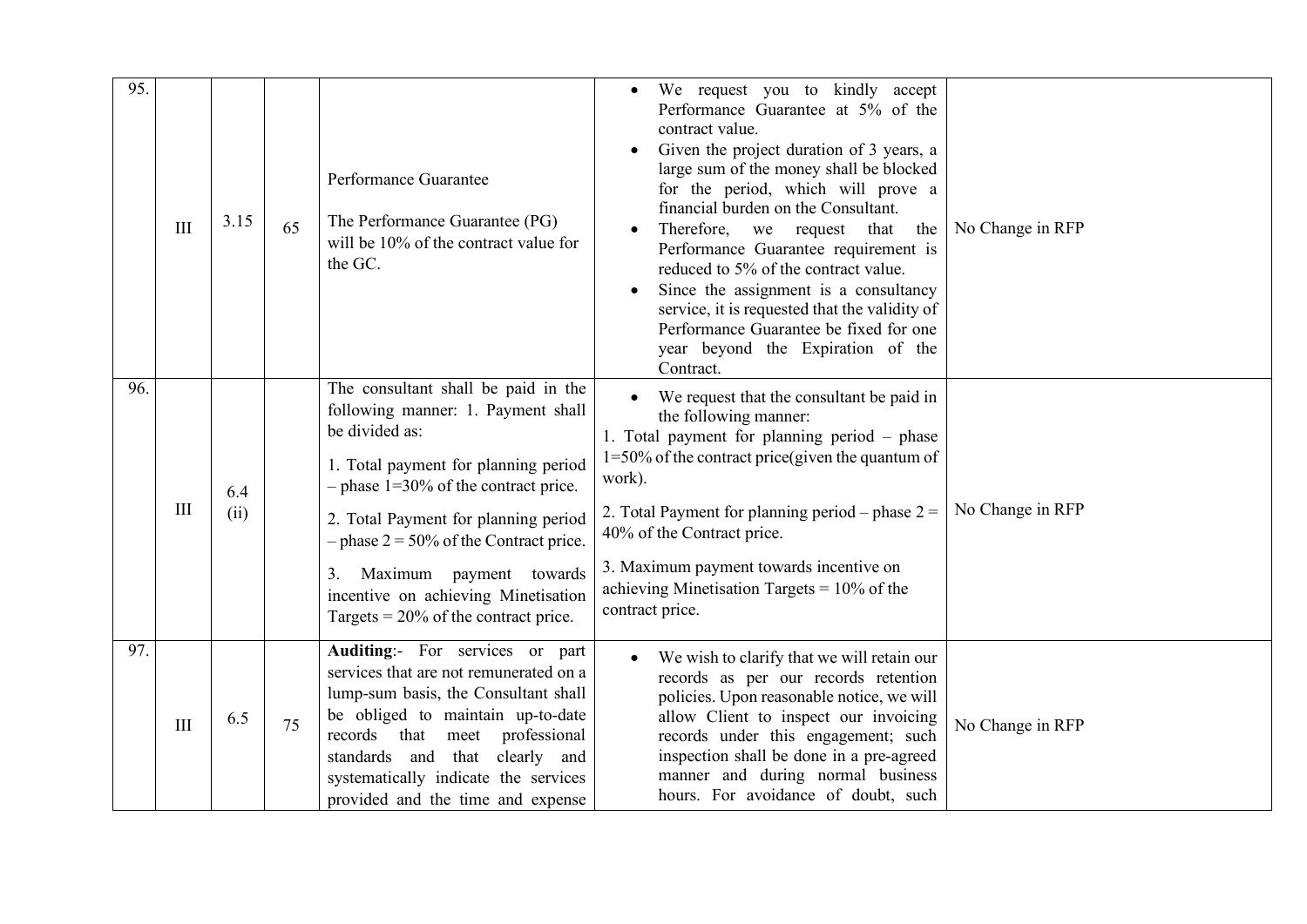|     |                            |             | involved. The Consultant shall permit<br>the Employer to audit these records at<br>any time by the Employer himself or<br>auditor appointed by the<br>any<br>Employer and make copies of them<br>during the term of the Contract or<br>within 12 months after the completion<br>or suspension or termination of the<br>Services                                                                                                                                         | inspection should not cause us to be in<br>of<br>breach<br>organizational<br>our<br>confidentiality<br>requirements.<br>Please<br>acknowledge that our audit related<br>obligations will be subject to foregoing<br>statement.<br>We request deletion of this clause as this<br>is a lumpsum contract |                  |
|-----|----------------------------|-------------|-------------------------------------------------------------------------------------------------------------------------------------------------------------------------------------------------------------------------------------------------------------------------------------------------------------------------------------------------------------------------------------------------------------------------------------------------------------------------|-------------------------------------------------------------------------------------------------------------------------------------------------------------------------------------------------------------------------------------------------------------------------------------------------------|------------------|
| 98. | III                        | 9.1         | <b>Extension of Contract:</b><br>"If the Consultant has been delayed<br>or impeded in the performance of any<br>of its obligations under this Contract<br>by any of the reasons specified in<br>paragraphs (a) and (b) of this<br>Clause,"                                                                                                                                                                                                                              | We request addition of the following at the end<br>of this sentence after the word Clause: "<br>provided such delay is solely and legally<br>attributable to the Consultant."                                                                                                                         | No Change in RFP |
| 99. | IV<br>5GC<br>$\mathcal{C}$ | 3.10<br>(i) | <b>LIABILITY OF THE</b><br><b>CONSULTANT</b><br>The Consultant shall indemnify the<br>Employer and its Affiliates from and<br>against any and all losses, reasonable<br>costs and expenses suffered or<br>incurred by the Employer or its<br>Affiliates arising out of the<br>engagement of any Replacements for<br>performance of any, or all, of the<br>Uncompleted Services to the extent<br>that such losses, costs and expenses<br>exceed that portion of the Fees | we request replacing the underscored line with<br>the following:-<br>arising out of gross negligence or fraud for<br>reasons solely attributable to the consultant                                                                                                                                    | No Change in RFP |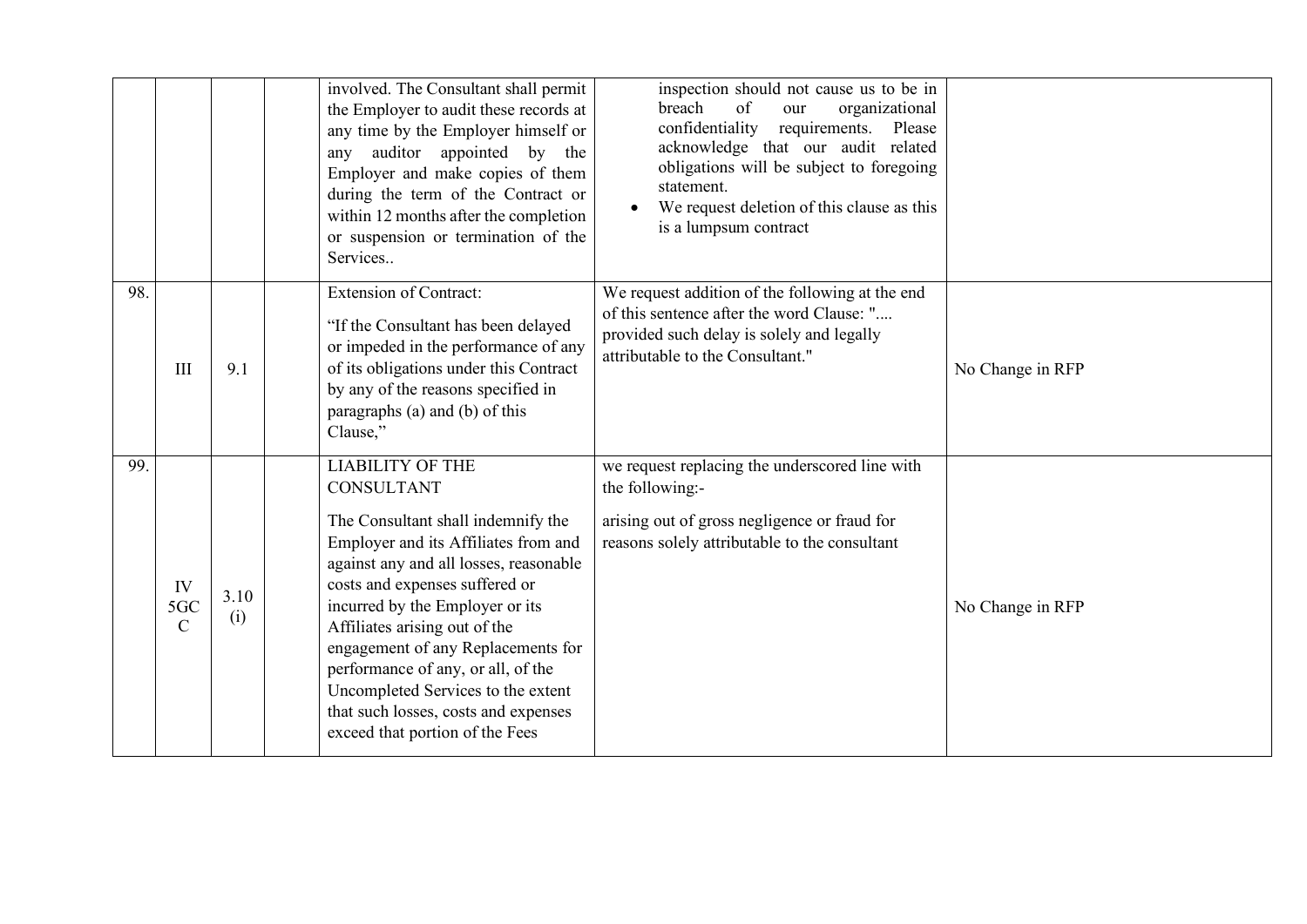| 100  | Sec:<br>IV<br>Speci<br>al<br>Cond<br>itions<br>of<br>Contr<br>act | 3<br>GCC<br>1.11          | (vi) Extent of subcontracting. The<br>Consultant shall not subcontract<br>more than 30% of its<br>obligations.          | The Consultant shall not subcontract more than<br>30% of its obligations.<br>Please relax to 50% from 30% of the<br>obligations.                                                                                                                                                                                                                                  | No Change in RFP |
|------|-------------------------------------------------------------------|---------------------------|-------------------------------------------------------------------------------------------------------------------------|-------------------------------------------------------------------------------------------------------------------------------------------------------------------------------------------------------------------------------------------------------------------------------------------------------------------------------------------------------------------|------------------|
| 101  | IV                                                                | 5<br>GCC<br>3.10<br>(iii) | Liability for consequential damages<br>is excluded.                                                                     | We request to replace this clause with following:<br>Liability for special, incidental or punitive loss,<br>damage or expense (including without<br>limitation, lost profits, opportunity costs, etc.) is<br>excluded.                                                                                                                                            | No Change in RFP |
| 102. | IV                                                                | 5<br>GCC<br>3.10<br>(iv)  |                                                                                                                         | We request to incorporate the following clauses<br>at the end of this clause:<br>It is hereby clarified that Indemnity is the sole<br>remedy available against the Consultant.<br>"Notwithstanding anything contained herein, the<br>Liability of the Consultant shall be limited to<br>actions which are solely and directly attributable<br>to the Consultant." | No Change in RFP |
| 103. | IV                                                                | GCC<br>3.15<br>(ii)       | The validity of Performance<br>Guarantee shall be maintained for<br>two years beyond the Expiration of<br>the Contract. | As requested above.                                                                                                                                                                                                                                                                                                                                               | No Change in RFP |
| 104  | IV                                                                | GCC<br>9                  | The validity of Performance<br>Guarantee shall be maintained for<br>two years beyond the Expiration of<br>the Contract. | We request the validity to be reduced to 6<br>months after expiration of contract.                                                                                                                                                                                                                                                                                | No Change in RFP |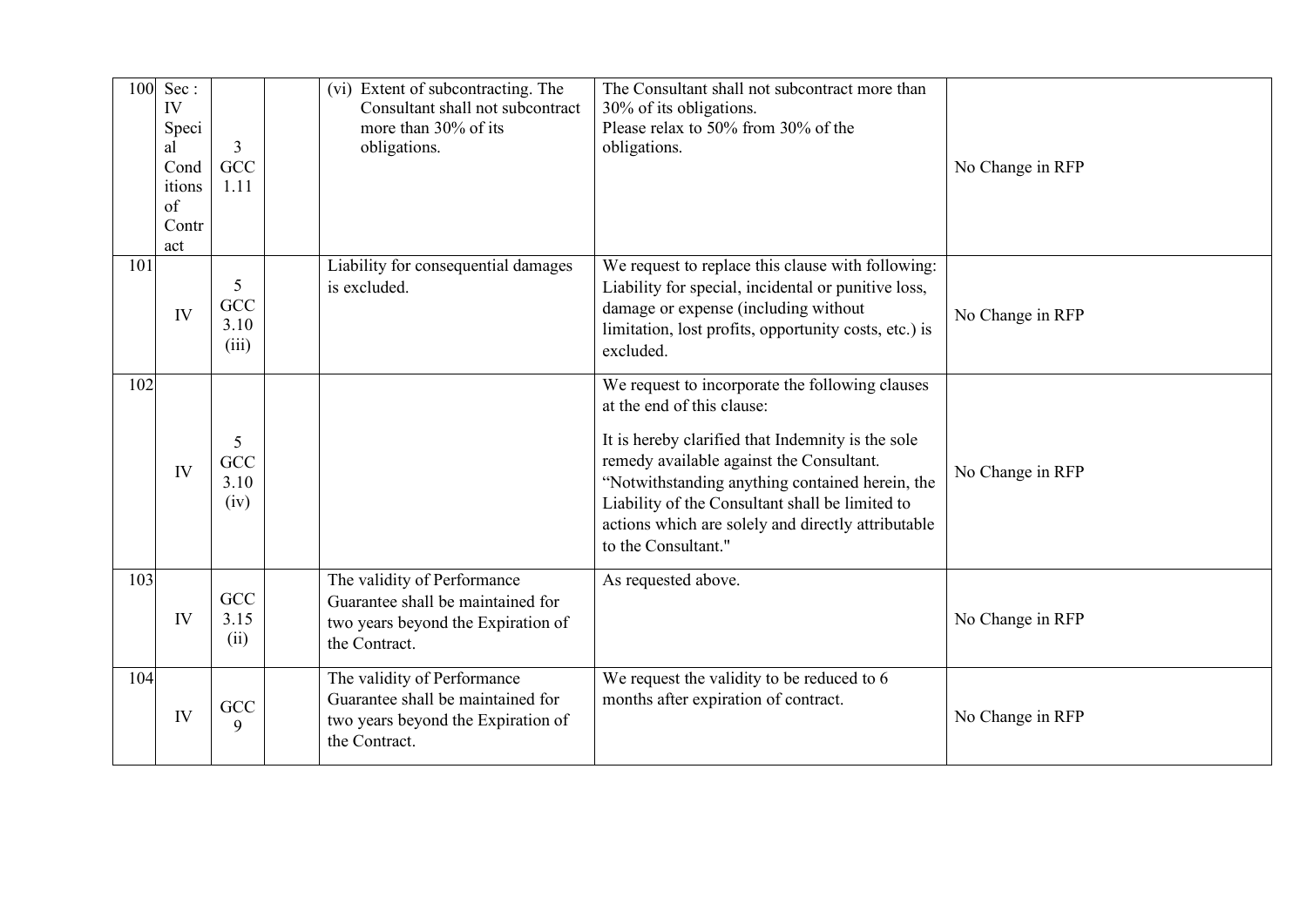| 105 | IV | GCC<br>5.3<br>(i)  | The Employer shall not provide any<br>infrastructural facility to the<br>Consultant.                                                                                                                                                | In case of program management unit needs to be<br>set up at the Client's office during phase 2 of the<br>assignment, it is requested that the Client<br>provide a fully furnished, air-conditioned office<br>with utilities for the duration of the on-site<br>deployment of the PMU                                                                                                                                                            | No Change in RFP |
|-----|----|--------------------|-------------------------------------------------------------------------------------------------------------------------------------------------------------------------------------------------------------------------------------|-------------------------------------------------------------------------------------------------------------------------------------------------------------------------------------------------------------------------------------------------------------------------------------------------------------------------------------------------------------------------------------------------------------------------------------------------|------------------|
| 106 | IV | GCC<br>6.4<br>(II) | For Phase 1:<br>$5\%$<br>KD1<br>$\&$ KD<br>$\overline{2}$<br>10%<br>KD3<br>& KD<br>10%<br>KD5<br>10%<br>KD <sub>6</sub><br>15%<br>KD7<br>& KD<br>8<br>15%<br>KD <sub>9</sub><br>15%<br>KD10<br>& KD<br>15%<br>KD12<br>$5\%$<br>KD13 | Considering the change in project deliverable<br>under Phase 1 and considering the scale of the<br>project we request the Authority to change the<br>payment mile stone as below<br>Mobil<br>10%<br>izatio<br>n<br>Adva<br>nce<br>KD1<br>$5\%$<br>10%<br>KD2<br>10%<br>KD3<br>&4<br>KD5<br>10%<br>10%<br>KD <sub>6</sub><br>KD7<br>10%<br>& KD<br>$8\,$<br>10%<br>KD9<br>KD10<br>10%<br>& 11<br>10%<br><b>KD</b><br>12<br><b>KD</b><br>5%<br>13 | No Change in RFP |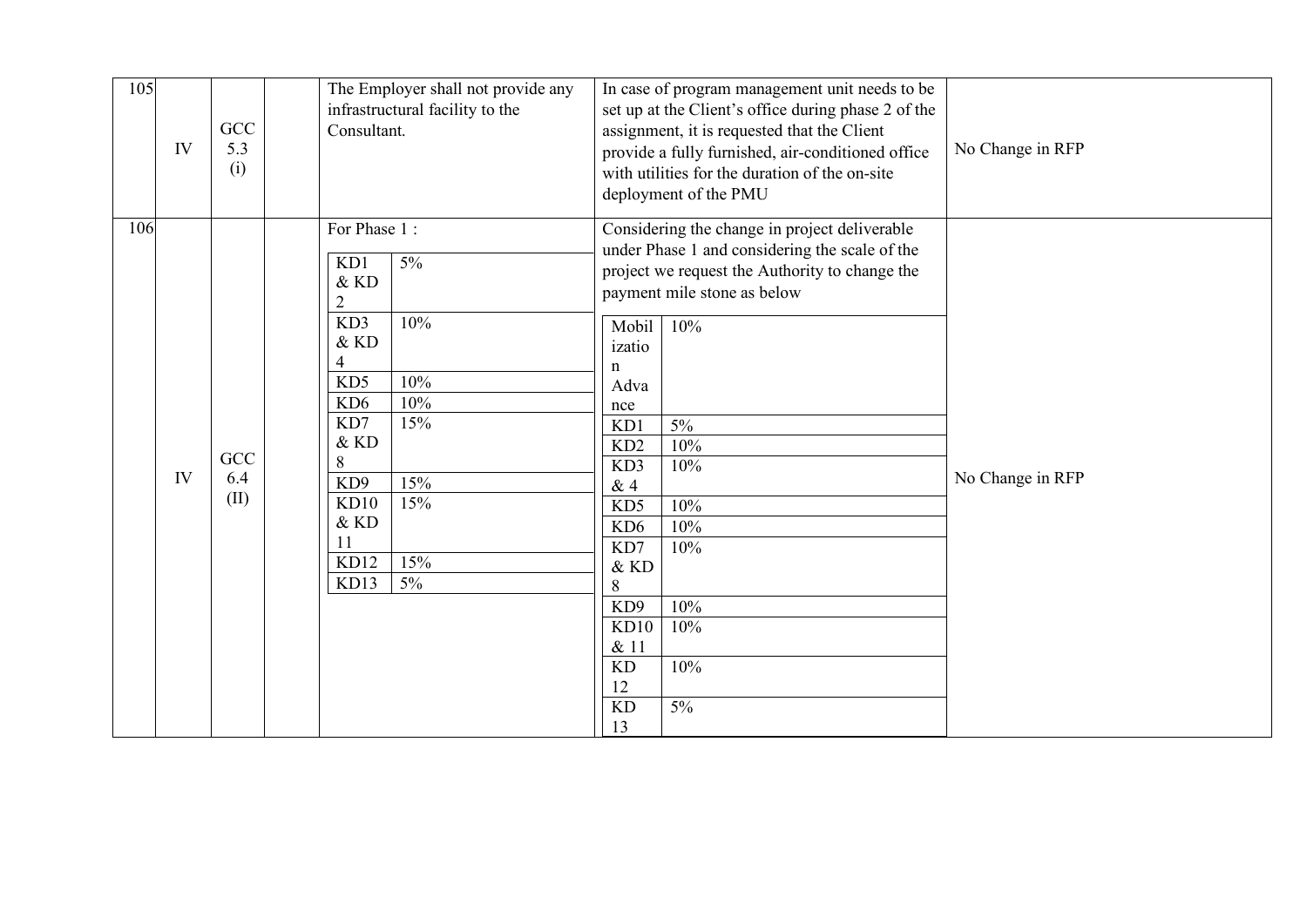| 107 | IV                   | GCC<br>6.4                | 81 | Payment Terms, 3. Maximum<br>payment towards incentive on<br>achieving Monetisation Targets =<br>20% of the Contract Price                                                                              | Request to consider incentive separately over<br>and above the quoted price of the Bidder.<br>Confirm.                                                                                                                                                                                                                                                                                                                                                                                                                                                                                                                                                                     | No Change in RFP |
|-----|----------------------|---------------------------|----|---------------------------------------------------------------------------------------------------------------------------------------------------------------------------------------------------------|----------------------------------------------------------------------------------------------------------------------------------------------------------------------------------------------------------------------------------------------------------------------------------------------------------------------------------------------------------------------------------------------------------------------------------------------------------------------------------------------------------------------------------------------------------------------------------------------------------------------------------------------------------------------------|------------------|
| 108 | IV                   | GCC<br>6.4                | 82 | Program Management 60% payable<br>based on the milestones for Phase 2<br>to be arrived at based on the Phase 1<br>report. Payment will be on quarterly<br>basis subject to achievement of<br>milestone. | Request to provide the detailed break up of<br>payment for this mile stone.                                                                                                                                                                                                                                                                                                                                                                                                                                                                                                                                                                                                | No Change in RFP |
| 109 | IV                   | 17<br>GCC<br>8.2          |    | Arbitration                                                                                                                                                                                             | Allow both parties mutually to decide to appoint<br>the Sole Arbitrator.                                                                                                                                                                                                                                                                                                                                                                                                                                                                                                                                                                                                   | No Change in RFP |
| 110 |                      | 17<br>GCC<br>8.2<br>(iii) |    | Miscellaneous: In any Arbitration<br>proceeding hereunder:                                                                                                                                              | Please incorporate the following sub clause at<br>the end:<br>d) The Arbitration proceedings shall be carried<br>out as per Arbitration and Conciliation Act,<br>1996 and we suggest by sole arbitrator appointed<br>mutually by the parties.                                                                                                                                                                                                                                                                                                                                                                                                                              | No Change in RFP |
| 111 | $IV -$<br><b>SCC</b> | 3.10                      |    | Subject to additional provisions, if<br>any, set forth in the SCC, the<br>Consultant's liability under this<br>Contract shall be as provided by the<br>Applicable Laws.                                 | We sincerely request the Authority that the<br>liability of the Consultant should be capped at<br>contract value including indemnity obligations.<br>Further, we request the Authority to add the<br>following para under Clause 3.10:<br>"The Employer shall not recover from the<br>Consultant, in contract or tort, under statute or<br>otherwise, any amount with respect to loss of<br>profit, data or goodwill, or any other<br>consequential, incidental, indirect, punitive or<br>special damages in connection with claims<br>arising out of this Agreement or otherwise<br>relating to the Services, whether or not the<br>likelihood of such loss or damage was | No Change in RFP |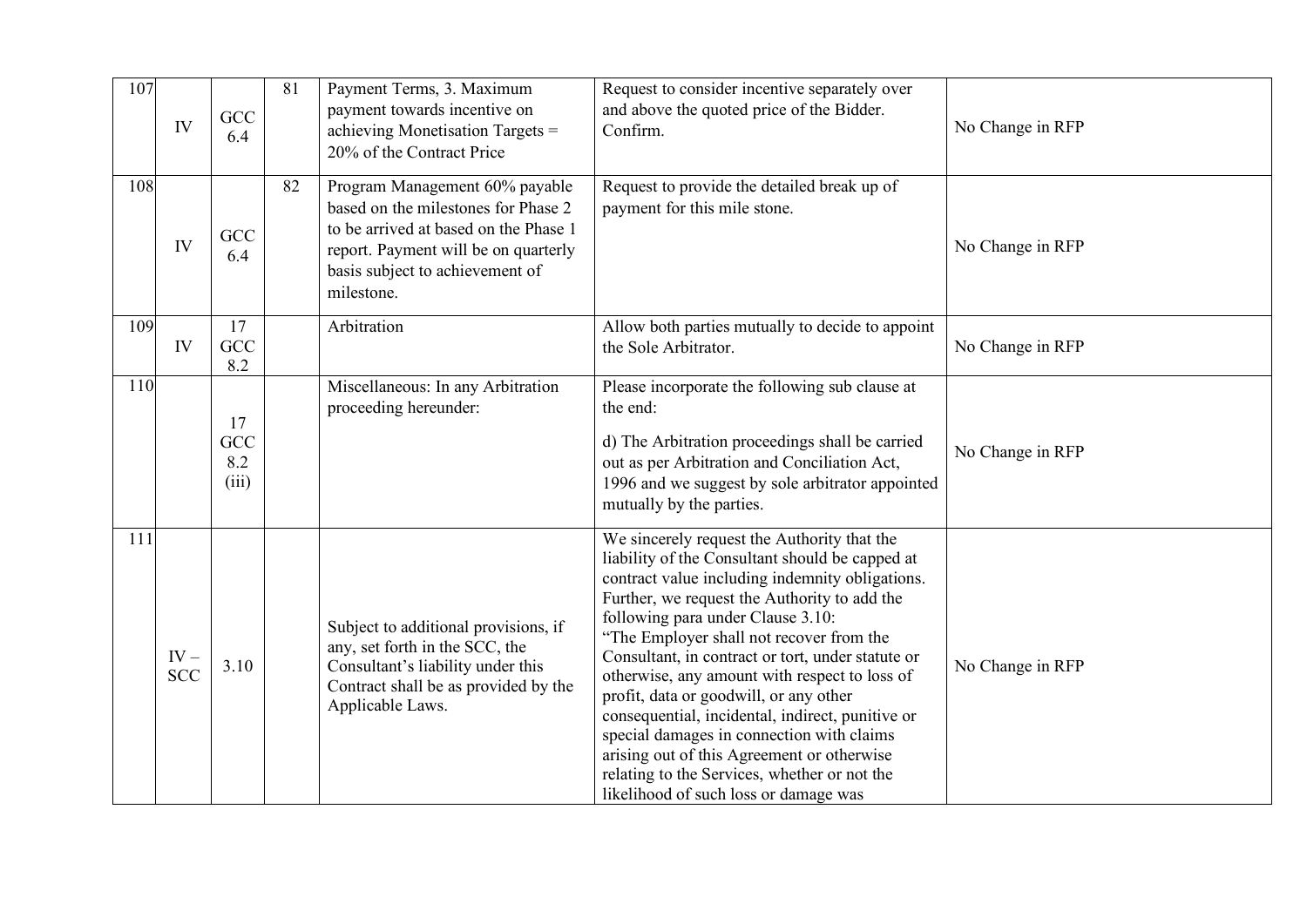|     |                                  |             |            |                                                                                                                                                                                                                                                                                                                                                                                                                                                                                | contemplated. The Employer shall not recover<br>from the Consultant, in contract or tort, under<br>statue or otherwise, aggregate damages in ecess<br>of the fees actually paid for the Services that<br>directly caused the loss in connection with<br>claims arising out this Agreement or otherwise<br>relating to the Services."                                                                                                                                                   |                  |
|-----|----------------------------------|-------------|------------|--------------------------------------------------------------------------------------------------------------------------------------------------------------------------------------------------------------------------------------------------------------------------------------------------------------------------------------------------------------------------------------------------------------------------------------------------------------------------------|----------------------------------------------------------------------------------------------------------------------------------------------------------------------------------------------------------------------------------------------------------------------------------------------------------------------------------------------------------------------------------------------------------------------------------------------------------------------------------------|------------------|
| 112 | Secti<br>on<br>IV-<br>Point<br>5 | 3.10        | 80         | The insurance clause makes the 1X<br>liability ineffective as it increases to<br>multiple times of TCV                                                                                                                                                                                                                                                                                                                                                                         | We request KRDCL to limit consultant's<br>liability to 1X of the total contract value. This is<br>as per GFR and the guidelines issued by Meity.<br>It is also the normal industry practice.                                                                                                                                                                                                                                                                                           | No Change in RFP |
| 113 | Secti<br>on<br>IV-<br>Point<br>5 | 3.10        | 80         | There are several exceptions to the<br>limitation of liability - fraud, gross<br>negligence, corrupt practices,<br>personal death or bodily harm and/or<br>willful misconduct or any third party<br>liability if it runs contrary to<br>applicable laws                                                                                                                                                                                                                        | We request KRDCL to delete exceptions to the<br>limitation of liability. The exceptions render the<br>limitation of liability ineffective and make the<br>liability unlimited.                                                                                                                                                                                                                                                                                                         | No Change in RFP |
| 114 | Secti<br>on<br>IV-<br>Point<br>5 | 3.10<br>(i) | 79 &<br>81 | The Consultant shall indemnify the<br>Employer and its Affiliates from and<br>against any and all losses, reasonable<br>costs and expenses suffered or<br>incurred by the Employer or its<br>Affiliates arising out of the<br>engagement of any Replacements<br>for performance of any, or all, of<br>the Uncompleted Services to the<br>extent that such losses, costs and<br>expenses exceed that portion of the<br>Fees attributable to the<br><b>Uncompleted Services.</b> | We request you to at least make them subject to<br>overall cumulative liability cap of total contract<br>value and subject to final determination of<br>court/arbitrator.<br>We request you to limit our liability under this<br>clause to 10% of the value of corresponding<br>goods/services not delivered by us.<br>Please also confirm that client will use<br>government procurement norms (including price<br>discovery) for procurement of such services<br>from third parties. | No Change in RFP |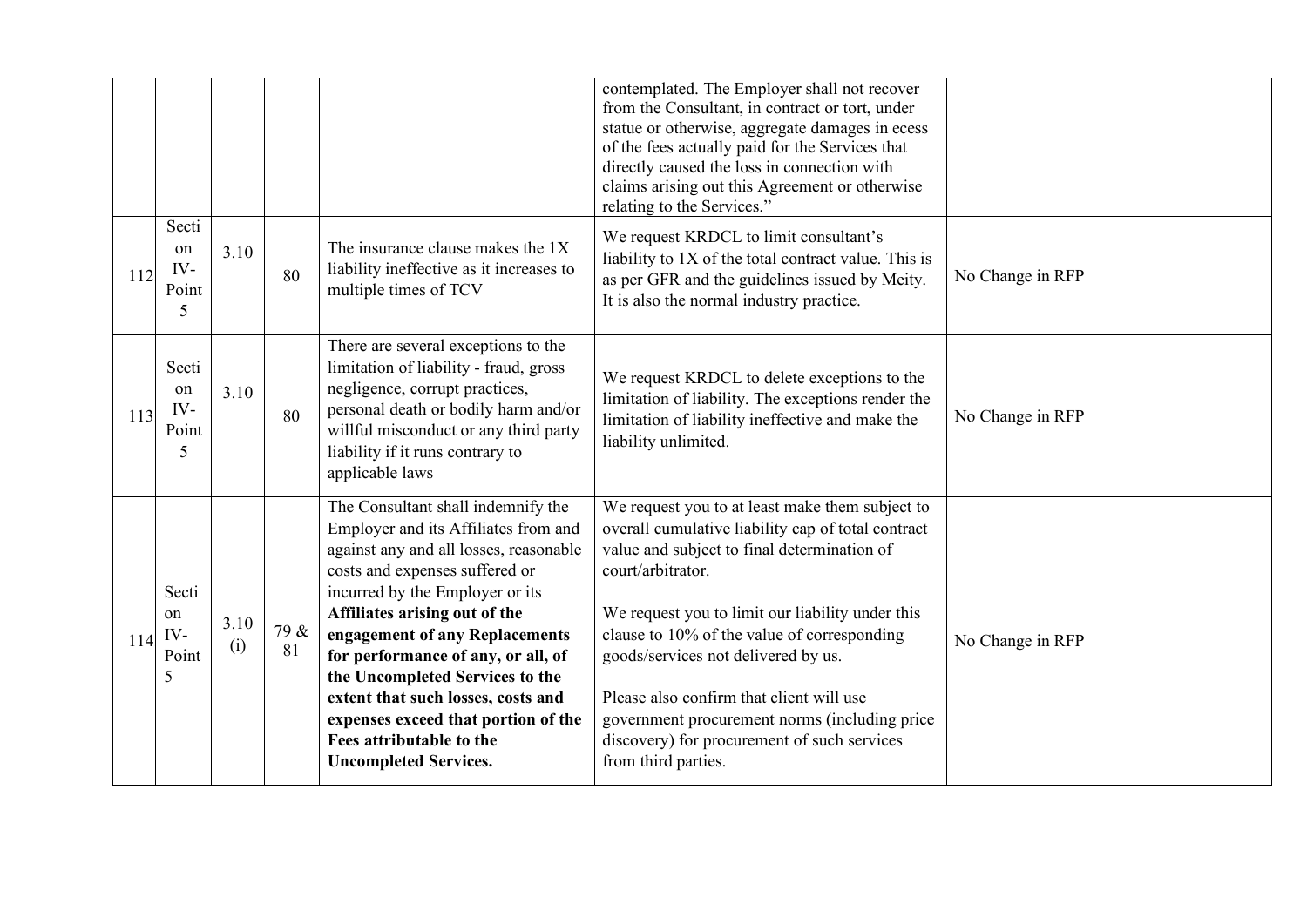| 115 | Secti<br>on<br>IV-<br>Point<br>5 | 3.10<br>(ii)                           | 80 | The total liability of the Consultant<br>under this Agreement shall be limited<br>to the Contract. Such limitation of<br>liability shall not apply in cases of<br>fraud, gross negligence, corrupt<br>practices, personal death or bodily<br>harm and/or wilful misconduct on<br>part of the Consultant or its<br>representative. The limitation shall<br>also not apply to any third party<br>liability if it runs contrary to<br>applicable laws.                                                                                                                                                                                                                                            | Request you to remove this clause.<br>Alternatively, kindly cap these indemnities to<br>limitation of liability cap or one time the fees<br>payable to us under this Agreement.                                                                                                                                                                                                                                                                                                                                                                                                                                                                                                                                                                              | No Change in RFP |
|-----|----------------------------------|----------------------------------------|----|------------------------------------------------------------------------------------------------------------------------------------------------------------------------------------------------------------------------------------------------------------------------------------------------------------------------------------------------------------------------------------------------------------------------------------------------------------------------------------------------------------------------------------------------------------------------------------------------------------------------------------------------------------------------------------------------|--------------------------------------------------------------------------------------------------------------------------------------------------------------------------------------------------------------------------------------------------------------------------------------------------------------------------------------------------------------------------------------------------------------------------------------------------------------------------------------------------------------------------------------------------------------------------------------------------------------------------------------------------------------------------------------------------------------------------------------------------------------|------------------|
| 116 | IV                               | <b>SCC</b><br>#5<br>GCC<br>3.10<br>(i) |    | The Consultant shall defend, hold<br>harmless and indemnify the<br>Employer and its Affiliates, from and<br>against any and all losses, claims,<br>costs, liabilities, damages (including<br>any loss of, or damage to, any<br>property of, or injury to or death of,<br>any person) and expenses suffered or<br>incurred by the Company or its<br>Affiliates, their respective directors,<br>officers, employees and agents (the<br>Indemnified Persons) arising from or<br>in connection with any wilful or<br>negligent act or omission by the<br>Consultant or its officers, directors,<br>employees, agents or subcontractors<br>and/or any breach by the Consultant<br>of this Contract. | While the employer can be indemnified, with no<br>relationship with affiliates, we request the<br>following change: "The Consultant shall defend,<br>hold harmless and indemnify the Employer,<br>from and against any and all losses, claims,<br>costs, liabilities, damages (including any loss of,<br>or damage to, any property of, or injury to or<br>death of, any person) and expenses suffered or<br>incurred by the Employer, their respective<br>directors, officers, and employees (the<br>Indemnified Persons) arising from or in<br>connection with any wilful or negligent act or<br>omission by the Consultant or its officers,<br>directors, employees, agents or subcontractors<br>and/or any breach by the Consultant of this<br>Contract. | No Change in RFP |
| 117 | IV                               | <b>SCC</b><br>#5<br>GCC                |    | The Consultant shall be liable to the<br>Employer for verifiably culpable<br>breaches of its contractual                                                                                                                                                                                                                                                                                                                                                                                                                                                                                                                                                                                       | This clause will indefinitely increase liability on<br>the Consultant, and it would be practically<br>impossible to determine "any and all losses,                                                                                                                                                                                                                                                                                                                                                                                                                                                                                                                                                                                                           | No Change in RFP |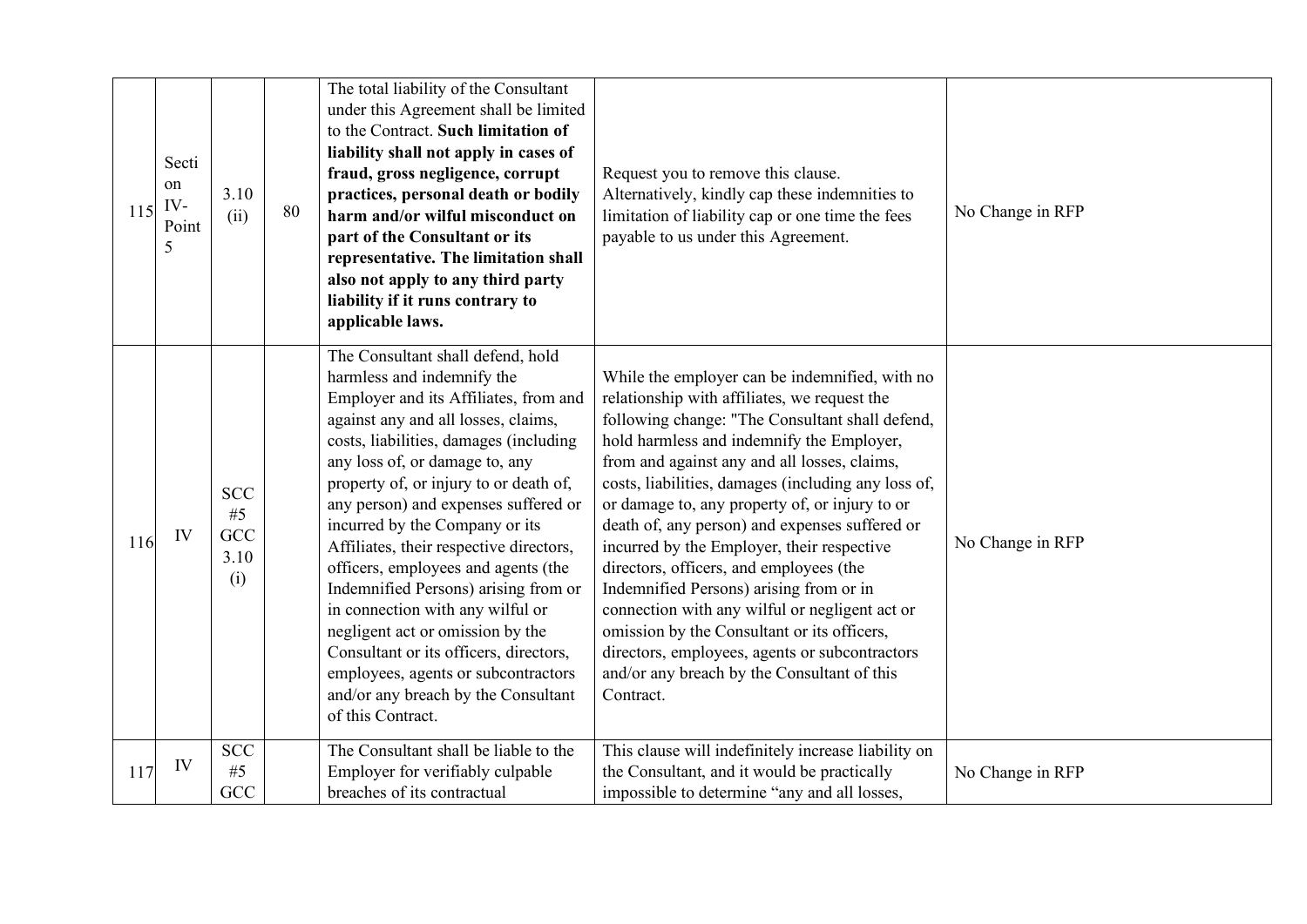|     |    | 3.10       | obligations. If the Consultant is in     | reasonable costs and expenses". We request this  |                  |
|-----|----|------------|------------------------------------------|--------------------------------------------------|------------------|
|     |    | (i)        | breach of its obligations under this     | clause to be deleted. The Client is protected by |                  |
|     |    |            | Agreement and fails to remedy such       | other clauses and remedies arising out of those  |                  |
|     |    |            | breach within 45 days after receiving    | clauses.                                         |                  |
|     |    |            | notice requiring it to do so, the        |                                                  |                  |
|     |    |            | Employer shall have the right,           |                                                  |                  |
|     |    |            | without prejudice to any other           |                                                  |                  |
|     |    |            | remedy it may have, to engage one or     |                                                  |                  |
|     |    |            | more third parties (each such third      |                                                  |                  |
|     |    |            | party a Replacement) to perform a        |                                                  |                  |
|     |    |            | portion or all of the Services that as   |                                                  |                  |
|     |    |            | of the date thereof have not been        |                                                  |                  |
|     |    |            | performed to the satisfaction of the     |                                                  |                  |
|     |    |            | Employer (the Uncompleted                |                                                  |                  |
|     |    |            | Services). The Consultant shall          |                                                  |                  |
|     |    |            | indemnify the Employer and its           |                                                  |                  |
|     |    |            | Affiliates from and against any and      |                                                  |                  |
|     |    |            | all losses, reasonable costs and         |                                                  |                  |
|     |    |            | expenses suffered or incurred by the     |                                                  |                  |
|     |    |            | Employer or its Affiliates arising out   |                                                  |                  |
|     |    |            | of the engagement of any                 |                                                  |                  |
|     |    |            | Replacements for performance of          |                                                  |                  |
|     |    |            | any, or all, of the Uncompleted          |                                                  |                  |
|     |    |            | Services to the extent that such         |                                                  |                  |
|     |    |            | losses, costs and expenses exceed        |                                                  |                  |
|     |    |            | that portion of the Fees attributable to |                                                  |                  |
|     |    |            | the Uncompleted Services.                |                                                  |                  |
|     |    |            | In case of Sole Arbitrator, the          |                                                  |                  |
|     |    | <b>SCC</b> | Employer shall prepare a Panel of        | We request that arbitrators should be appointed  |                  |
|     |    | #17        | three Engineers or Experts with the      | on a mutually agreeable basis. The Consultant    |                  |
| 118 | IV | GCC        | requisite qualifications or              | should also be allowed to prepare a list for     | No Change in RFP |
|     |    | 8.2        | professional experience relevant to      | consideration of the Client.                     |                  |
|     |    | (i) b      | the field to which the dispute relates,  |                                                  |                  |
|     |    |            | out of which the Consultant will         |                                                  |                  |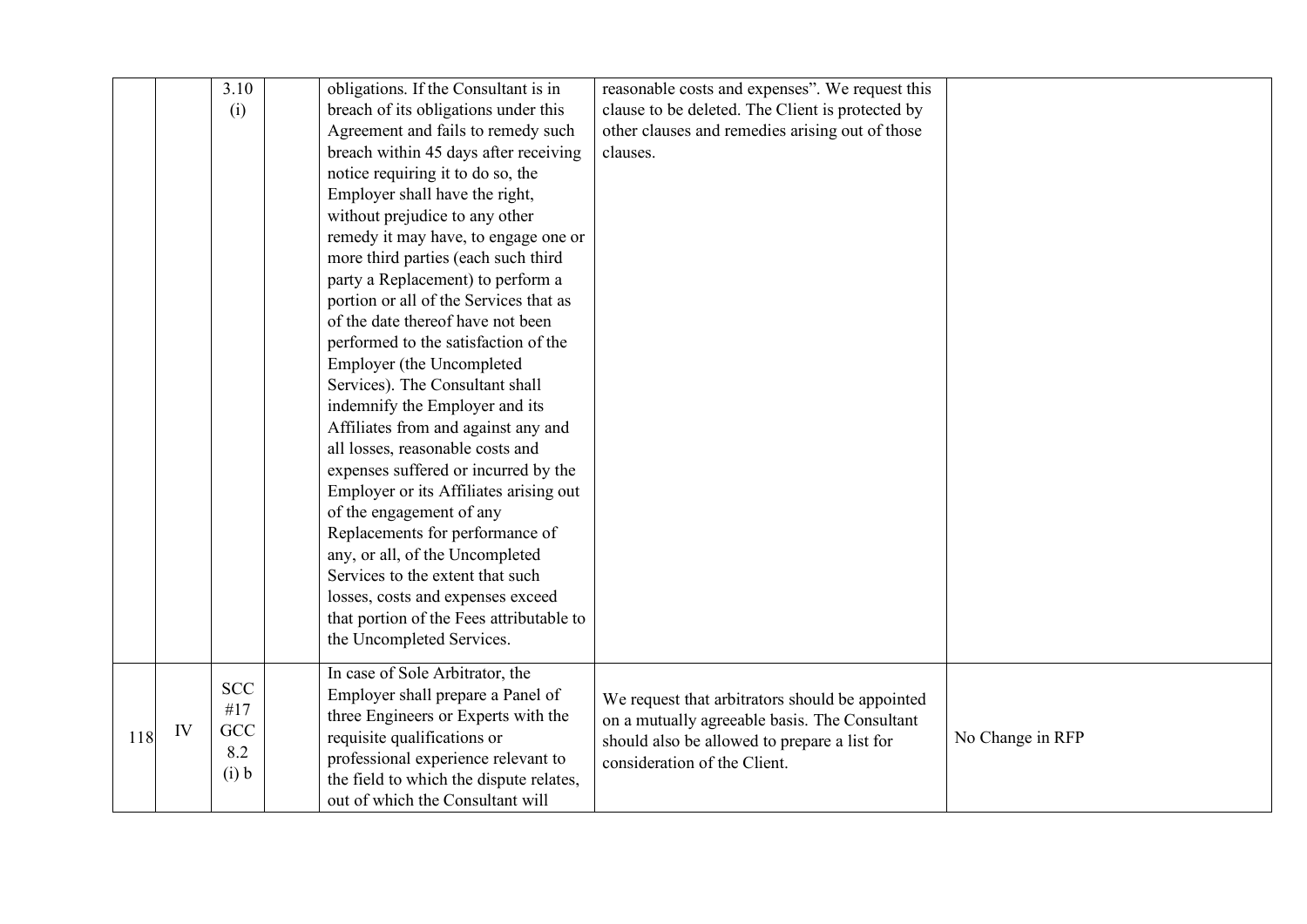|      |                      |                                                                      |    | chose one, who will be appointed as<br>the Sole Arbitrator.                                                                                                                                                                                                                                                     |                                                                                                                                                                                                                                                                                                                                                             |                                       |
|------|----------------------|----------------------------------------------------------------------|----|-----------------------------------------------------------------------------------------------------------------------------------------------------------------------------------------------------------------------------------------------------------------------------------------------------------------|-------------------------------------------------------------------------------------------------------------------------------------------------------------------------------------------------------------------------------------------------------------------------------------------------------------------------------------------------------------|---------------------------------------|
| 119  | IV                   | <b>SCC</b><br>#17<br>GCC<br>8.2<br>(i) d                             |    | If, in a dispute subject to (c) above,<br>the two chosen Arbitrators fail to<br>appoint third Arbitrator within thirty<br>(30) days after they have been<br>appointed, the Employer may apply<br>to the Indian Council of Arbitration,<br>New Delhi, to nominate the third<br>Arbitrator the matter in dispute. | We request the following change: If, in a dispute<br>subject to (c) above, the two chosen Arbitrators<br>fail to appoint third Arbitrator within thirty (30)<br>days after they have been appointed, the<br>Employer or Consultant may apply to the Indian<br>Council of Arbitration, New Delhi, to nominate<br>the third Arbitrator the matter in dispute. | No Change in RFP                      |
| 120  | 5                    | 5.5                                                                  |    | Bid submission end Date -<br>17/01/2020                                                                                                                                                                                                                                                                         | It is requested to provide bid submission<br>extension by 2-3 weeks in order to<br>submit good quality and competitive bid.<br>Kindly grant three weeks<br>post<br>publication of pre-bid replies                                                                                                                                                           | Bid submission end date is 22/01/2020 |
| 121  |                      |                                                                      |    |                                                                                                                                                                                                                                                                                                                 |                                                                                                                                                                                                                                                                                                                                                             |                                       |
| 122  | IV                   | <b>SCC</b><br>$\ddot{\phantom{1}}$ .<br>GCC<br>3.11<br>Insur<br>ance | 80 | There shall be no requirement of<br>insurance under this Contract except<br>that required by law.                                                                                                                                                                                                               | We understand the consultant is not required to<br>take out and maintain insurance for the contract.<br>Please confirm.                                                                                                                                                                                                                                     | No Change in RFP                      |
| 123. | $IV -$<br><b>SCC</b> | 6.4                                                                  |    | Payment shall be divided as:<br>Total payment for Planning<br>1.<br>Period – Phase $1 = 30\%$ of<br>the Contract price<br>Total payment for Planning<br>2.<br>period – Phase $2 = 50\%$ of the<br><b>Contract Pirce</b><br>Maximum payment towards<br>3.<br>incentive on achieving                              | Considering the scope of work under Phase 1<br>and 2 of the engagement. We believe that the<br>split of fee between various phases should be as<br>under:<br>Phase 1:50%<br>$\bullet$<br>Phase 2:40%<br>Payment towards incentive: 10%                                                                                                                      | No Change in RFP                      |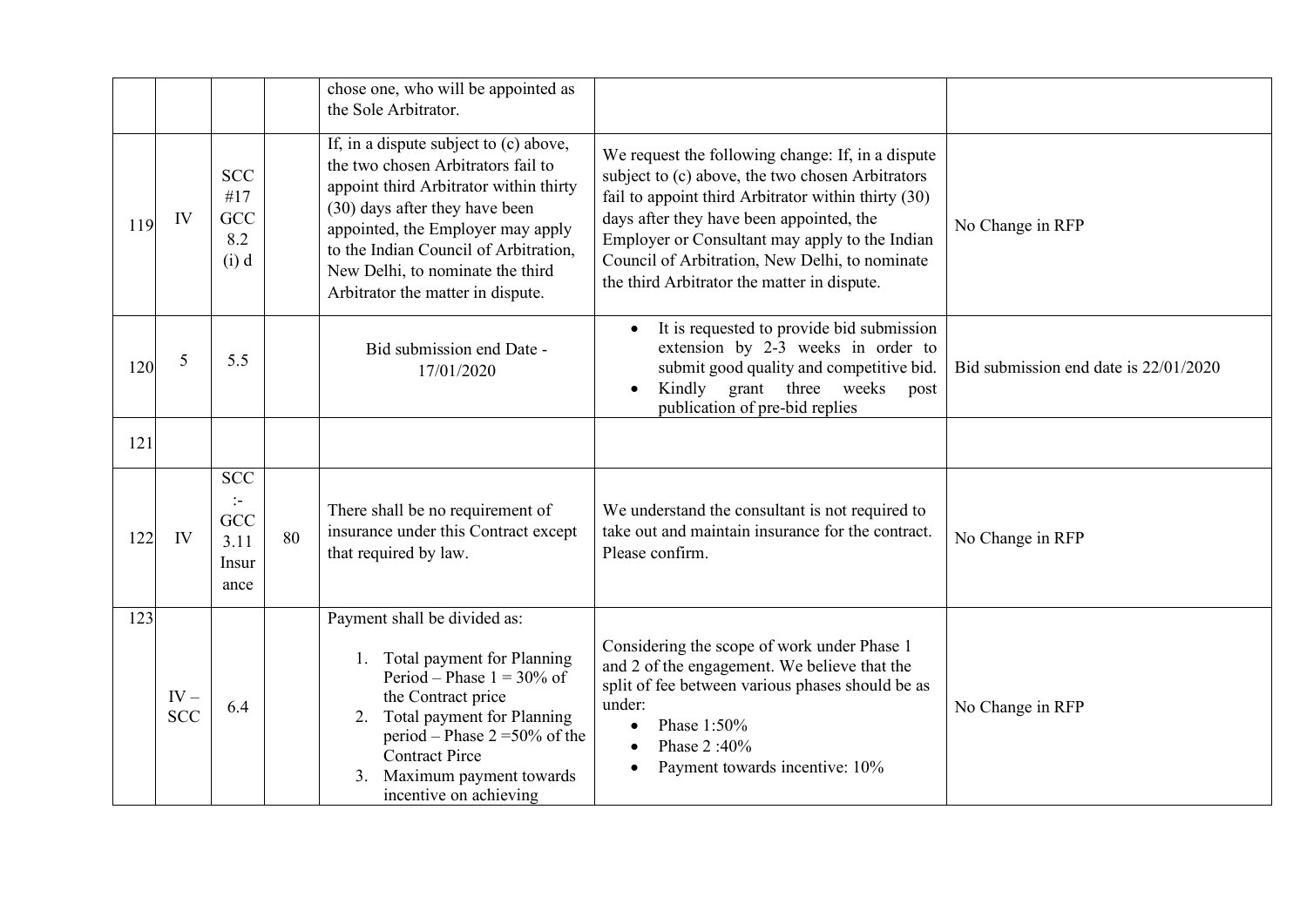|     |                      |                                 | Monetisation Targets = $20\%$<br>of the Contract Price                                                                                                                                                                                                                                                                                                                                                                                                                                                                                          |                                                                                                                                                                                                                                                                                                                                                      |                  |
|-----|----------------------|---------------------------------|-------------------------------------------------------------------------------------------------------------------------------------------------------------------------------------------------------------------------------------------------------------------------------------------------------------------------------------------------------------------------------------------------------------------------------------------------------------------------------------------------------------------------------------------------|------------------------------------------------------------------------------------------------------------------------------------------------------------------------------------------------------------------------------------------------------------------------------------------------------------------------------------------------------|------------------|
| 124 | $IV -$<br><b>SCC</b> | 6.4                             | Payment shall be divided as:<br>1. 1. Total Payment for<br>Planning Period - Phase $1 =$<br>30% of the Contract price<br>2. Total payment for Planning<br>period – Phase $2 = 50\%$ of the<br><b>Contract Pirce</b><br>3. Maximum payment towards<br>incentive on achieving<br>Monetisation Targets = $20\%$<br>of the Contract Price<br>Release of incentive to consultant<br>will be as follows:<br>Target Achievement (NPV) Release<br>of incentive<br>7500 Cr 7% of fees quoted<br>12000 Cr 7% of fees quoted<br>15000 Cr 6% of fees quoted | Payment mechanism for the last 20% of the<br>contract value is not clear.<br>How does the Authority propose to link the<br>contract value with incentive fee derived from<br>NPV of investment target achieved by the<br>Consultant?<br>Please clarify                                                                                               | No Change in RFP |
| 125 |                      | 6.4<br>&<br>6.5.2               | Completed or Substantially<br><b>Completed Projects</b>                                                                                                                                                                                                                                                                                                                                                                                                                                                                                         | In case of completed projects whose<br>completion certificate not available,<br>kindly consider 100% fee received<br>certified by CA.<br>In case of substantially completed<br>projects whose interim certificate not<br>available, kindly consider 60% fee<br>received certified by CA.<br>Believe 3 elements are in cumulative.<br>Kindly confirm. | No Change in RFP |
| 126 | 6 & 8                | 6.4.2<br>$\&$<br>8.4.1<br>(A.3) | The Bidder should have achieved<br>successful commercialisation of at<br>least three (3) Eligible Projects in a<br>country that is classified by the<br>World Bank as Upper Middle<br>Income group or lower in the last ten                                                                                                                                                                                                                                                                                                                     | It is requested to relax the criteria to the<br>following:<br>The Bidder should have achieved successful<br>commercialisation of at least one (1) Eligible<br>Projects in a country that is classified by the                                                                                                                                        | No Change in RFP |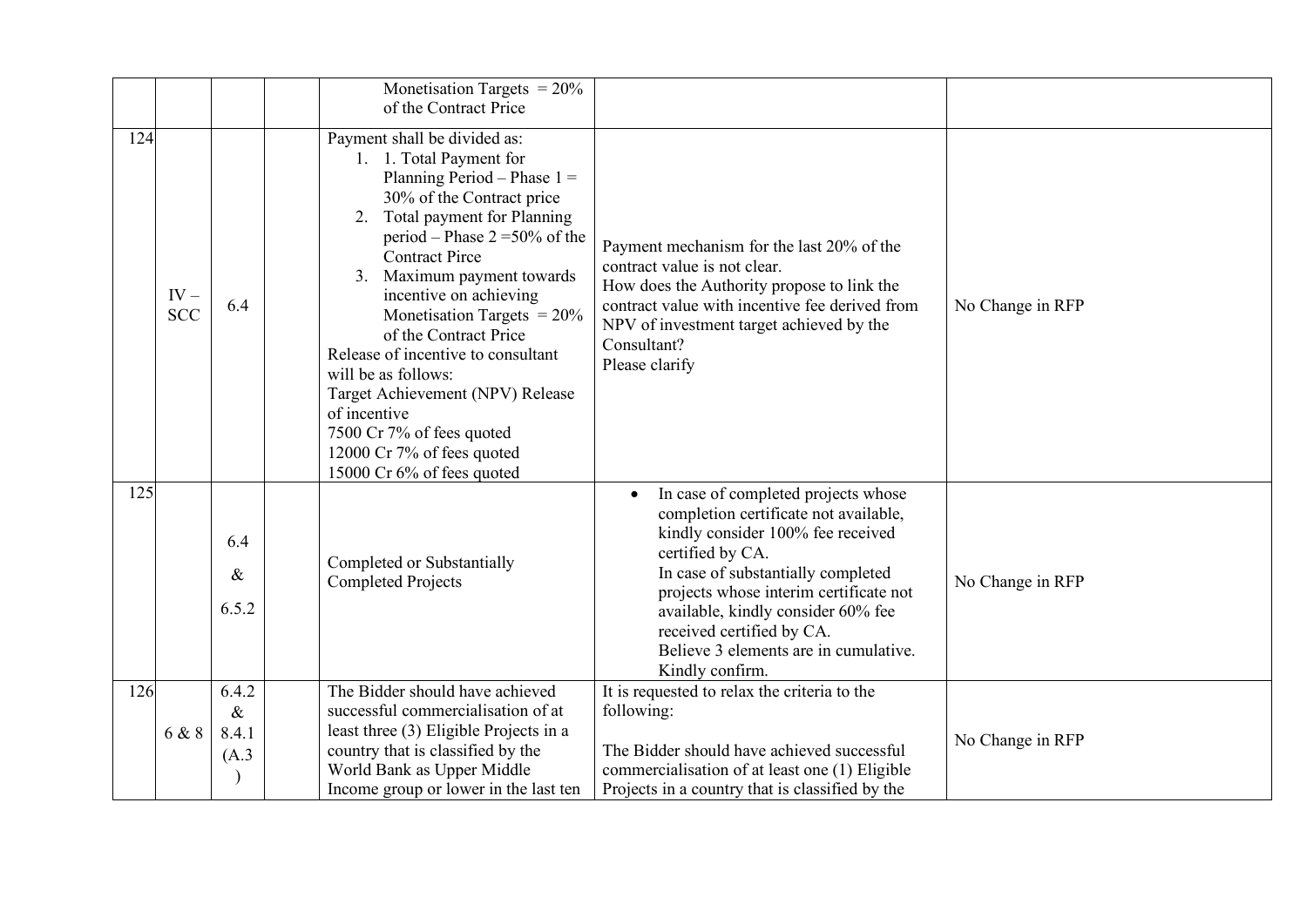|      |        |       |    | $(10)$ years.<br>Successful commercialisation of                | World Bank as Upper Middle Income group or<br>lower in the last ten (10) years. |                                             |
|------|--------|-------|----|-----------------------------------------------------------------|---------------------------------------------------------------------------------|---------------------------------------------|
|      |        |       |    | Eligible Projects as per RFP<br>Section I: 6.4.2                | Successful commercialisation of Eligible<br>Projects as per RFP                 |                                             |
|      |        |       |    | - More than 5 projects - 10 marks                               | Section I: 6.4.2                                                                |                                             |
|      |        |       |    | - Equal to or more than 3 projects up                           | - More than 3 projects - 10 marks                                               |                                             |
|      |        |       |    | to 5 projects - 5 marks                                         | - Equal to or more than 1 projects up to 3                                      |                                             |
|      |        |       |    |                                                                 | projects - 5 marks                                                              |                                             |
|      |        |       |    | In the case of                                                  |                                                                                 |                                             |
|      |        |       |    | JV/Consortium/Partnership,                                      | In the case of JV/Consortium/Partnership,                                       |                                             |
|      |        |       |    | Successful commercialisation                                    | Successful commercialisation                                                    |                                             |
|      |        |       |    | of Eligible Projects of all members                             | of Eligible Projects of all members will be                                     |                                             |
|      |        |       |    | will be considered.                                             | considered.                                                                     |                                             |
| 127. |        |       |    | The Bidder should have achieved                                 |                                                                                 |                                             |
|      |        |       |    | successful commercialisation of at                              | We request the Client to give some relaxation on                                |                                             |
|      |        |       |    | least three (3) Eligible Projects in a                          | these criteria;<br>We presume successful commercialization of at                |                                             |
|      |        | 6.4.2 | 19 | country that is classified by the<br>World Bank as Upper Middle | least three (3) eligible projects means that                                    | No Change in RFP                            |
|      |        |       |    | Income group or lower in the last ten                           | project should be implemented on ground,                                        |                                             |
|      |        |       |    | $(10)$ years.                                                   | please clarify the same.                                                        |                                             |
|      |        |       |    |                                                                 |                                                                                 |                                             |
| 128. |        |       |    |                                                                 |                                                                                 |                                             |
|      |        |       |    |                                                                 |                                                                                 |                                             |
| 129  |        |       |    |                                                                 |                                                                                 |                                             |
|      |        |       |    |                                                                 |                                                                                 |                                             |
| 130  |        | 7.1.2 |    | The Bidder shall deposit a Bid                                  | It is understandable that the EMD can be                                        |                                             |
|      |        | $\&$  |    | Security of ₹16.50 lakh (Rupees                                 | submitted through online payment / Bank                                         |                                             |
|      | $\tau$ | 7.2.1 |    | Sixteen Lakhs and Fifty Thousand                                | Guarantee.                                                                      | No change in RFP                            |
|      |        | 3(i)  |    | only) on the portal using the Multi                             |                                                                                 |                                             |
|      |        |       |    | Option Payment System.                                          | Please share the Bank Guarantee Format for the                                  |                                             |
| 131  |        |       |    | Presentation of Case study of 1                                 | same.                                                                           |                                             |
|      | 8      | 8.4.1 |    | successfully commercialised eligible                            | Please confirm if we have to present the case                                   | Case study needs to be presented after the  |
|      | (D)    |       |    | project                                                         | study after the submission of the bid                                           | submission of the bid as part of evaluation |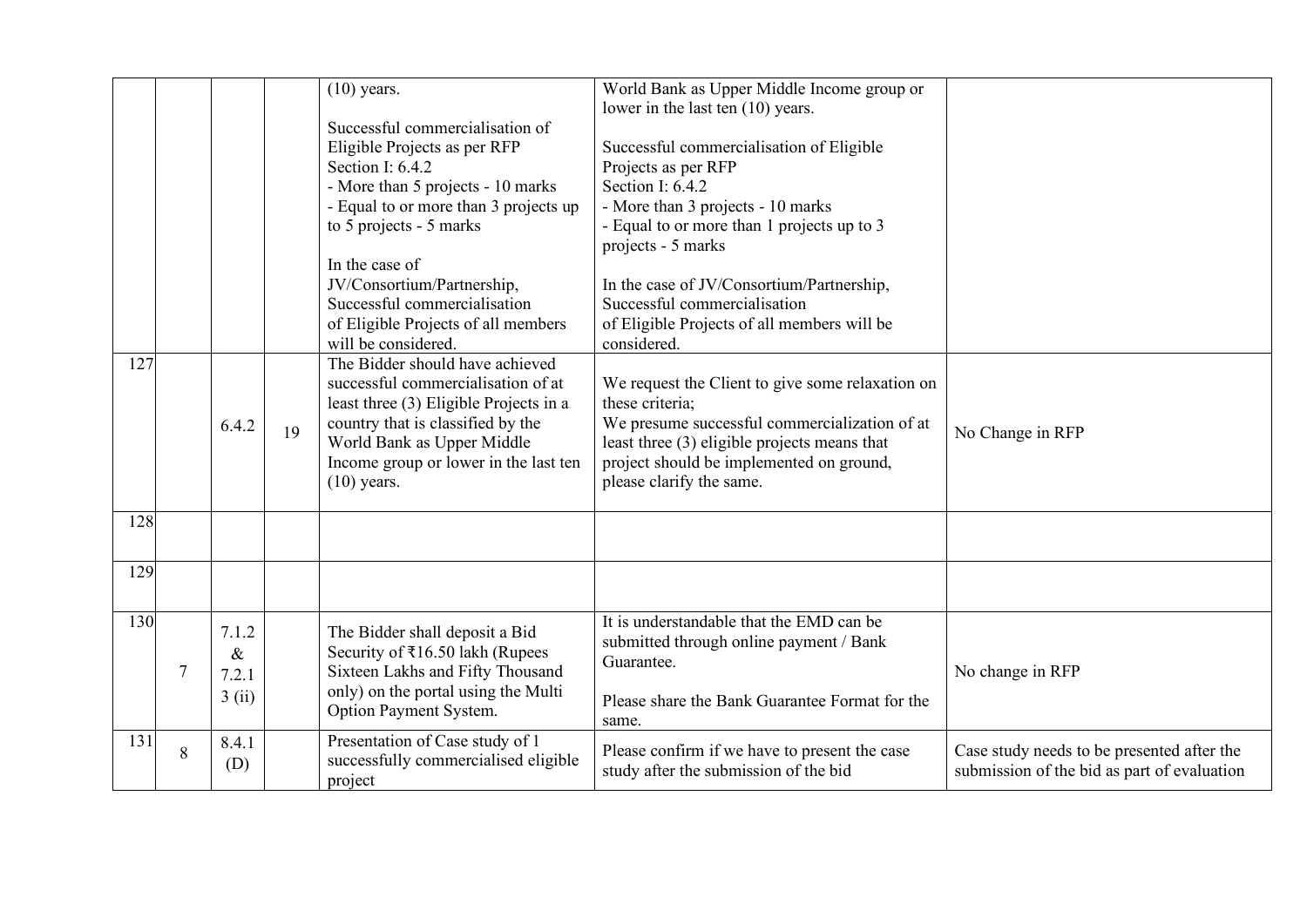| 132 |                | App<br>endi<br>x <sub>7</sub><br>Fina                                       | Annual Turnover                                                   |                 |                                                                                                                       |                                                      |                                                   | Avg<br>Annual<br>Turnov                                               |                                                                                                                                                                                                                                                                                                                                                                                                                                                                                                                                                     |                  |
|-----|----------------|-----------------------------------------------------------------------------|-------------------------------------------------------------------|-----------------|-----------------------------------------------------------------------------------------------------------------------|------------------------------------------------------|---------------------------------------------------|-----------------------------------------------------------------------|-----------------------------------------------------------------------------------------------------------------------------------------------------------------------------------------------------------------------------------------------------------------------------------------------------------------------------------------------------------------------------------------------------------------------------------------------------------------------------------------------------------------------------------------------------|------------------|
|     | V              | ncial<br>Capa<br>city<br>of<br>the<br><b>Bidd</b><br>er                     | Year<br>(Updatio<br>n factor<br>1.00)<br>Act<br>ual               | Up<br>dat<br>ed | Y<br>ea<br>$\mathbf{r}$<br>2(<br>U<br>pd<br>ati<br>on<br>fa<br>ct<br>or<br>0 <sub>0</sub><br>$\mathbf{A}$<br>ct<br>ua | Year<br>3(Updation<br>factor $1.05$ )<br>Upda<br>ted | $\mathbf{A}$<br>$\mathbf c$<br>t<br>u<br>$\rm{a}$ | Year<br>1(Upda<br>on fact<br>1.10)<br>u<br>p<br>d<br>a<br>t<br>e<br>d | The Annual Turnover Certificate is a standard<br>requirement. This certificate is certified by the<br>statutory auditor and is furnished by firms as part<br>of the proposal. In this case, there is an additional<br>aspect of "Updation Factor" which is non-<br>standard requirement. This may not certified by<br>the Statutory Auditor. Such factor can be<br>calculated by KRDCL internally to derive at the<br>updated turnover for the respective years.<br>Hence, we request the Authority to delete the<br>"Updation Factor" requirement. | No change in RFP |
| 133 | $\overline{V}$ | App<br>endi<br>$\boldsymbol{\mathrm{x}}$ 7<br>Fina<br>ncial<br>Capa<br>city | (In INR crore)<br>Net Cash Accruals<br>Year 2<br>Year 1<br>Year 3 |                 |                                                                                                                       |                                                      |                                                   | Year 1                                                                | We request the Authority to modify the<br>Net Worth requirement as under:<br>The Bidder shall provide an Auditor's<br>Certificate specifying the net worth of the Bidder<br>along with all supporting documents"                                                                                                                                                                                                                                                                                                                                    | No change in RFP |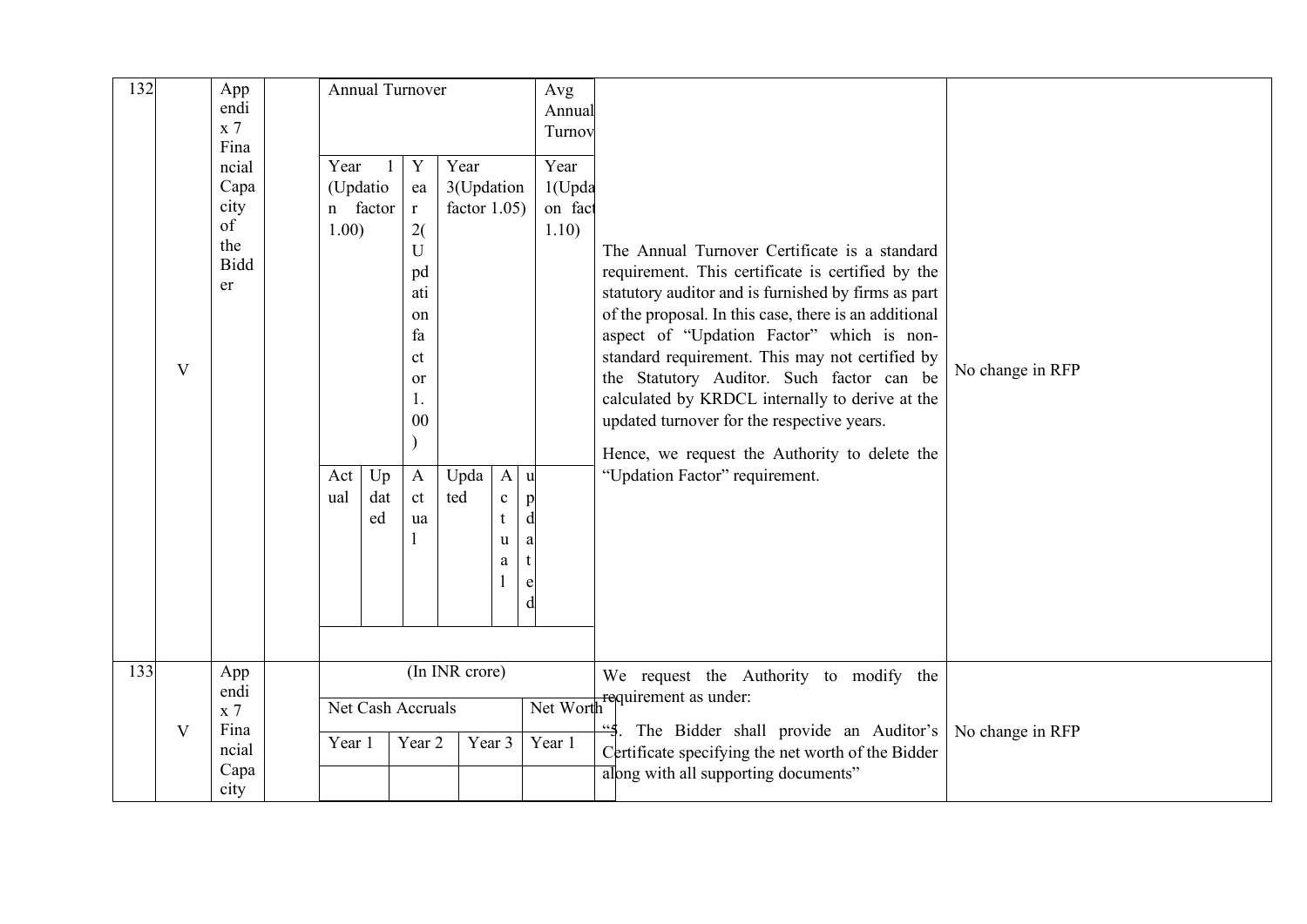|     | of<br>the<br><b>Bidd</b><br>er            | 5. The Bidder shall provide an<br>Auditor's Certificate specifying the<br>net worth of the Bidder and also<br>specifying the methodology adopted<br>for calculating such net worth along<br>with all supporting documents                                                                                                                                                                              |                                                                                                                                                                                                                                                                                                                                                                                       |                                                                                                  |
|-----|-------------------------------------------|--------------------------------------------------------------------------------------------------------------------------------------------------------------------------------------------------------------------------------------------------------------------------------------------------------------------------------------------------------------------------------------------------------|---------------------------------------------------------------------------------------------------------------------------------------------------------------------------------------------------------------------------------------------------------------------------------------------------------------------------------------------------------------------------------------|--------------------------------------------------------------------------------------------------|
| 134 | App<br>endi<br>x 8                        | The claims should be backed by<br>attaching reference documents in the<br>form of work Orders/Purchase<br>Orders, Contract Agreements, proof<br>of successful completion of work,<br>proof of Payments<br>The<br>etc.<br>documents should be authentic copies<br>of documents duly signed by the<br>Clients or a certified independent<br>agency like a Chartered Accountant<br>etc.                   | The Authority is requested to accept self<br>certification in case of size of infrastructure<br>projects and certificate from a Chartered Account<br>for fee from consulting engagements as we have<br>signed Non-Disclosure Agreements with our<br>clients, and this is accepted practice in<br>Government and PSU tenders                                                           | No change in RFP                                                                                 |
| 135 | App<br>endi<br>x 10<br>C.1,<br>C.2<br>C.3 | The TOR should not be repeated in<br>the write-up and it should not be more<br>than 4000/1500/1500 words.                                                                                                                                                                                                                                                                                              | The Authority is requested to clarify if charts,<br>graphs and images can be added in the proposal<br>in addition to the write up of 4000 words                                                                                                                                                                                                                                       | charts, graphs and images can be added in<br>the proposal as per the discretion of the<br>bidder |
| 136 | 14<br>GCC<br>6.4<br>(II)                  | 3. Payment of incentive shall be as:<br>I The incentive will be paid based on<br>the Net Present Value (NPV) of the<br>concession/contract awarded from the<br>land development and transit-oriented<br>development through the Consultant.<br>The monitory benefits out of Railway<br>linkage report will not be considered<br>towards calculation of NPV. Only<br>NPV of concession/contract awarded | The Authority is requested to clarify the<br>following<br>Will the NPV be calculated for the cash flows<br>to the Authority for the duration of the entire<br>concession period for the contract / concession<br>awarded from the land development and transit-<br>oriented development<br>While, the duration of the assignment is 36<br>months, the incentive will be calculated by | No change in RFP                                                                                 |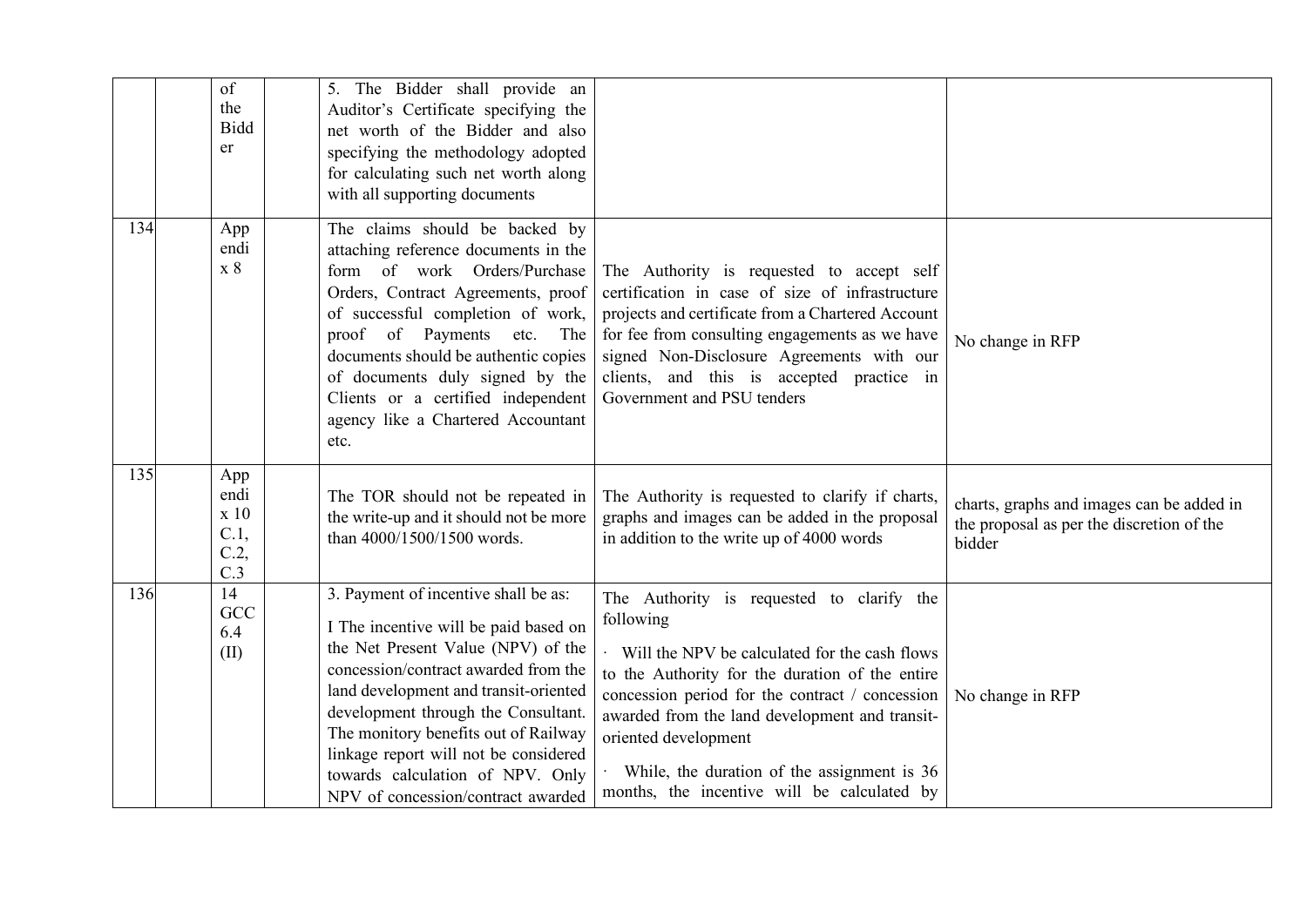|                                 | till the completion of 5 years from<br>commencement date of consultancy<br>contract or date of commercial<br>operation of Semi High Speed Rail<br>Project whichever is later will be<br>considered for incentive payment. |                                                                                 | including NPV of concessions /<br>contracts<br>awarded from land development & transit-<br>oriented development by KRDCL beyond 36<br>months till 5 years (60 months) from<br>commencement of consultancy contract or till<br>operationalization of Semi High Speed Rail<br>Project. Authority is requested to clarify the<br>process of NPV tracking and incentive<br>calculation once the consultancy assignment is<br>completed<br>In addition, Authority is requested to clarify<br>the timelines for payment of incentive to<br>consultants.                                                                                                                                                                                                               |                  |
|---------------------------------|---------------------------------------------------------------------------------------------------------------------------------------------------------------------------------------------------------------------------|---------------------------------------------------------------------------------|-----------------------------------------------------------------------------------------------------------------------------------------------------------------------------------------------------------------------------------------------------------------------------------------------------------------------------------------------------------------------------------------------------------------------------------------------------------------------------------------------------------------------------------------------------------------------------------------------------------------------------------------------------------------------------------------------------------------------------------------------------------------|------------------|
| 137<br>14<br>GCC<br>6.4<br>(II) | Release of incentive to consultant will<br>be as follows<br><b>Target Achievement</b><br>INR 7,500 Cr.<br>INR 12,000 Cr.<br>INR 15,000 Cr.                                                                                | <b>Release of</b><br><b>Incentive</b><br>7% of fee<br>7% of fee<br>$6\%$ of fee | The Authority is requested to clarify that a pro-<br>rated approach will be adopted for arriving at the<br>incentive, in case the NPV achieved falls between<br>two slabs.<br>If the NPV achieved is INR 5,000 Cr.<br>a.<br>incentive of 4.67% (i.e., $7\%$ / 7,500 $*$ 5,000) of<br>fee quoted will be paid to consultant<br>If the NPV achieved is INR 10,000 Cr,<br>$\mathbf{b}$ .<br>incentive of 10.9% (i.e., 7% for achieving INR<br>7,500 Cr. plus 7%/4,500*2,500) of fee quoted<br>will be paid to consultant<br>This approach is in line with the RFP issued by<br>Government e Market Place for selection of<br>consultants for providing program management<br>services in October 2019<br>Ref. RFP No. Consultant Engagement/Pol-<br>57/15/2019-GeM | No change in RFP |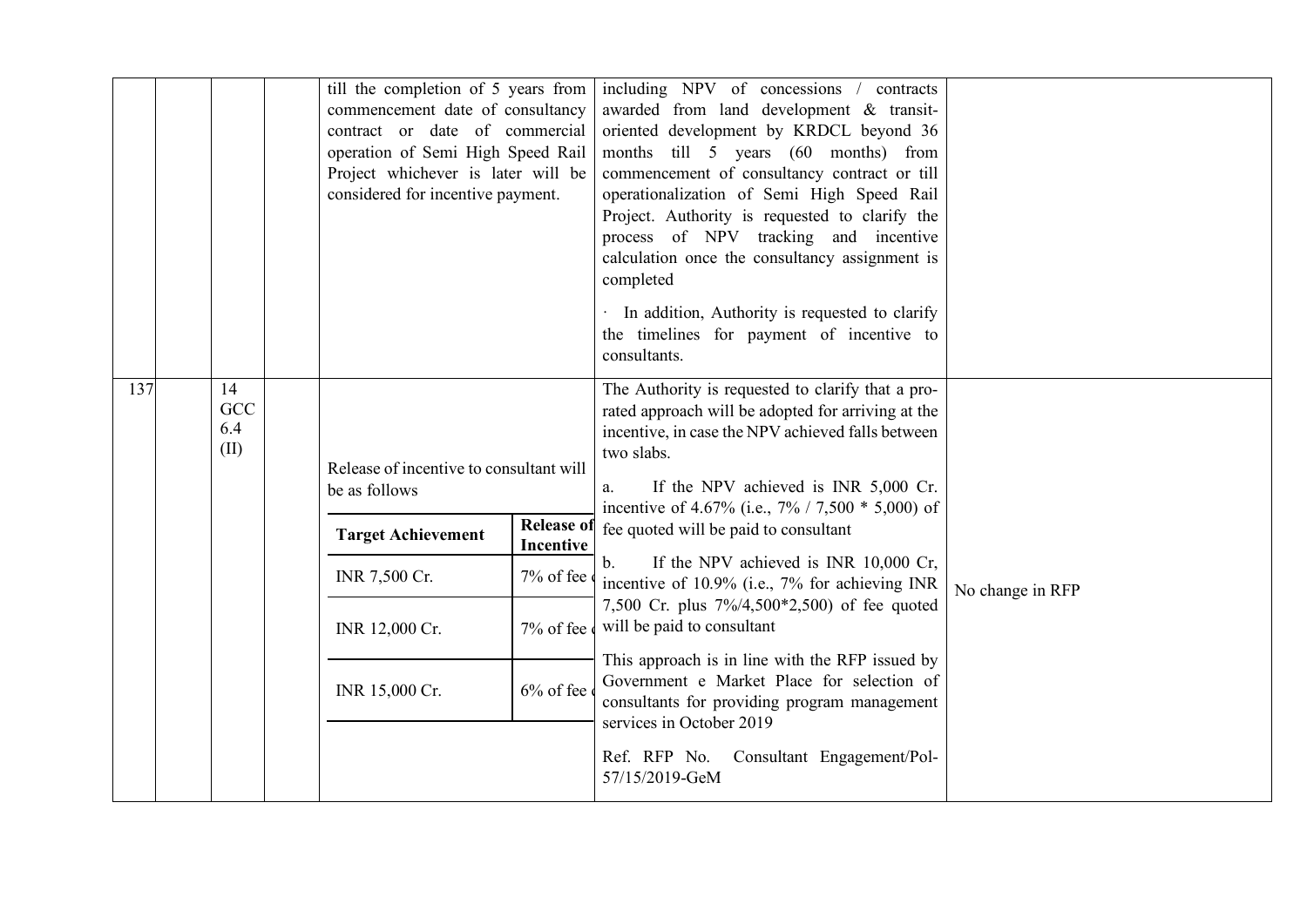| 138 | NA | <b>NA</b> | No Acceptance Criteria | We understand that if the project is to be<br>completed on time, it would require binding both<br>parties with timelines to fulfill their respective<br>obligations.<br>of<br>part<br>Request you to consider including simple clause<br>in the agreement "Within 10 days (or any other<br>agreed period) from Client's receipt of a draft<br>deliverable, Client will notify Consultant if it is<br>accepted. If it is not accepted, Client will let<br>Consultant know the reasonable grounds for such<br>non acceptance, and Consultant will take<br>reasonable remedial measures so that the draft<br>deliverable materially meets the agreed<br>specifications. If Client does not notify                                                                        | No change in RFP |
|-----|----|-----------|------------------------|-----------------------------------------------------------------------------------------------------------------------------------------------------------------------------------------------------------------------------------------------------------------------------------------------------------------------------------------------------------------------------------------------------------------------------------------------------------------------------------------------------------------------------------------------------------------------------------------------------------------------------------------------------------------------------------------------------------------------------------------------------------------------|------------------|
|     |    |           |                        | Consultant within the agreed time period or if<br>Client uses the draft deliverable, it will be deemed<br>to be accepted."                                                                                                                                                                                                                                                                                                                                                                                                                                                                                                                                                                                                                                            |                  |
| 139 |    |           | <b>NA</b>              | We request the following safety clause to be<br>incorporated<br>in<br>the<br>final<br>agreement:<br>"Notwithstanding anything contained in this<br>Agreement, in the event of Consultant's<br>personnel visiting the site to which the Services<br>relate, they shall be regarded for all purposes as<br>being Client's consultants and shall not, under<br>any circumstance, be deemed to have assumed<br>the role of occupier or otherwise to have assumed<br>control of or responsibility for the Site or any<br>persons on it. Client shall maintain a safe<br>workplace and environment at the Site which is<br>as per the applicable laws and a failure to do so<br>shall be regarded as a material breach of the<br>client's obligation under this Agreement." | No change in RFP |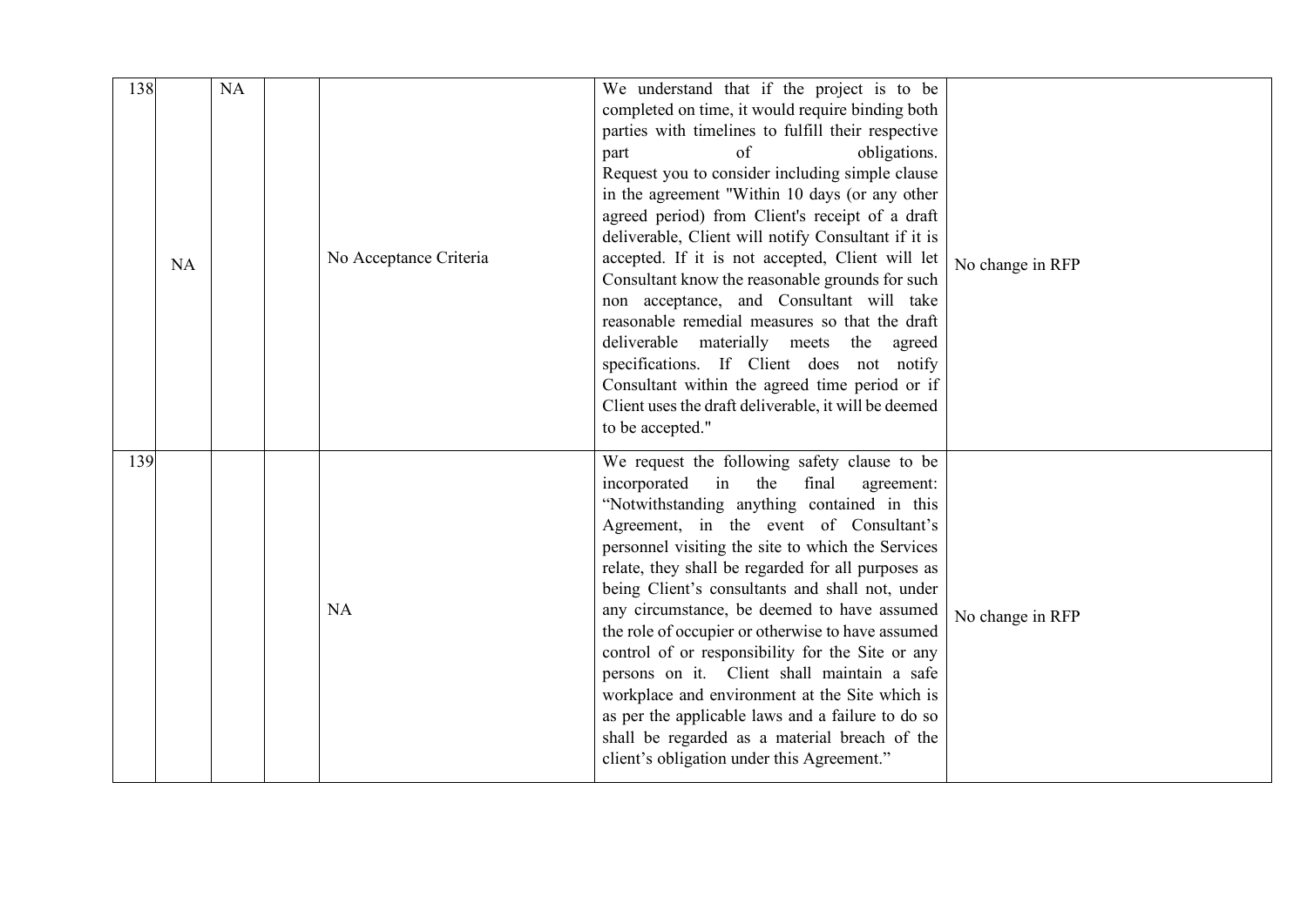| 140 |           |    | New Clause                | We request the Authority to add the below clause<br>in the GCC:<br>"The Consultant may terminate this Agreement,<br>or any particular Services, immediately upon<br>written notice to the Consultant if the bidder<br>reasonably determines that it can no longer<br>provide the Services in accordance with<br>applicable law or professional obligations."                                                                              | No change in RFP                                                         |
|-----|-----------|----|---------------------------|-------------------------------------------------------------------------------------------------------------------------------------------------------------------------------------------------------------------------------------------------------------------------------------------------------------------------------------------------------------------------------------------------------------------------------------------|--------------------------------------------------------------------------|
| 141 |           |    | General                   | Jurong Consultants (India) is a wholly owned<br>subsidiary of Surbana Jurong Group, Singapore.<br>We are operating in different countries under<br>various names. Thus, our experience in various<br>countries shows with the registered company in<br>respective country. So, we kindly request you to<br>consider experience of Parent/Sister companies.                                                                                | Experience of Members of the JV/Cnsortium<br>etc only will be considered |
| 142 |           |    |                           | Presume, that, Liability to the consultants are<br>limited to the project consultancy fee only.<br>Confirm,                                                                                                                                                                                                                                                                                                                               | No change in RFP                                                         |
| 143 | <b>NA</b> | NA | No Third Party Disclaimer | We will be providing services and deliverables<br>to you under the contract.<br>We accept no liability to anyone, other than you,<br>in connection with our services, unless otherwise<br>agreed by us in writing.<br>You agree to reimburse us for any liability<br>(including legal costs) that we incur in<br>connection with any claim by anyone else in<br>relation to the services.<br>Please confirm our understanding is correct. | No change in RFP                                                         |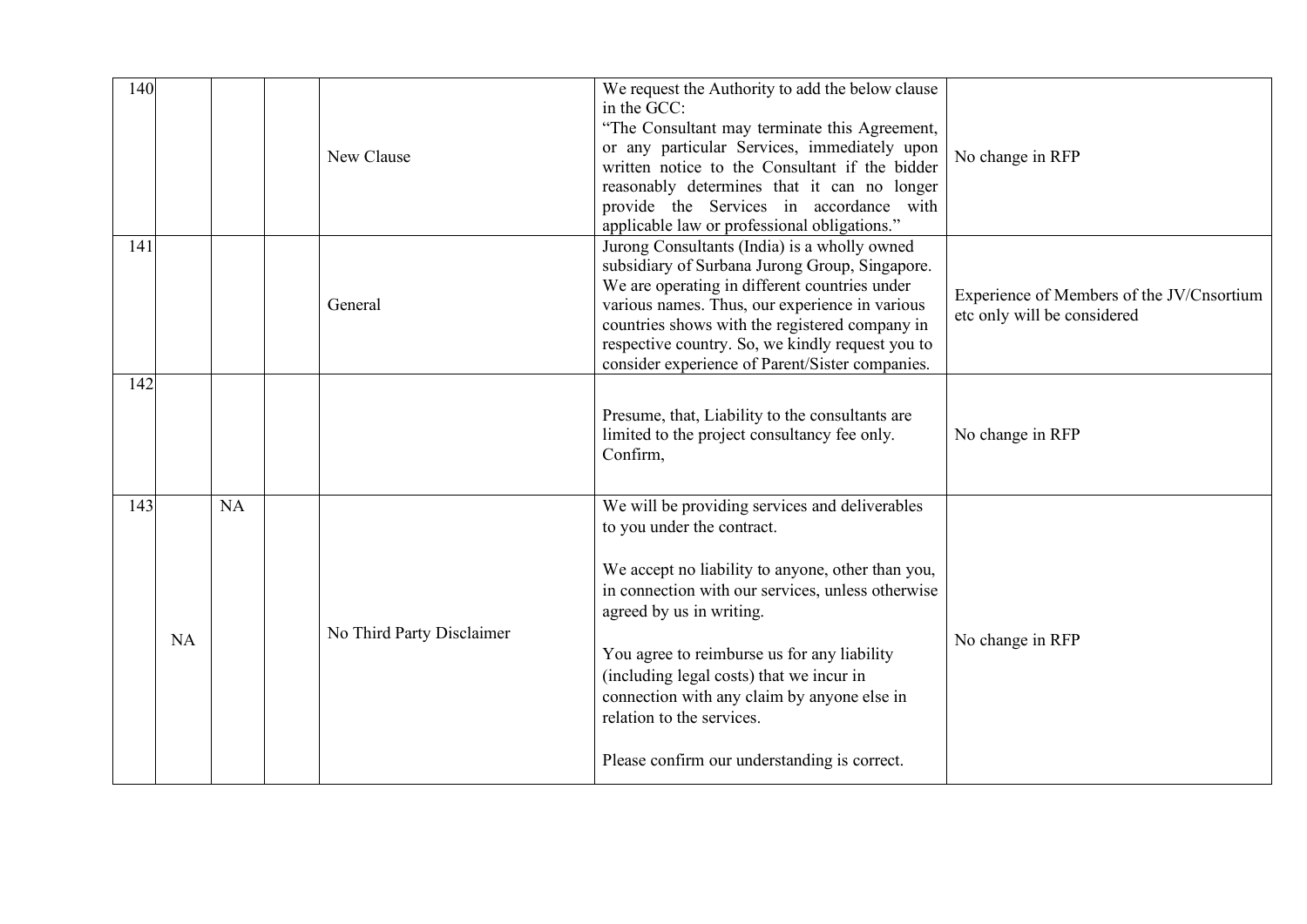| 144 |    | NA |                                     | We understand that indemnities set out in this       |                  |
|-----|----|----|-------------------------------------|------------------------------------------------------|------------------|
|     |    |    |                                     | agreement shall be subject to the following          |                  |
|     |    |    |                                     | conditions: (i) the Indemnified Party as promptly    |                  |
|     |    |    |                                     | as practicable informs the Indemnifying Party in     |                  |
|     |    |    |                                     | writing of the claim or proceedings and provides     |                  |
|     |    |    |                                     | all relevant evidence, documentary or otherwise;     |                  |
|     |    |    |                                     | (ii) the Indemnified Party shall, at the cost of the |                  |
|     |    |    |                                     | Indemnifying Party, give the Indemnifying Party      |                  |
|     |    |    |                                     | all reasonable assistance in the Defense of such     |                  |
|     |    |    |                                     | claim including reasonable access to all relevant    |                  |
|     |    |    |                                     | information, documentation and personnel             |                  |
|     |    |    |                                     | provided that the Indemnified Party may, at its      |                  |
|     |    |    |                                     | sole cost and expense, reasonably participate,       |                  |
|     |    |    |                                     | through its attorneys or otherwise, in such          |                  |
|     |    |    |                                     | Defense; (iii) if the Indemnifying Party does not    |                  |
|     |    |    |                                     | assume full control over the Defense of a claim as   |                  |
|     |    |    | No process for indemnity in the RFP | provided in this clause, the Indemnifying Party      |                  |
|     | NA |    |                                     | may participate in such defense at its sole cost and | No change in RFP |
|     |    |    |                                     | expense, and the Indemnified Party will have the     |                  |
|     |    |    |                                     | right to defend the claim in such manner as it may   |                  |
|     |    |    |                                     | deem appropriate, and the cost and expense of the    |                  |
|     |    |    |                                     | Indemnified Party will be included in losses;        |                  |
|     |    |    |                                     | (iv) the Indemnified Party shall not prejudice, pay  |                  |
|     |    |    |                                     | or accept any proceedings or claim, or               |                  |
|     |    |    |                                     | compromise any proceedings or claim, without         |                  |
|     |    |    |                                     | the written consent of the Indemnifying Party; (v)   |                  |
|     |    |    |                                     | of<br>settlements<br>claims<br>subject<br>all<br>to  |                  |
|     |    |    |                                     | indemnification under this Clause will: a. be        |                  |
|     |    |    |                                     | entered into only with the consent of the            |                  |
|     |    |    |                                     | Indemnified Party, which consent will not be         |                  |
|     |    |    |                                     | unreasonably withheld<br>and include<br>an           |                  |
|     |    |    |                                     | unconditional release to the Indemnified Party       |                  |
|     |    |    |                                     | from the claimant or plaintiff for all liability in  |                  |
|     |    |    |                                     | respect of such claim; and b. include any            |                  |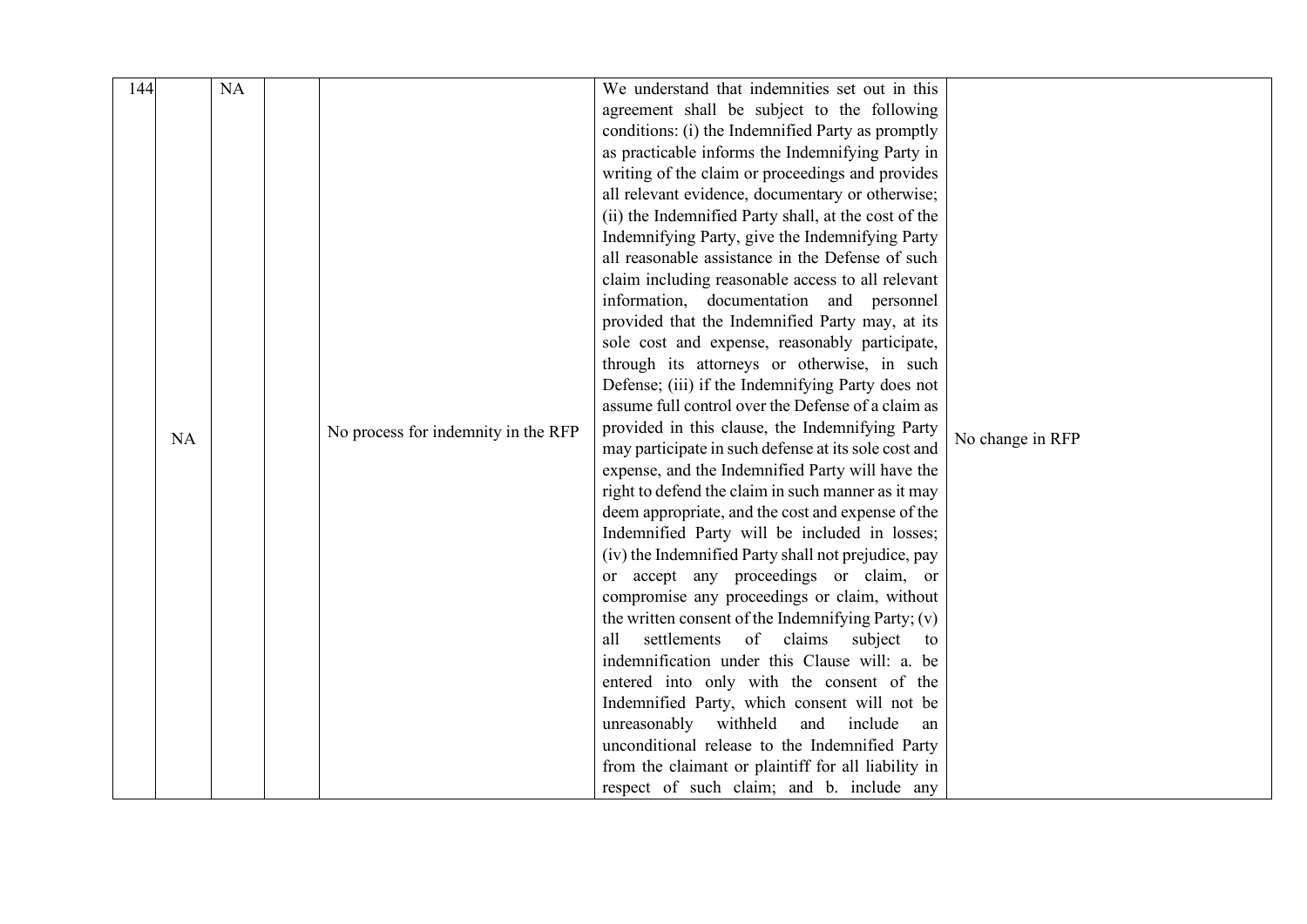|     |  |  | appropriate confidentiality agreement prohibiting                                              |                  |
|-----|--|--|------------------------------------------------------------------------------------------------|------------------|
|     |  |  | disclosure of the terms of such settlement; (vi) the                                           |                  |
|     |  |  | Indemnified Party shall account to the                                                         |                  |
|     |  |  | Indemnifying Party for all awards, settlements,                                                |                  |
|     |  |  | damages and costs (if any) finally awarded in                                                  |                  |
|     |  |  | favour of the Indemnified Party which are to be                                                |                  |
|     |  |  | paid to it in connection with any such claim or                                                |                  |
|     |  |  | proceedings; (vii) the Indemnified Party shall                                                 |                  |
|     |  |  | take steps that the Indemnifying Party may                                                     |                  |
|     |  |  | reasonably require to mitigate or reduce its loss                                              |                  |
|     |  |  | as a result of such a claim or proceedings; (viii)                                             |                  |
|     |  |  | in the event that the Indemnifying Party is                                                    |                  |
|     |  |  | obligated to indemnify an Indemnified Party                                                    |                  |
|     |  |  | pursuant to this clause, the Indemnifying Party                                                |                  |
|     |  |  | will, upon payment of such indemnity in full, be                                               |                  |
|     |  |  | subrogated to all rights and defenses of the                                                   |                  |
|     |  |  | Indemnified Party with respect to the claims to                                                |                  |
|     |  |  | which such indemnification relates; and (ix) if a                                              |                  |
|     |  |  | Party makes a claim under the indemnity set out                                                |                  |
|     |  |  | under Clause above in respect of any particular                                                |                  |
|     |  |  | loss or losses, then that Party shall not be entitled                                          |                  |
|     |  |  | to make any further claim in respect of that loss                                              |                  |
|     |  |  | or losses (including any claim for damages).                                                   |                  |
| 145 |  |  | In addition, the Authority is requested to                                                     |                  |
|     |  |  | consider the following changes in the draft                                                    |                  |
|     |  |  | contract, in case we are awarded the project                                                   |                  |
|     |  |  | Capping our liability at the amount of fees                                                    |                  |
|     |  |  | we will earn. The core of our firm's risk                                                      |                  |
|     |  |  | mitigation strategy is to ensure that no particular                                            | No change in RFP |
|     |  |  | contract presents a risk that could jeopardize the                                             |                  |
|     |  |  | firm at-large. Our view is that our potential<br>upside (our fees) should be equivalent to our |                  |
|     |  |  | potential downside (our aggregate liability) for                                               |                  |
|     |  |  | any project we take on. Note that we are willing                                               |                  |
|     |  |  |                                                                                                |                  |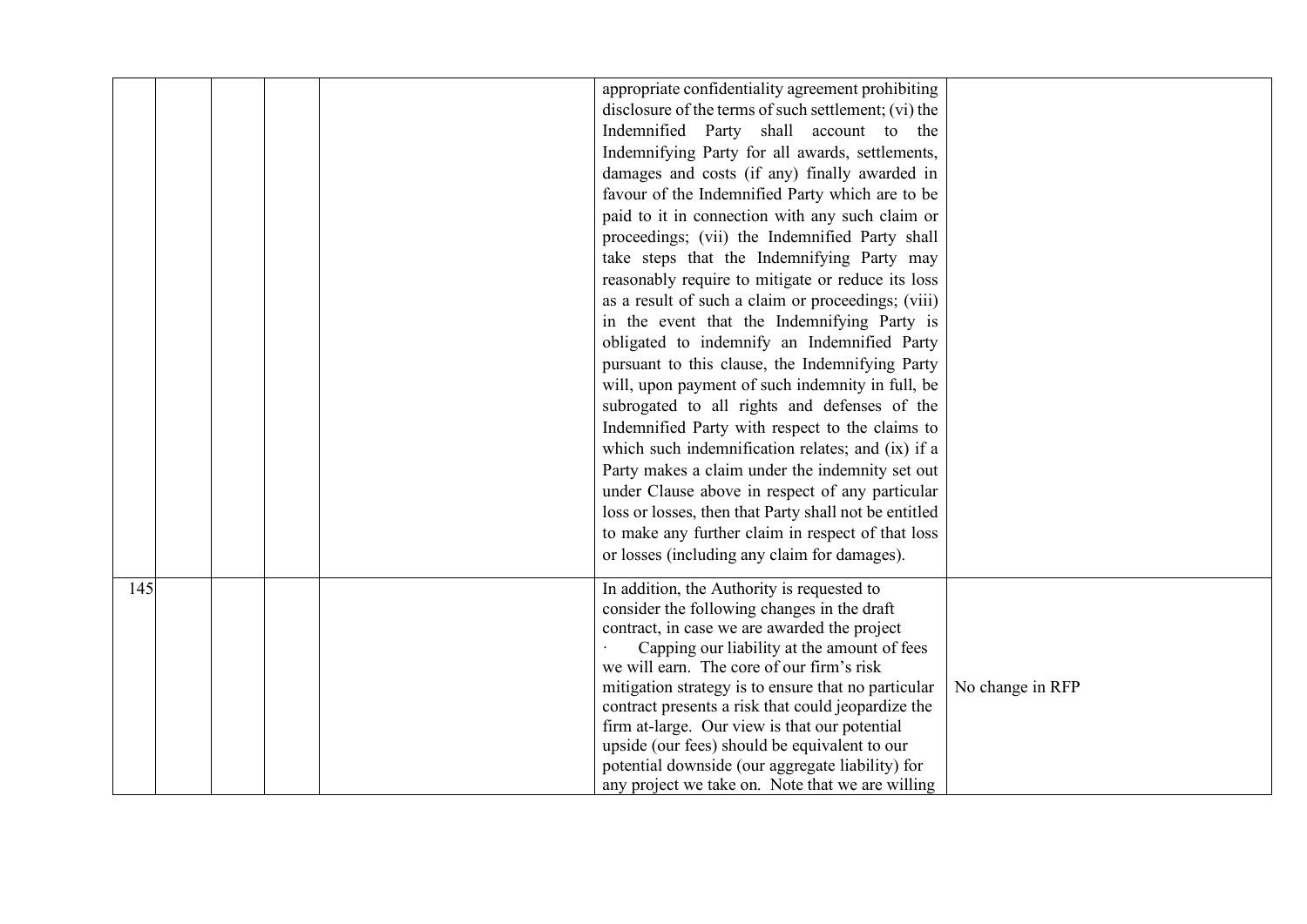| to consider carve-outs to the cap on liability for                                     |  |
|----------------------------------------------------------------------------------------|--|
| any unlikely situation where we engage in gross                                        |  |
| negligence, willful misconduct, fraud, or breach                                       |  |
| of confidentiality or third party intellectual                                         |  |
| property rights.                                                                       |  |
|                                                                                        |  |
| Protecting our reputation. Our brand is<br>essential to our continued success. And our |  |
|                                                                                        |  |
| work product is intended solely for the internal                                       |  |
| use of you, our client. Accordingly, we expect                                         |  |
| that our clients agree not to distribute our work                                      |  |
| to third parties and also not to refer to A.T.                                         |  |
| Kearney or attribute any information to A.T.                                           |  |
| Kearney in any documentation or                                                        |  |
| communication external to (or reasonably likely                                        |  |
| to be distributed externally by) our clients,                                          |  |
| including in press releases and on web sites.                                          |  |
| Retaining ownership of underlying                                                      |  |
| frameworks, methodologies, tools. Our                                                  |  |
| consultants bring a set of valuable tools with                                         |  |
| them to your project. These tools were                                                 |  |
| developed by our consultants in part on previous                                       |  |
| projects we have done for previous clients. To                                         |  |
| continue this essential development of our                                             |  |
| consulting toolkit, we need to retain ownership                                        |  |
| of our pre-existing intellectual property, as well                                     |  |
| as the consulting frameworks, methodologies,                                           |  |
| analytical tools and industry data and insights                                        |  |
| that may be used or developed by our                                                   |  |
| consultants in the course of our work for you.                                         |  |
| Non-standard contract provisions. We                                                   |  |
| have found the above contractual provisions to                                         |  |
| be the ones that we most commonly negotiate                                            |  |
| with our clients, and we are able to accept most                                       |  |
| other contractual provisions. However, if there                                        |  |
| is a very unusual provision in your agreement,                                         |  |
| we are likely to need to discuss it with you                                           |  |
|                                                                                        |  |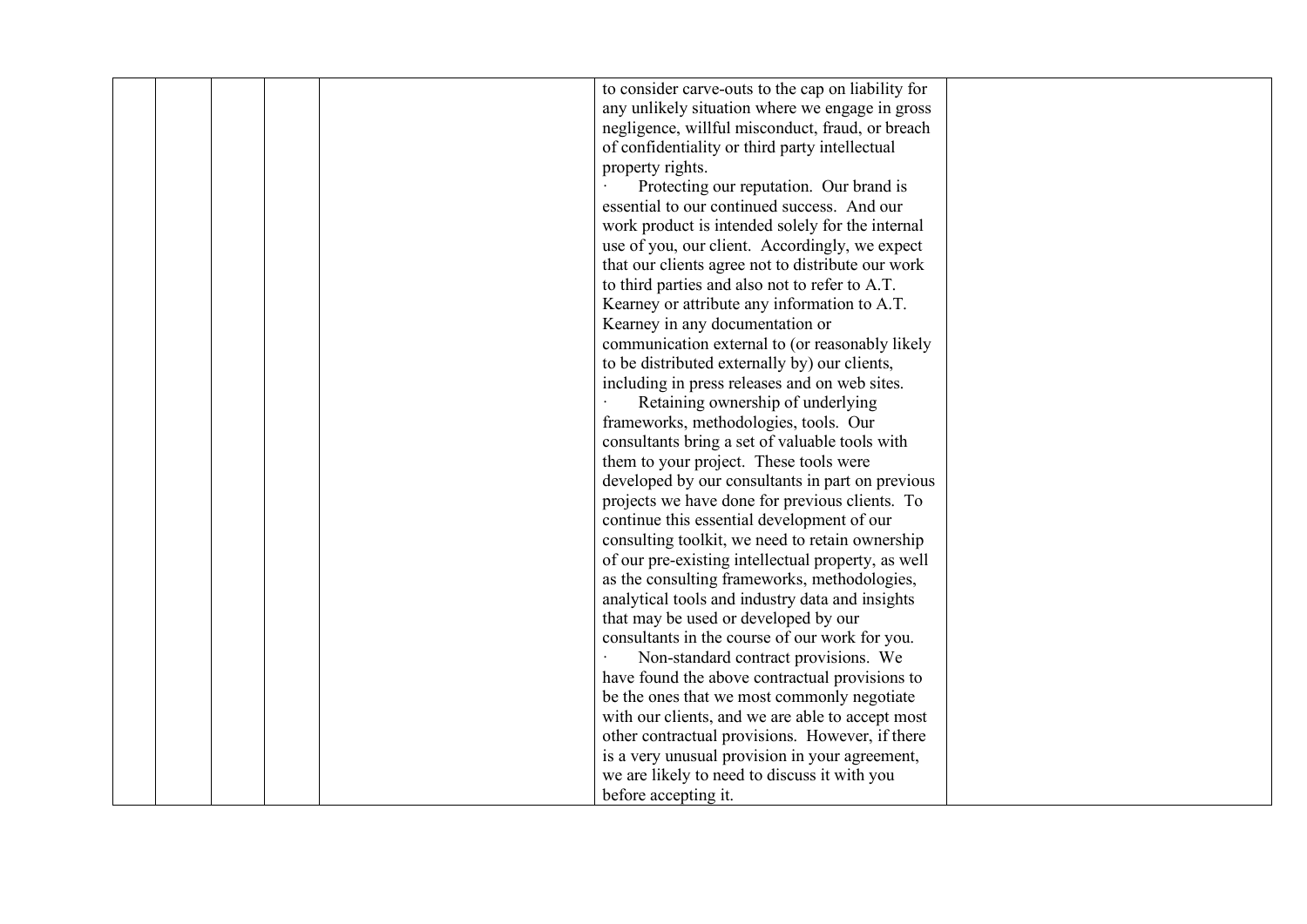| 146 |                       |    | Additional clause:<br>Deemed approval                                                                                                                                                                                                                                                    | The client shall provide all required<br>information/data/approvals/feedback within the<br>stipulated timelines. Deliverables will be<br>deemed to be approved after 60 days of<br>submission.                                                                                                                                                                                                                                                                                                                                                                                                                                                                                     | No change in RFP                      |
|-----|-----------------------|----|------------------------------------------------------------------------------------------------------------------------------------------------------------------------------------------------------------------------------------------------------------------------------------------|------------------------------------------------------------------------------------------------------------------------------------------------------------------------------------------------------------------------------------------------------------------------------------------------------------------------------------------------------------------------------------------------------------------------------------------------------------------------------------------------------------------------------------------------------------------------------------------------------------------------------------------------------------------------------------|---------------------------------------|
| 147 |                       |    |                                                                                                                                                                                                                                                                                          | We understand that in relation to identification<br>of potential investors KRDCL may require the<br>consultants to participate in road shows. We<br>assume that KRDCL will bear the cost<br>associated for conducting road show. In case of<br>international road shows, the cost related to<br>travel, accommodation, logistics, shipping of<br>collaterals for any international road show and<br>marketing event is not assumed to be part of the<br>quoted fee for this bid. Also, it is assumed that,<br>irrespective of domestic or international road<br>show, the client will bear the cost of the venue,<br>organization and other logistics required for<br>such events. | Employer will bear Cost of road shows |
| 148 | 1(i)<br>$\&$<br>5.1.1 |    | "developing a Semi High Speed<br>rail line between Trivandrum and<br>Kasargod with an approximate<br>project cost of ₹55000 cr."<br>"developing a Semi High Speed<br>rail line between Trivandrum and<br>Kasargod with an approximate<br>project completion cost of Rs. 66000<br>$Cr.$ " | Is the estimated project cost Rs55,000cr or is it<br>Rs66,000cr?                                                                                                                                                                                                                                                                                                                                                                                                                                                                                                                                                                                                                   | 66000 cr is completion cost           |
| 149 | Clau<br>se 4          | 81 | Discounting factor of NPV 5%                                                                                                                                                                                                                                                             | Kindly consider it as 6% in line with average<br>inflation rate                                                                                                                                                                                                                                                                                                                                                                                                                                                                                                                                                                                                                    | No change in RFP                      |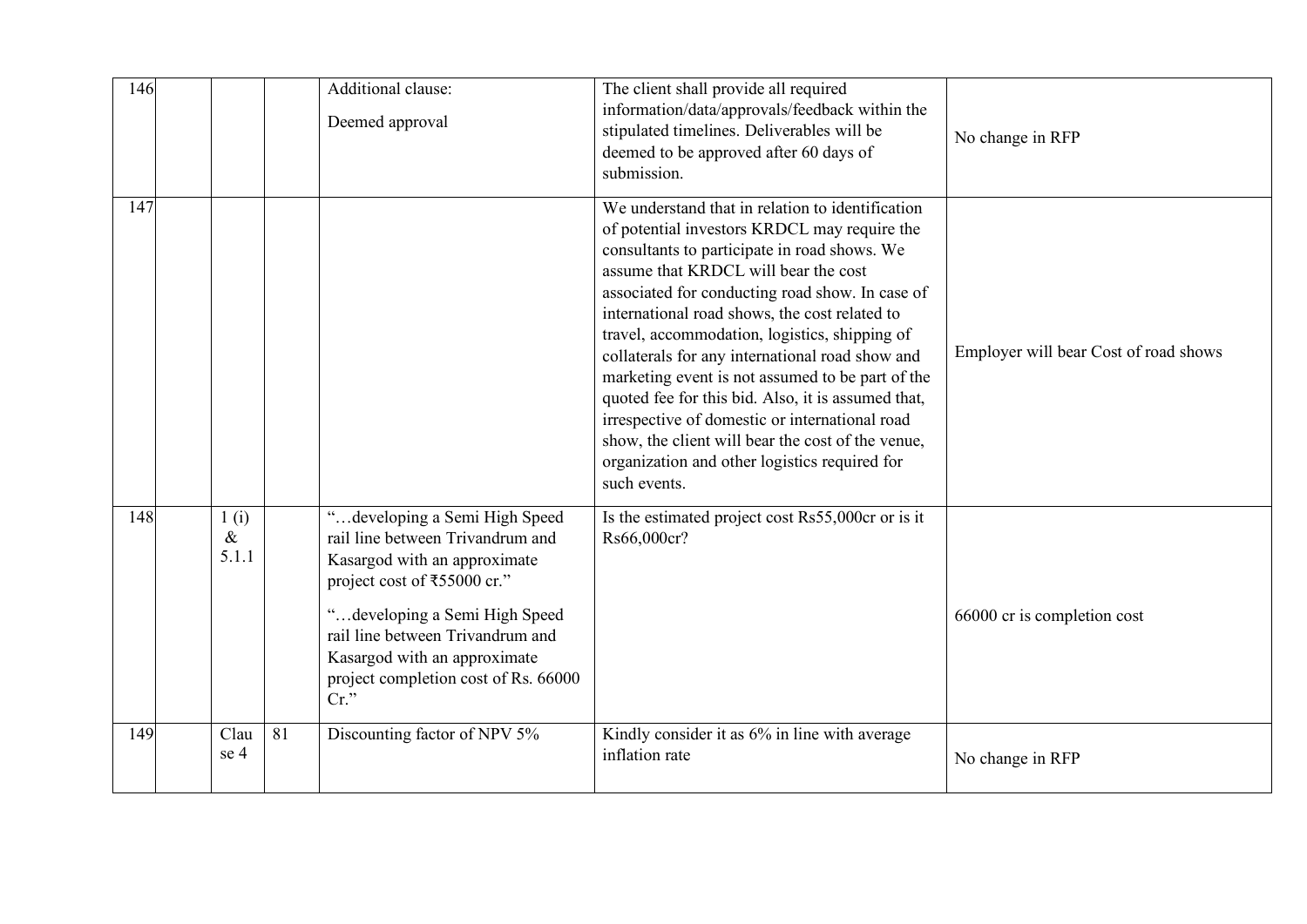| 150 |  | Additional clause: | We request the addition of the following                                                            |                  |
|-----|--|--------------------|-----------------------------------------------------------------------------------------------------|------------------|
|     |  |                    | clauses to the draft contract:                                                                      |                  |
|     |  |                    |                                                                                                     |                  |
|     |  |                    |                                                                                                     |                  |
|     |  |                    | <b>Economic And Trade Sanctions:</b>                                                                |                  |
|     |  |                    | As of the date of this Agreement, (a) neither                                                       |                  |
|     |  |                    | Client nor any of its subsidiaries, or any director                                                 |                  |
|     |  |                    | or corporate officer of any of the foregoing<br>entities, is the subject of any economic or trade   |                  |
|     |  |                    | sanctions or restrictive measures issued by the                                                     |                  |
|     |  |                    | United Nations, United States or European                                                           |                  |
|     |  |                    | Union ("Sanctions"), (b) Client is not 50% or                                                       |                  |
|     |  |                    | more owned or controlled, directly or indirectly,<br>individually or collectively, by one or more   |                  |
|     |  |                    | persons or entities that is or are the subject of                                                   |                  |
|     |  |                    | Sanctions, and (c) to the best of Client's                                                          | No change in RFP |
|     |  |                    | knowledge, no entity 50% or more owned or                                                           |                  |
|     |  |                    | controlled by a direct or indirect parent of Client<br>is the subject of Sanctions. For purposes of |                  |
|     |  |                    | clause (c) in this section, "parent" is a person or                                                 |                  |
|     |  |                    | entity owning or controlling, directly or                                                           |                  |
|     |  |                    | indirectly, 50% or more of you. For so long as                                                      |                  |
|     |  |                    | this Agreement is in effect, you will promptly<br>notify the Consultant if any of these             |                  |
|     |  |                    | circumstances change. If the Consultant                                                             |                  |
|     |  |                    | reasonably determines that it can no longer                                                         |                  |
|     |  |                    | provide the services to Client in accordance with                                                   |                  |
|     |  |                    | applicable law, then the Consultant may<br>terminate this Agreement, or any particular              |                  |
|     |  |                    | services, immediately upon written notice to                                                        |                  |
|     |  |                    | Client.                                                                                             |                  |
|     |  |                    | Anti-Bribery & Anti-Corruption:                                                                     |                  |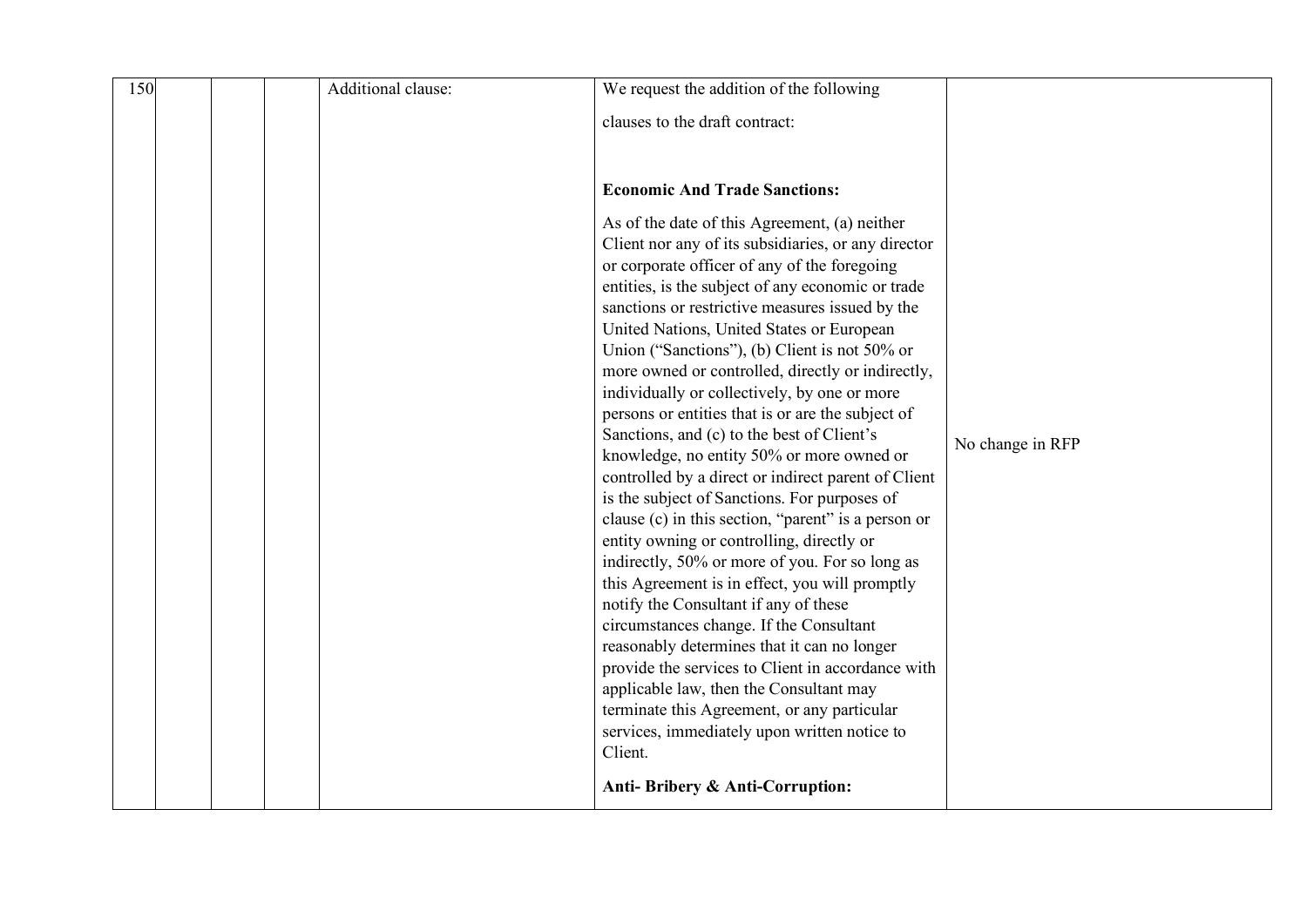|  |  | Each Party represents, warrants and undertakes        |  |
|--|--|-------------------------------------------------------|--|
|  |  | that: (a) It has not and shall not offer, promise,    |  |
|  |  | give, encourage, solicit, receive or otherwise        |  |
|  |  | engage in acts of bribery or corruption in            |  |
|  |  | relation to this Agreement (including without         |  |
|  |  | limitation any facilitation payment), or to obtain    |  |
|  |  | or retain business or any advantage in business       |  |
|  |  | for any member of its group, and has and shall        |  |
|  |  | ensure to the fullest extent possible that its        |  |
|  |  | employees and agents and others under its             |  |
|  |  | direction or control and directly involved in         |  |
|  |  | providing Services under the Agreement do not         |  |
|  |  | do so. For the purposes of this clause it does not    |  |
|  |  | matter if the bribery or corruption is (i) direct or  |  |
|  |  | through a third party; (ii) of a public official or a |  |
|  |  | private sector person; (iii) financial or in some     |  |
|  |  | other form; or (iv) relates to past, present, or      |  |
|  |  | future performance or non-performance of a            |  |
|  |  | function or activity whether in an official           |  |
|  |  | capacity or not, and it does not matter whether       |  |
|  |  | or not the person being bribed is to perform the      |  |
|  |  | function or activity to which the bribe relates, or   |  |
|  |  | is the person who is to benefit from the bribe.       |  |
|  |  | For the purposes of this clause, a "person" is any    |  |
|  |  | individual, partnership, company or any other         |  |
|  |  | legal entity, public or private.(b) Each Party        |  |
|  |  | shall, adhere to applicable anti-bribery and          |  |
|  |  | corruption laws. (c) Each Party shall,                |  |
|  |  | immediately upon becoming aware of them, give         |  |
|  |  | the other Party all details of any non-compliance     |  |
|  |  | with Clause (a) and Clause (b).(d) It is a            |  |
|  |  | condition of this Agreement that each Party fully     |  |
|  |  | complies with this Clause. If it does not do so,      |  |
|  |  | without prejudice to any other remedy available       |  |